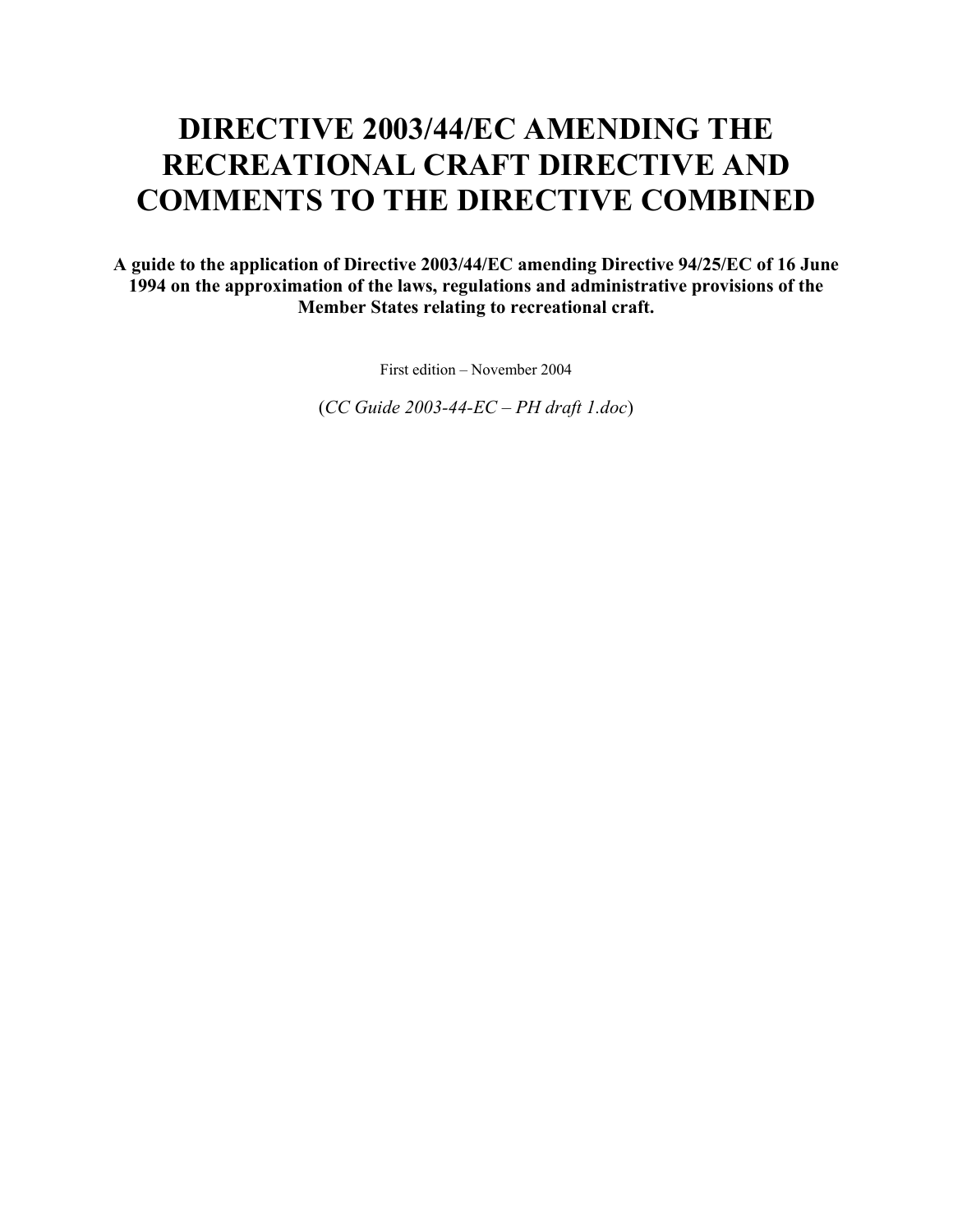# **TABLE OF CONTENTS**

| <b>CORPUS OF DIRECTIVE 2003/44/EC</b>                                           |
|---------------------------------------------------------------------------------|
|                                                                                 |
|                                                                                 |
| AMENDMENTS TO ARTICLE 4: FREE MOVEMENT OF THE PRODUCTS REFERRED TO IN           |
| <b>ARTICLE 1(1)</b>                                                             |
|                                                                                 |
|                                                                                 |
|                                                                                 |
| .                                                                               |
| MODULES AVAILABLE FOR DESIGN AND CONSTRUCTION                                   |
|                                                                                 |
|                                                                                 |
|                                                                                 |
|                                                                                 |
| ANNEX 1 PART A: ESSENTIAL SAFETY REQUIREMENTS FOR DESIGN AND CONSTRUCTION OF    |
|                                                                                 |
|                                                                                 |
| <b><i>Provincial American</i></b>                                               |
| $\sum_{i=1}^{n}$                                                                |
|                                                                                 |
| 3.6 MANUFACTURER'S MAXIMUM RECOMMENDED LOAD EXECUTION CONTRACTOR CONTRACTOR     |
| 5.1.5 PERSONAL WATERCRAFT RUNNING WITHOUT A DRIVER                              |
|                                                                                 |
|                                                                                 |
|                                                                                 |
|                                                                                 |
| PROPULSION ENGINES                                                              |
|                                                                                 |
|                                                                                 |
| 4. FUEL TANKS AND FUEL HOSES. WE INTERNAL PRODUCTION CONTROL PLUS TESTS (MODULE |
|                                                                                 |
| <b>Marian Maria (1996)</b>                                                      |
|                                                                                 |
| AMENT MENTS TO ANNEX VIII: CONFORMATY TO TYPE (MODULE C)                        |
| AMENDATISTO ANNEXX: RRODUCT VERIFICATION (MODULE F)                             |
| AMENDMENTS TO ANNEX ATTLE TECHNICAL DOCUMENTATION SUPPLIED BY THE               |
| MANUFACTURER                                                                    |
| AMENDMENTS TO ANNEX XIV, MINIMUM CRITERIA TO BE TAKEN INTO ACCOUNT BY           |
|                                                                                 |
| AMENDMENTS TO ANNEXAV: WRITTEN DECLARATION OF CONFORMITY                        |
| NEW ANNEX XVI: PRODUCT QUALITY ASSURANCE (MODULE E)                             |
| NEW ANNEX XVII: CONFORMITY OF PRODUCTION ASSESSMENT FOR EXHAUST AND NOISE       |
|                                                                                 |
|                                                                                 |
|                                                                                 |
| ARTICLE 3: TRANSPOSITION, IMPLEMENTATION AND TRANSITIONAL                       |
|                                                                                 |
|                                                                                 |
|                                                                                 |
|                                                                                 |
|                                                                                 |
|                                                                                 |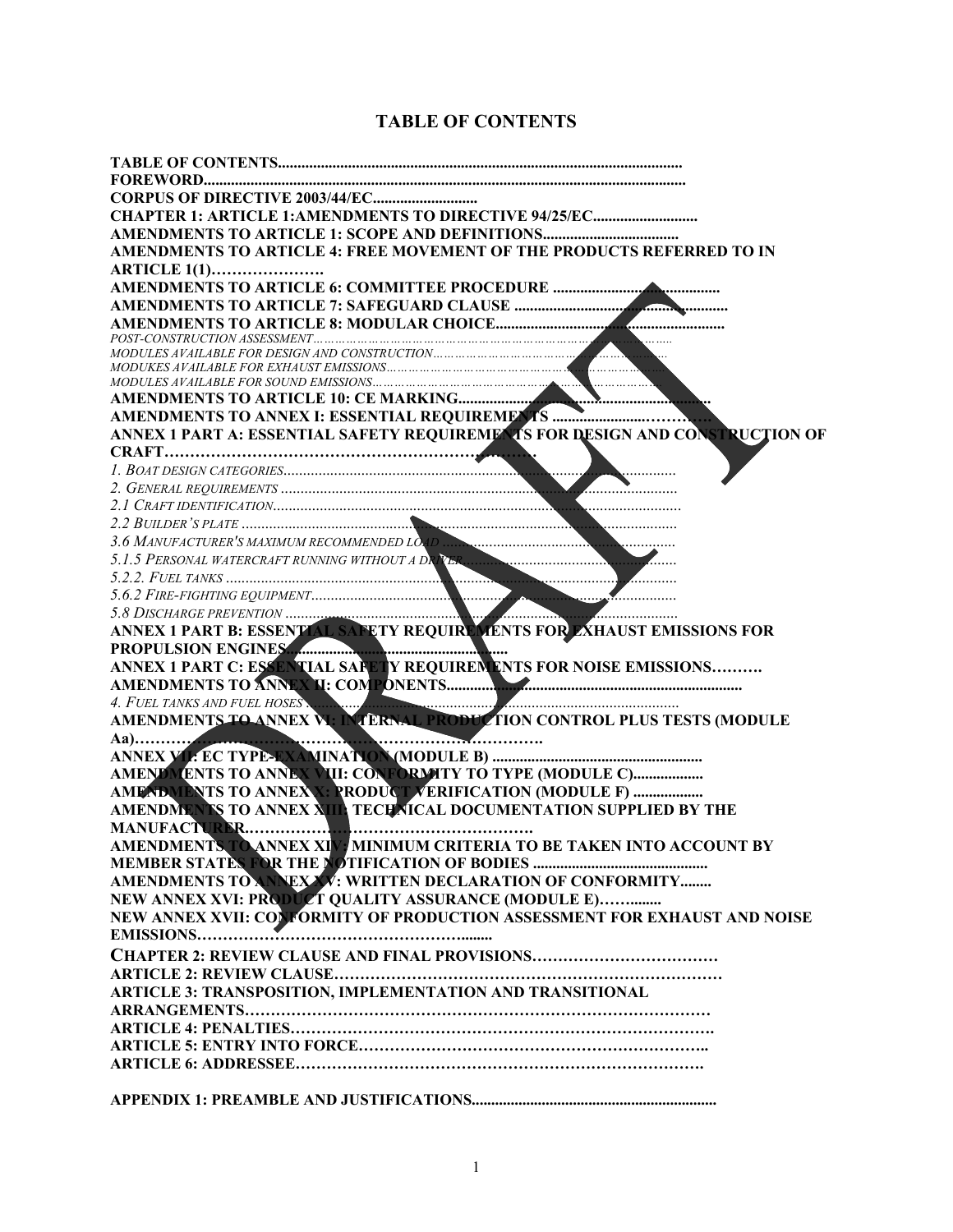| 2003/44/EC       |
|------------------|
|                  |
|                  |
|                  |
|                  |
|                  |
| 2. MEMBER STATES |
|                  |
|                  |
|                  |
|                  |
|                  |
|                  |
|                  |
|                  |
|                  |
|                  |
|                  |
|                  |
|                  |
|                  |
|                  |
|                  |
|                  |
|                  |
|                  |
|                  |
|                  |
|                  |
|                  |
|                  |
|                  |
|                  |
|                  |
|                  |
|                  |
|                  |
|                  |
|                  |
|                  |
|                  |
|                  |
|                  |
|                  |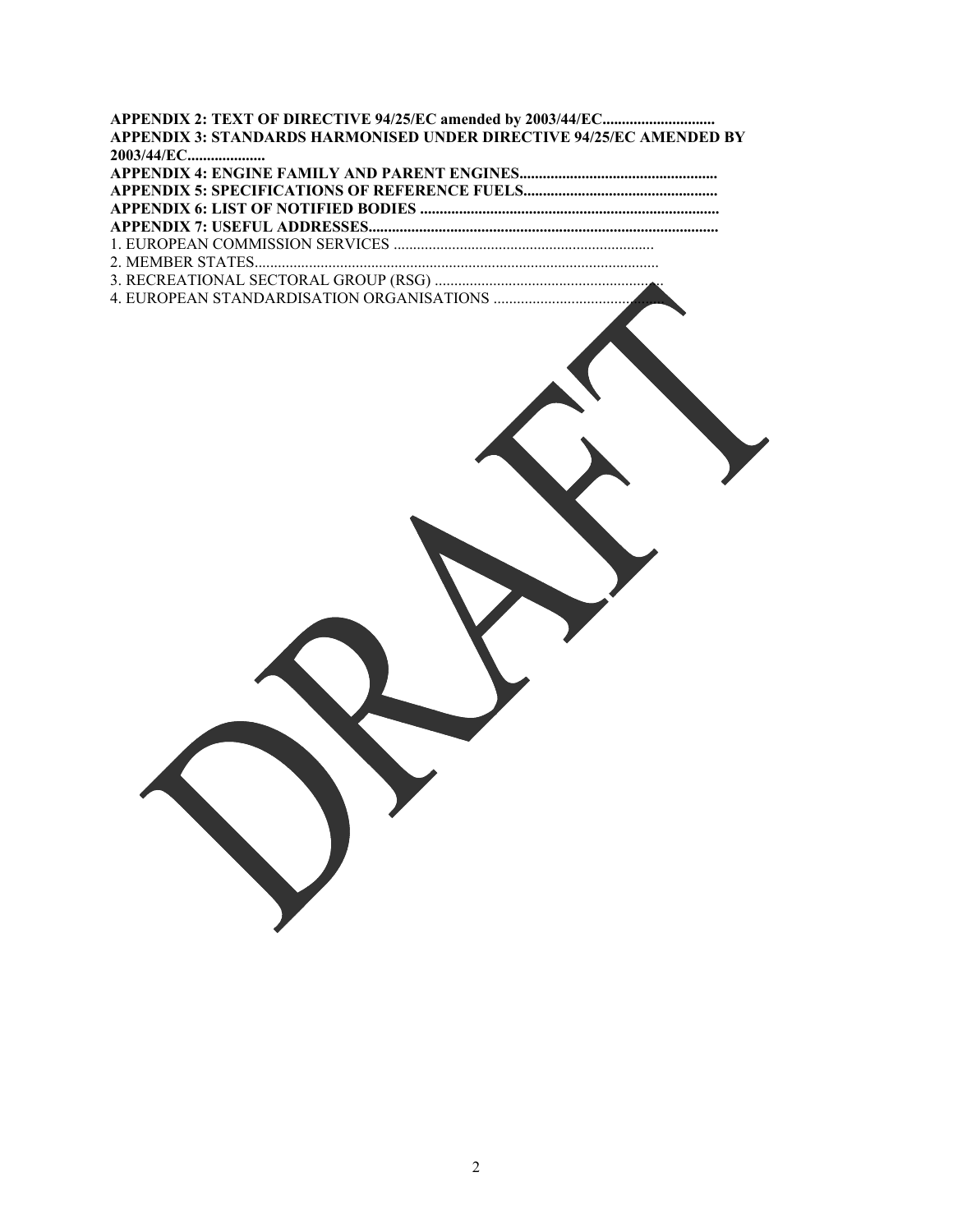# **FOREWORD**

This document is the first edition of the application guide to Directive 2003/44/EC amending Directive 94/25/EC on recreational craft and sets out and comments on the text of Directive 2003/44/EC relating to the amended design and construction requirements for recreational craft and new provision for personal watercraft and exhaust and noise emissions.

The main objectives of the amendment are:

- To complete the internal market in the recreational craft sector and contribute to its smooth functioning.

- To promote harmonised Community legislation to regulate exhaust and noise emissions of recreational marine engines and market.

- To protect human health, the well being of citizens and the environment by reducing exhaust emissions and noise emissions of petrol and diesel engines intended for recreational craft and personal watercraft.

To incorporate the amendments the requirements of Annex I have been split into three parts (parts A, B and C) covering the essential requirements for design and construction of recreational craft and personal watercraft, the requirements for noise emissions for propulsion engines and the requirements for noise emissions respectively.

This guide is intended to be a reference document for all parties directly or indirectly involved with the recreational craft, personal watercraft and marine engine industry. It should be read and used as an aid in the application of the Directive. It does not, however, substitute for it. It is the intention that it should explain and clarify certain important issues related to the Directive. In addition these guidelines are intended to promote the free movement of goods in the EU/EEA internal market having been presented to Member States' government experts, industry, notified bodies, users and other parties for comment. The competent services of the Commission very much appreciate the assistance given during the preparation of the second edition of this guide. 1

The Guide is publicly available, but it is not binding in the same sense as legal acts adopted by the Community. The legally binding provisions are those transposing the Directive into the national legislation of the EL/EEA Member States.

Since Directive 2003/4/EC and Directive 94/25/EC are "new approach" directives, additional guidance on the principles of the new approach can be found in the Guide to the implementation of directives on the New Approach and the Global approached. This guide has been published by the European Commission and can be downloaded from the Commission's website at the following URL:

http://europa.eu.int/comm/enterprise/newapproach/legislation/guide/legislation.htm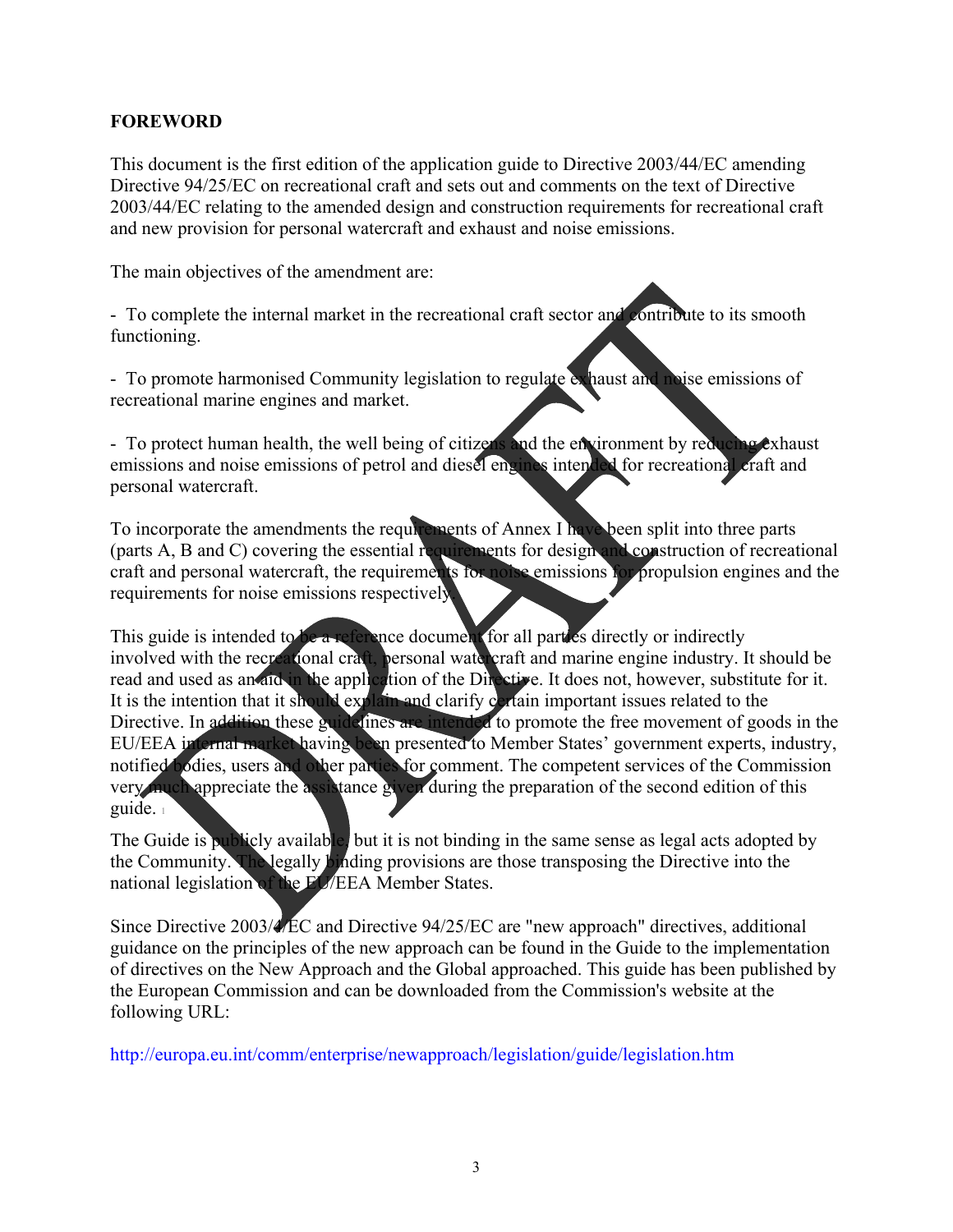It should be noted that the text of the Directive speaks of the "Community" or "EU" in the sense of trade area this should be read to mean both the European Union (EU) and the European Economic Area (EEA).

\_\_\_\_\_\_\_\_\_\_\_\_\_\_\_\_\_\_\_\_\_\_\_\_\_\_\_\_\_\_\_\_\_\_ 1 In addition to this guide issued by the Commission services, there are the Recreational Craft Sectoral Group (RSG) Guidelines. RSG is the group of notified bodies under the Directive with representatives of industry and users. These RSG guidelines give general guidance to notified bodies and manufacturers, on the uniform technical application and interpretation of the Directive and the conformity assessment procedures in particular.

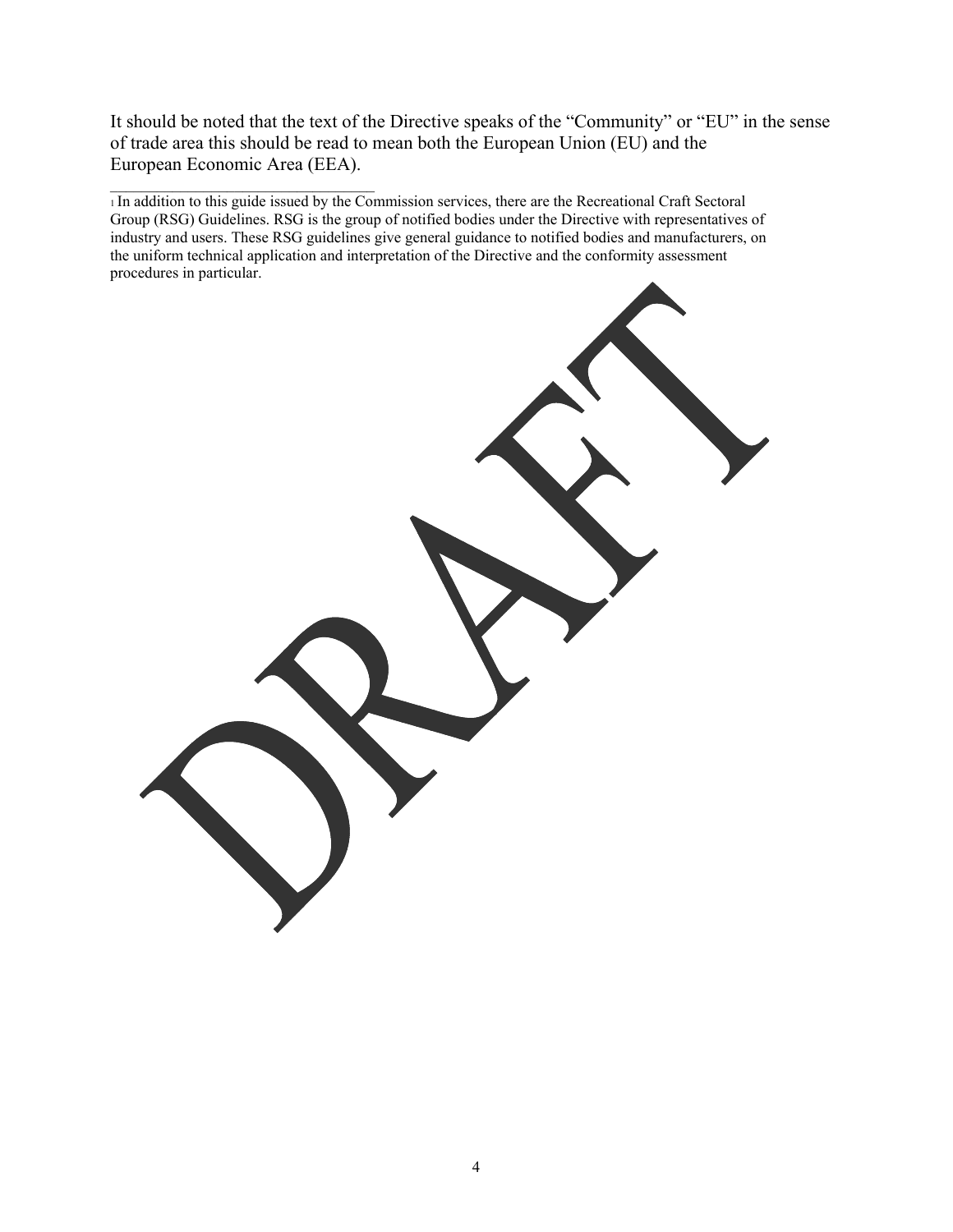# **CORPUS OF DIRECTIVE 2003/44/EC**

# **CHAPTER 1: ARTICLE 1, AMENDMENTS TO DIRECTIVE 94/25/EC**

*Directive 94/25/EC is hereby amended as follows:*

# **AMENDMENTS TO ARTICLE 1: SCOPE AND DEFINITIONS**

*1. Article 1 shall be replaced by the following:* 

*Article 1* 

*Scope and definitions* 

*This Directive shall apply:* 

*(a) with regard to design and construction, to:* 

*(i) recreational craft and partly completed boats;* 

The design and construction requirements for recreational craft and partly complete boats include all the relevant essential requirements of Directive 94/25/EC subject to the amendments of Annex IA of this Directive. New requirements for exhaust emissions of recreational craft propulsion engines and noise emissions of recreational craft are provided by 1(b) and 1(c) below. Recreational craft are defined in 3(a) and partly completed boats are described in the application guide to Directive 94/25/EC.

## *(ii) personal watercraft;*

The scope of Directive 94/25/EC is extended to include personal watercraft, which were previously excluded. The design and construction requirements for personal watercraft include all the relevant requirements of Directive 94/25/EC subject to the amendments of Annex I.A of this Directive, which include one new essential requirement for personal watercraft only (Annex I.A, 5.1.5). Requirements for exhaust and noise emissions of personal watercraft are provided by  $1(b)$  and  $1(c)$  below.

The harmonised standard EN ISO 13590 *Personal watercraft – Construction and system installation requirements* has been developed to cover all the design and construction requirements for personal watercraft. The Annex ZA appended to the standard links the clauses of the standard to the relevant essential safety requirements of the Directive. Separate harmonised standards apply for exhaust gas and noise emission measurement for personal watercraft – see (b) and (c) below.

*(iii) components referred to in Annex II when placed on the Community market separately and when intended for installation*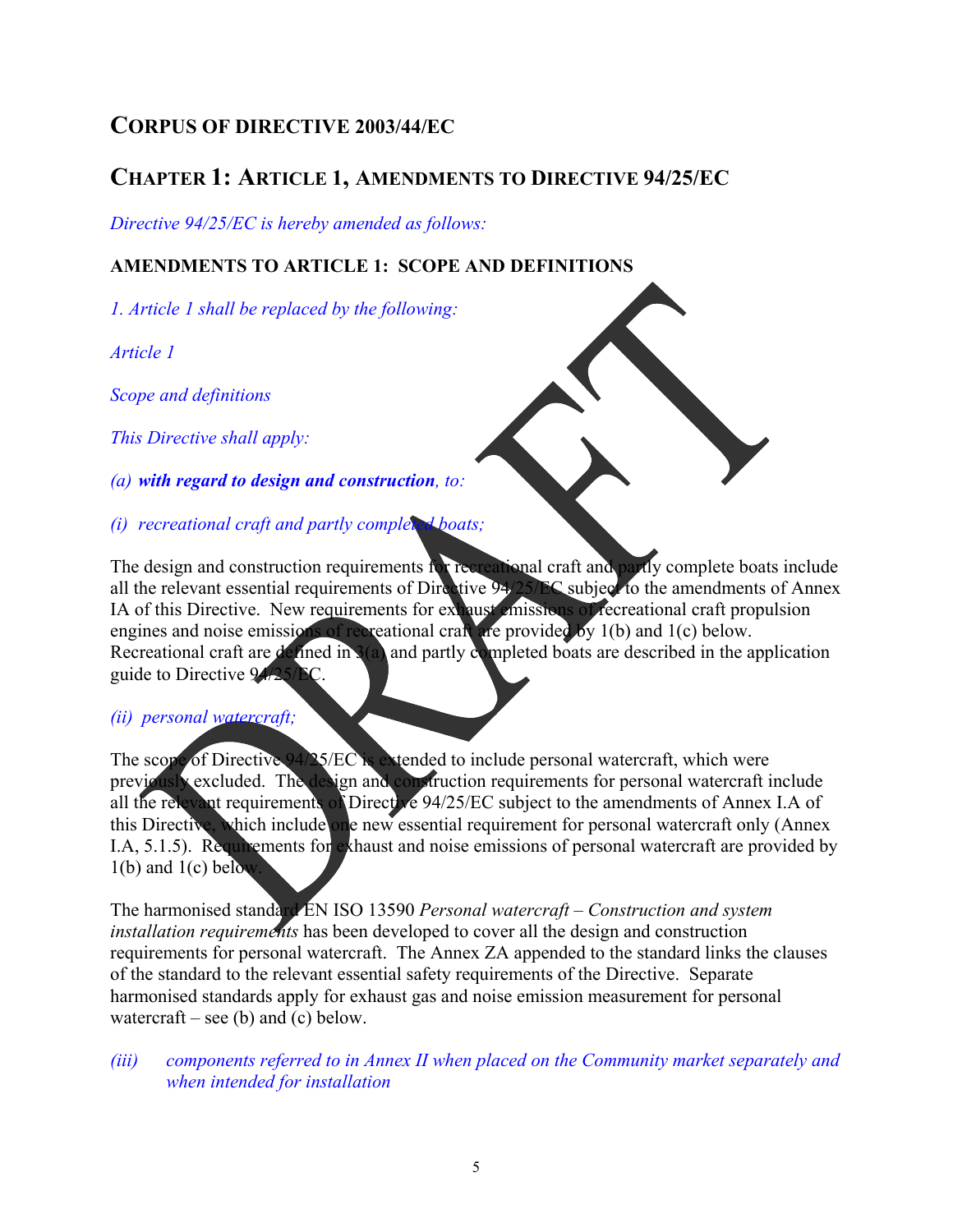The wording above for components has been amended to make it clear that the Directive's requirements apply to all components referred to in Annex when they are placed separately on the Community market as components for recreational craft. An amendment to Annex II for fuel tanks is made in clause 9 of this Directive.

# *(b) with regard to exhaust emissions, to:*

# *(i) propulsion engines which are installed or specifically intended for installation on or in recreational craft and personal watercraft;*

The scope of Directive 94/25/EC is extended to include limits on exhaust emissions of propulsion engines installed or intended for installation on recreational craft and personal watercraft. These exhaust emission requirements are limits on the quantities of specified gases that may be expelled through the engine's exhaust system as prescribed in Annex I.B. The exhaust emission requirements therefore apply only to engines, not the complete craft.

The exhaust emission requirements apply only to engines installed for propulsion of the recreational craft or personal watercraft. An engine installed to be used exclusively as an onboard generator, for example, is therefore outside of the scope of this Directive. See also comments on  $3(c)$ , the definition of 'propulsion engines', and on 1(d) regarding the date of application of the exhaust emission requirements.

# *(ii) propulsion engines installed on or in these craft that are subject to a "major engine" modification";*

A 'major engine modification' is defined by 3(d). Propulsion engines installed in or on recreational craft that are modified to this extent must comply with the exhaust emission requirements of this Directive when they are put into service after modification. See also comments to 1(d) regarding date of application of the exhaust emission requirements with regard to major engine modifications. This requirement also applies to propulsion engines of personal watercraft.

# *(c) with regard to noise emissions, to:*  $\frac{1}{2}$  *to*  $\frac{1}{2}$  *to*  $\frac{1}{2}$  *to*  $\frac{1}{2}$  *to*  $\frac{1}{2}$  *to*  $\frac{1}{2}$  *to*  $\frac{1}{2}$  *to*  $\frac{1}{2}$  *to*  $\frac{1}{2}$  *to*  $\frac{1}{2}$  *to*  $\frac{1}{2}$  *to*  $\frac{1}{2}$  *to*  $\frac{1}{2}$  *to*  $\frac{1}{2}$

The scope of Directive  $94/25/EC$  is extended to include limits on noise emissions as specified in Annex 1.C. Depending on the craft and/or engine type the noise emission requirements apply to either the boat/engine combination or just the engine as explained below.

# *(i) recreational craft with stern drive engines without integral exhausts or inboard propulsion engine installations;*

For recreational craft with inboard propulsion engines, the noise emission limits apply to the boat with the installed propulsion engine(s) running. Ensuring compliance with the noise limits is the responsibility of the boat builder, not the engine manufacturer. Stern drive engines that do not have integral exhaust systems are treated in the same way as inboard engines, so such engine installations are also the responsibility of the boat builder with regard to noise emissions. See also comments to 1(d) regarding date of application of the noise emission requirements.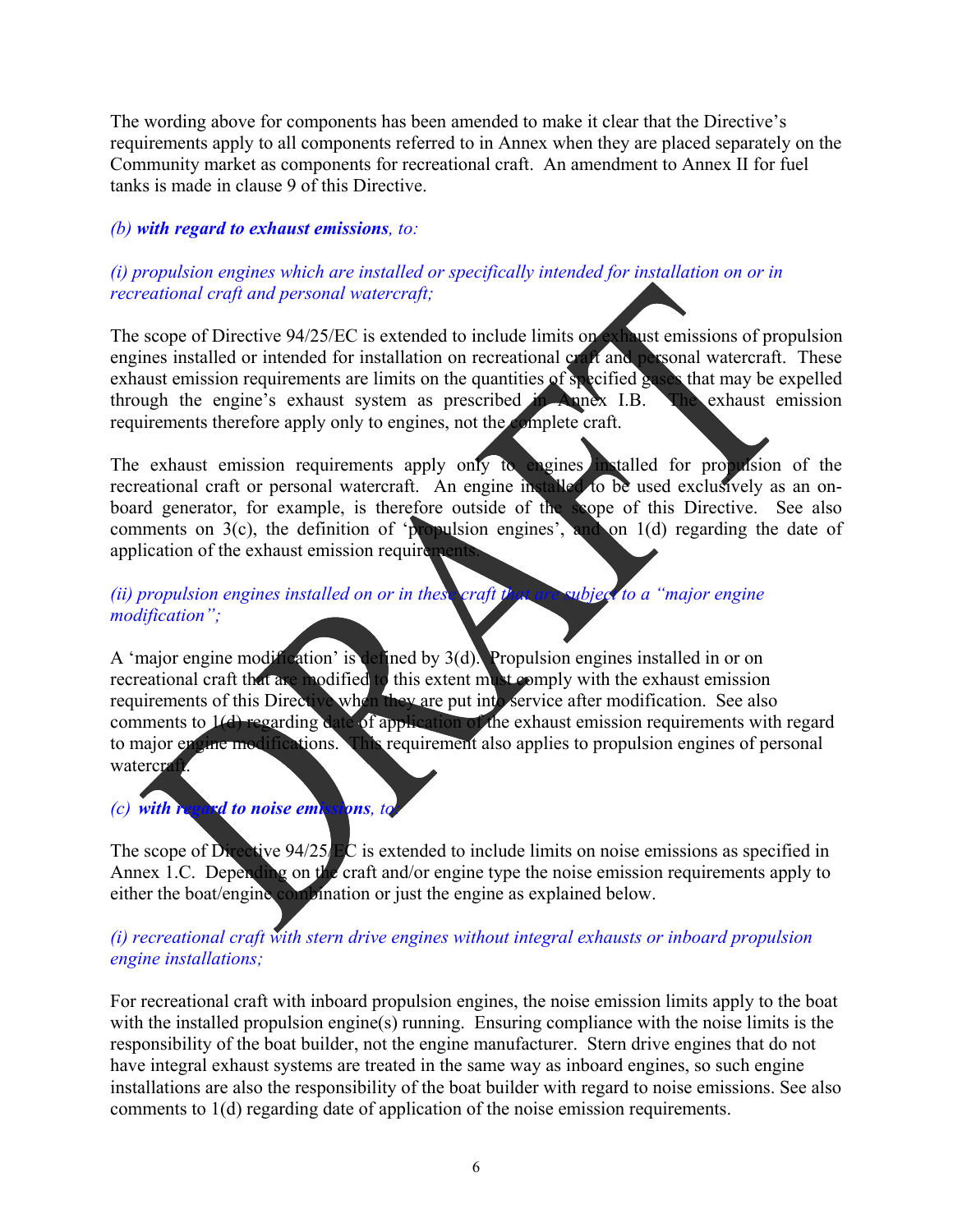#### *(ii) recreational craft with stern drive engines without integral exhausts or with inboard propulsion installations which are subject to a major craft conversion and subsequently placed on the Community market within five years following conversion;*

A 'major craft conversion' is defined in  $3(e)$ . Recreational craft with inboard propulsion engines, or stern drive engines without integral exhausts, that are converted to this extent must comply with the noise emission limits if they are placed on the Community market within five years of the conversion. See also comments to  $1(d)$  regarding date of application of the noise emission requirements with regard to major craft conversions.

## *(iii) personal watercraft;*

For personal watercraft, the noise emission limits apply to the complete craft when tested according to the harmonised standard – see comments on Annex 1.C. See also comments to 1(d) regarding date of application.

#### *(iv) outboard engines and stern drive engines with integral exhausts intended for installation on recreational craft;*

For outboard engines and stern drive engines with integral exhausts, the noise emission limits apply to the engine only and ensuring compliance with these noise emission limits is the responsibility of the engine manufacturer. The noise emissions of outboard engines are measured with the engines installed on standard boats according to the harmonised standard – see comments on Annex 1.C.

The noise emissions of sterndrive engines are also measured with the engines installed in standard boats according to the harmomised standard (see Annex 1.C). Stern drive engines with integral exhausts are engines designed so that the exhaust gases are expelled through the transmission/drive unit. It is not necessary for the engine supplier to also supply the transmission/drive unit, as long as the engine is certified for compliance with the noise emission limits when used with the specified transmission/drive unit.

Note that the requirement applies only to outboard engines and stern drive engines with integral exhausts that are intended for installation on recreational craft, and therefore such engines that are intended only for use on commercial craft are excluded from the scope of this Directive (for example, outboard engines used only for rescue or patrol craft).

#### *(d) for products falling under (a)(ii), (b) and (c), the provisions of this Directive shall only apply from the first placing on the market and/or putting into service after the date of entry into force of this Directive.*

This paragraph specifies that the new requirements for products falling under (a)(ii) (personal watercraft), (b) (with regard to exhaust emissions) and (c) (with regard to noise emissions) apply only to these products from their first placing on the Community market or first putting into service after the date of entry into force of this Directive. The dates by which all products must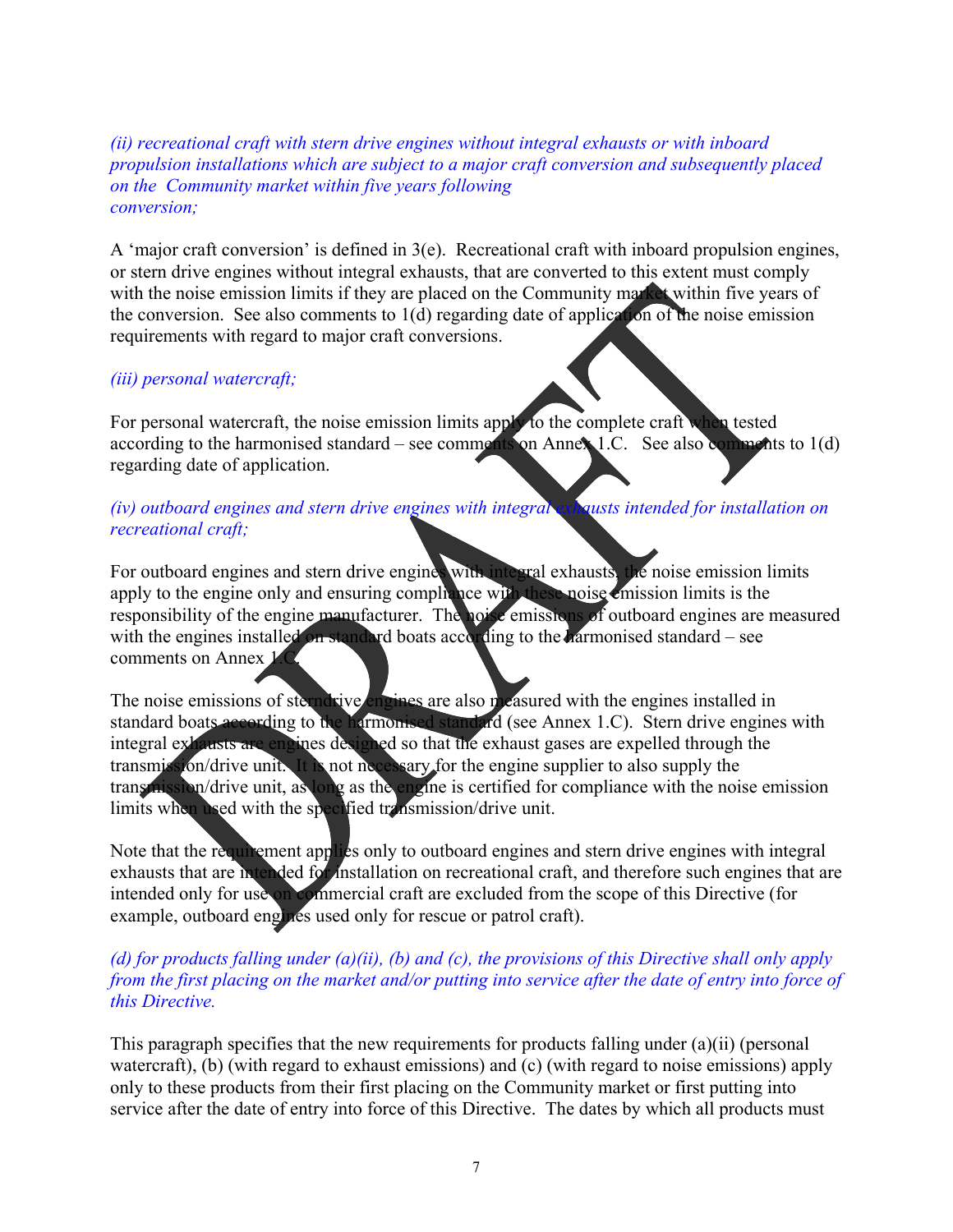comply with the provisions of the Directive are stated in Article 3. It follows from the above paragraph and Article 3 that for:

#### Personal watercraft

Personal watercraft that are first placed on the Community market or put into service prior to 31 December 2005 are not required to comply with the Directive, even if subsequently placed on the market again as second hand products.

Personal watercraft that are imported into the Community market from third countries after 31 December 2005 are required to comply with the Directive's requirements, even if they are second hand products, unless they have been previously placed on the Community market or in service in the EEA.

Propulsion engines with regard to exhaust emission requirements

Propulsion engines installed or intended for installation on or in recreational craft or personal watercraft that are first placed on the Community market or put into service prior to either 31 December 2005 for compression ignition and four-stroke spark ignition engines or 31 December 2006 for two-stroke spark ignition engines are not required to comply with the exhaust gas emission requirements, even if subsequently placed on the market again as second hand products, unless they are subject to a 'major engine modification' after the relevant date and as such for the first time placed on the market or put into service.

Propulsion engines imported into the Community market from third countries after either 31 December 2005 for compression ignition and four-stroke spark ignition engines or 31 December 2006 for two-stroke spark ignition engines are required to comply with the exhaust gas emission requirements, even if they are second hand products that were first used prior to these dates, unless they have been previously placed on the Community market or in service in the EEA.

Recreational craft and personal watercraft with regard to noise emissions

Recreational craft or personal watercraft that were first placed on the Community market or put into service prior to 31 December 2005 are not required to comply with the sound emission requirements, even if subsequently placed on the market again as second hand products, unless they are subject to a 'major craft conversion' after the date of entry into force and subsequently placed on the market within 5 years following this major craft conversion.

Recreational craft imported into the Community market from third countries after the 31 December 20 are required to comply with the sound emission requirements, even if they are second hand products that were first used prior to the date of entry into force of the Directive, unless they have been previously placed on the Community market or in service in the EEA.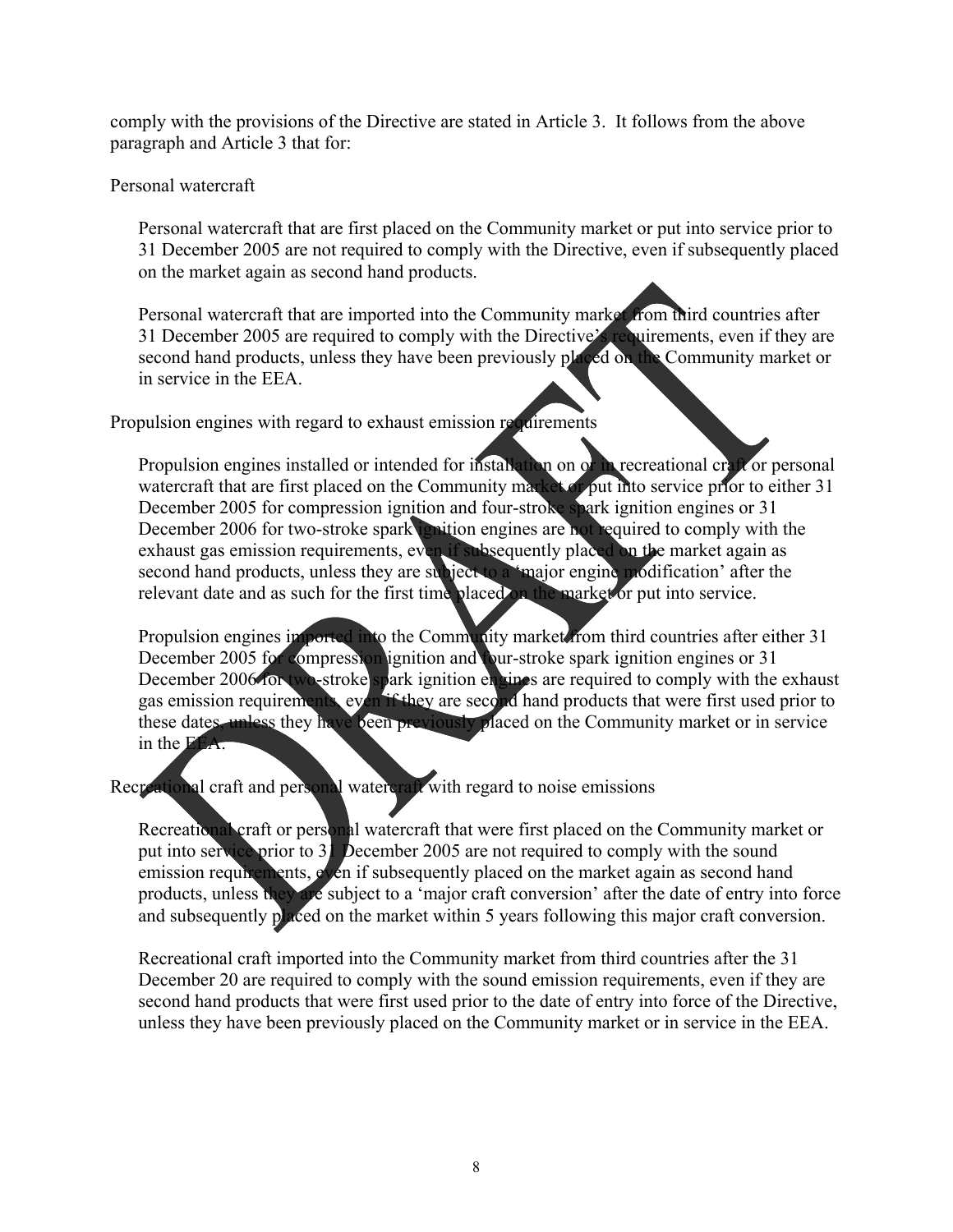- *2. The following shall be excluded from the scope of this Directive:*
- *(a) with regard to paragraph 1(a):*

The following products are excluded from the design and construction requirements of the Directive.

*(i) craft intended solely for racing, including rowing racing boats and training rowing boats, labelled as such by the manufacturer;* 

- *(ii) canoes and kayaks, gondolas and pedalos;*
- *(iii) sailing surfboards;*

 *(iv) surfboards, including powered surfboards;* 

The wording has been amended to clarify that surfboards are exclude from the Dire

*(v) original historical craft and individual replicas thereof designed before 1950, built predominantly with the original materials and labelled as such by the manufacturer;* 

The wording has been amended, but the comments on production of replica historic craft in the application guide to Directive  $94/25/EC$  remain applic

*(vi) experimental craft, provided that they are no subsequently placed on the Community market;* 

 *(vii) craft built for own use, provided that they are not subsequently placed on the Community market during a period of* 

*(viii) craft specifically intended to be crewed and to carry passengers for commercial purposes, without prejudice to paragraph 3(a), in particular those defined in Council Directive 82/714/EEC of 4 October 1982 laying down technical requirements for inland waterway vessels* (\*), *regar dess of the number of passengers;* 

*(ix)* submersible

*(x)* air cushion vehici

*(xi) hydrofoils;* 

*(xii) External combustion steam powered craft, fuelled by coal, coke, wood, oil or gas;* 

The exclusion in (xii) is new. Where a boat uses a steam engine(s) as described above for propulsion the boat is excluded from the scope of the Directive with regard to the design and construction requirements. An external combustion steam engine used for propulsion is excluded from the emission requirements as it is not an internal combustion engine (see 'propulsion engine' definition, 3(c)).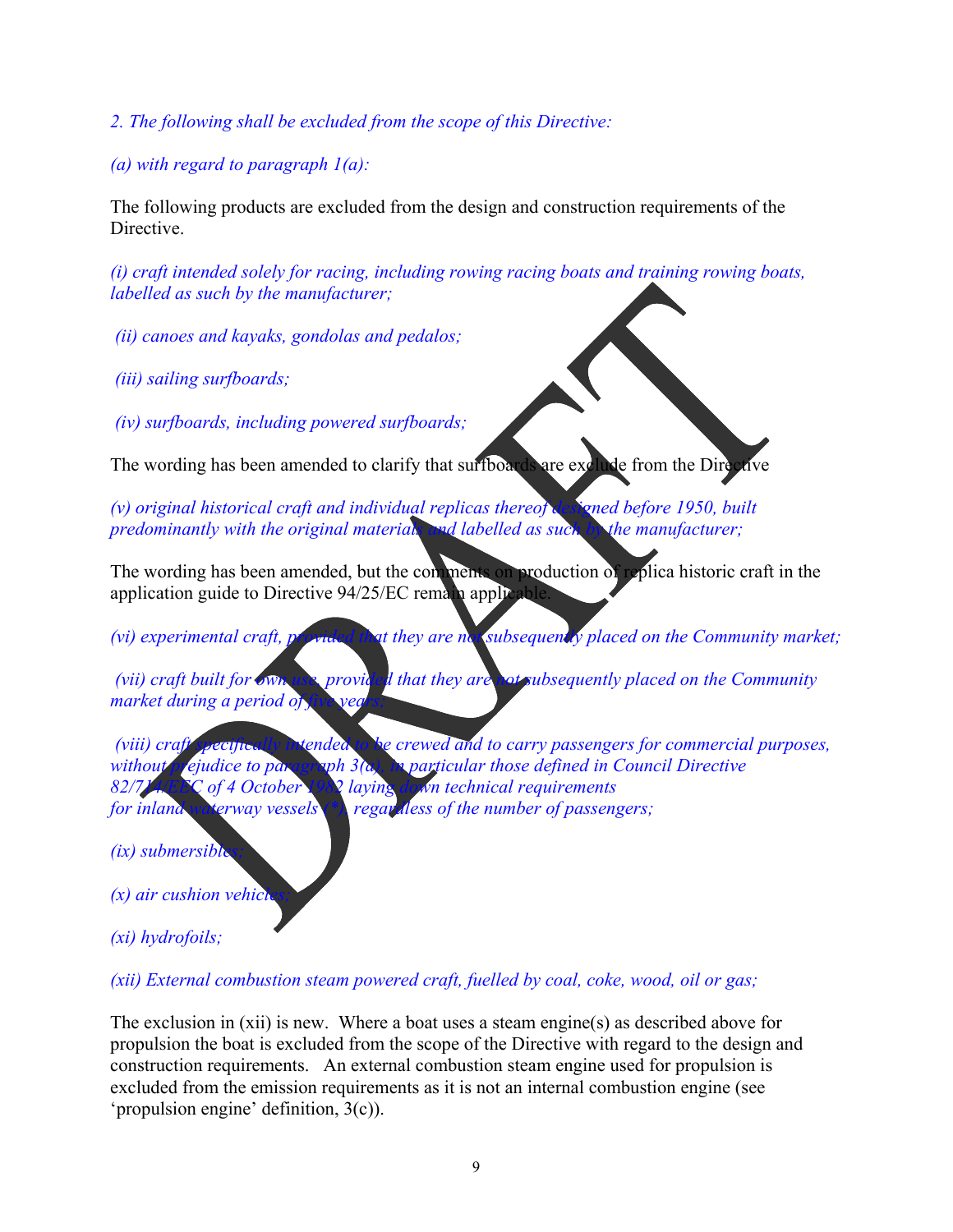## *(b) with regard to paragraph 1(b):*

The following propulsion engines are excluded from the exhaust emission requirements of this **Directive** 

# *(i) propulsion engines installed or specifically intended for installation on the following:*

# *— craft intended solely for racing and labelled as such by the manufacturer,*

Engines for propulsion of racing boats are excluded from the exhaust emission requirements of Directive 2003/44/EC provided that the racing boats are marked with a label stating that they are 'intended solely for racing'. Such engines would typically be tuned or otherwise race-prepared for use in competitions for engine-powered racing boats.

— *experimental craft, provided that they are not subsequently placed on the Community market, — craft specifically intended to be crewed and to carry passengers for commercial purposes, without prejudice to paragraph 3(a), in particular those defined in Directive 82/ regardless of the number of passengers,* 

- *submersibles,*
- *air cushion vehicles,*
- *hydrofoils;*

Propulsion engines of craft of the type defined in the 5 indents above are all excluded from the exhaust emission requirements of the Directive.

# (*ii*) original and individual replicas of historical propulsion engines, which are based on a pre-*1950 design, not produced in series and fitted on craft referred to in paragraph 2(a)(v) and (vii);*

Individual replica engines based on pre-1950 designs are excluded from the exhaust emission requirements provided that they are fitted to historical craft or craft built for own use as defined by 2(a)(v) and (vii) above. In this context 'individual replicas' may be built one after another and still excluded, provided that they are built to order and not series produced.

Historical engines built prior to 1950 are excluded from the scope of application of the exhaust emission requirements. Note that propulsion engines built after 1950 and first placed on the Community market of put into service before the dates specified in Article 3 are also excluded from the exhaust gas emission requirements, unless they are subject to a major engine modification after the relevant date - see comments on  $1(d)$  above.

## *(iii) propulsion engines built for own use provided that they are not subsequently placed on the Community market during a period of five years;*

To qualify for this exclusion from the exhaust emission requirements, an engine 'built for own use' must have been substantially built by the owner and be used exclusively by the owner. An engine that is marinised by the owner or otherwise adapted by modification or replacement of a few parts does not qualify for this exclusion.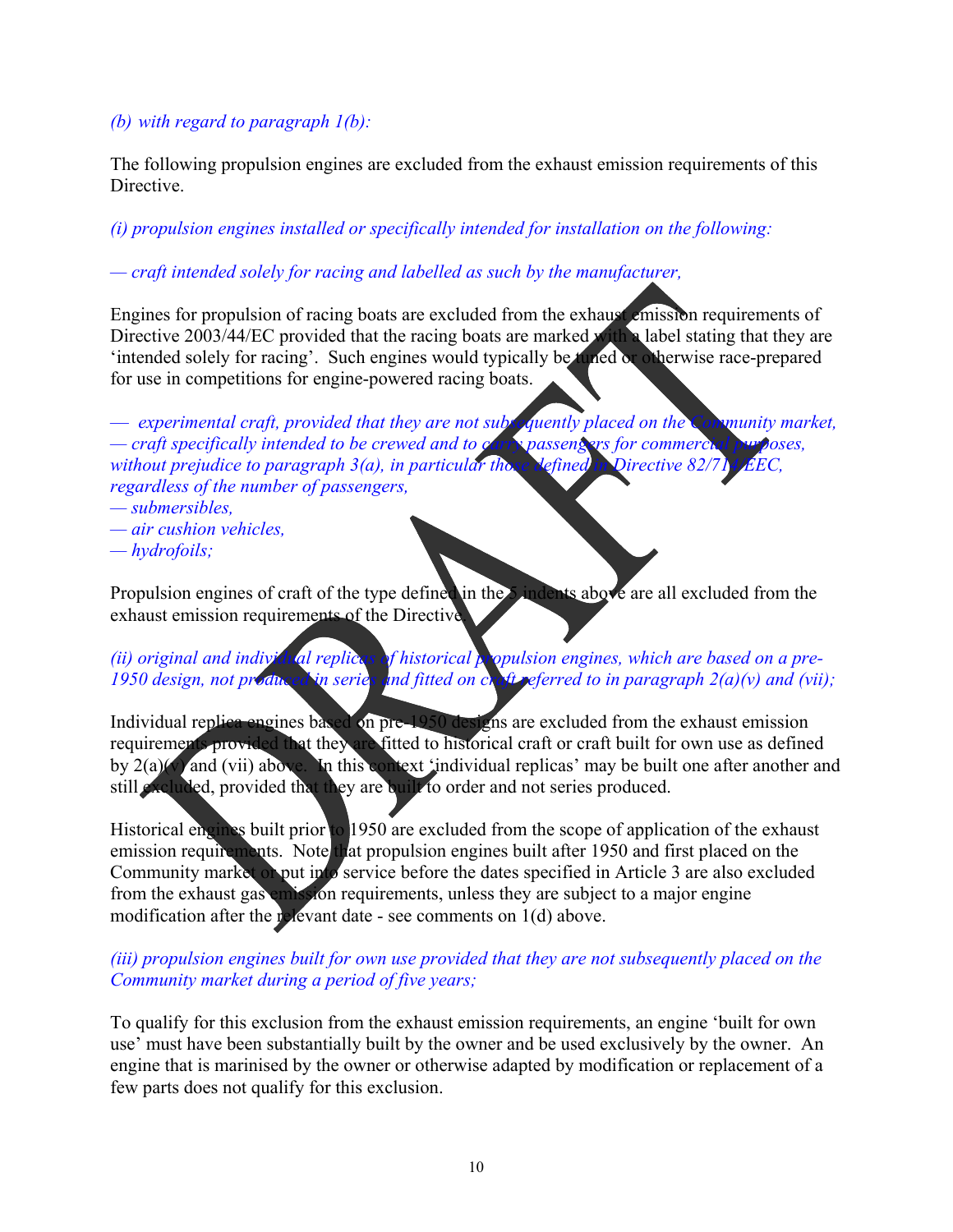### *(c) with regard to paragraph 1(c):*

The following craft are excluded from the noise emission requirements of this Directive.

— *all craft referred to in point (b) of this paragraph,* 

Accordingly racing craft, experimental craft and commercial craft that are in accordance with the definitions in point (b), and submersibles, air cushion vehicles and hydrofoils are all excluded from the noise emission requirements of this Directive.

*— craft built for own use, provided that they are not subsequently placed on the Community market during a period of five years.* 

Craft built for own use are excluded from the noise emission requirements provided that they are not placed on the Community market within 5 years of first being put into service. To qualify for this exclusion from the noise emission requirements, a craft 'built for own use' must have been substantially built by the owner. A boat that is completed by the owner by the addition of fittings and finishing parts is not 'built for own use'. Further clarification on boats built for own use are given in the application guide to Directive 94/25/EC.

*3. For the purposes of this Directive the following definitions shall* 

*(a) "recreational craft": any boat of any type intended for sports and leisure purposes of hull length from 2,5 m to 24 m, measured according to the harmonised standard, regardless of the means of propulsion; the fact that the same boat could be used for charter or for recreational boating training shall not prevent it being covered by this Directive when it is placed on the Community market for recreational purposes;* 

Any reference to 'recreational craft' in this Directive is intended to include all craft covered by the above definition unless they are excluded by Article 2.1 and except for personal watercraft. The harmonised standard for measurement of hull length is EN ISO 8666:2002 *Principal data*.

*(b)* "personal watercraft": a vessel less than 4 m in length which uses an internal combustion *engine having a water jet pump as its primary source of propulsion and designed to be operated by a person or persons sitting, standing or kneeling on, rather than within the confines of, a hull* 

Other types of craft with water jet propulsion units that are less than 4.0m in length, such as mini jet boats and small RIBs (rigid hull inflatable boats) with water jet propulsion, are not 'personal watercraft'. They should be treated as recreational craft (if they are 2.5m in length or above) and must meet the relevant design and construction requirements, exhaust emission and noise emission limits.

Craft that meet the definition of personal watercraft except that their length is greater than 4.0m (when measured according to ISO 8666) should be treated as recreational craft and meet the relevant design and construction requirements and exhaust gas and noise emission limits.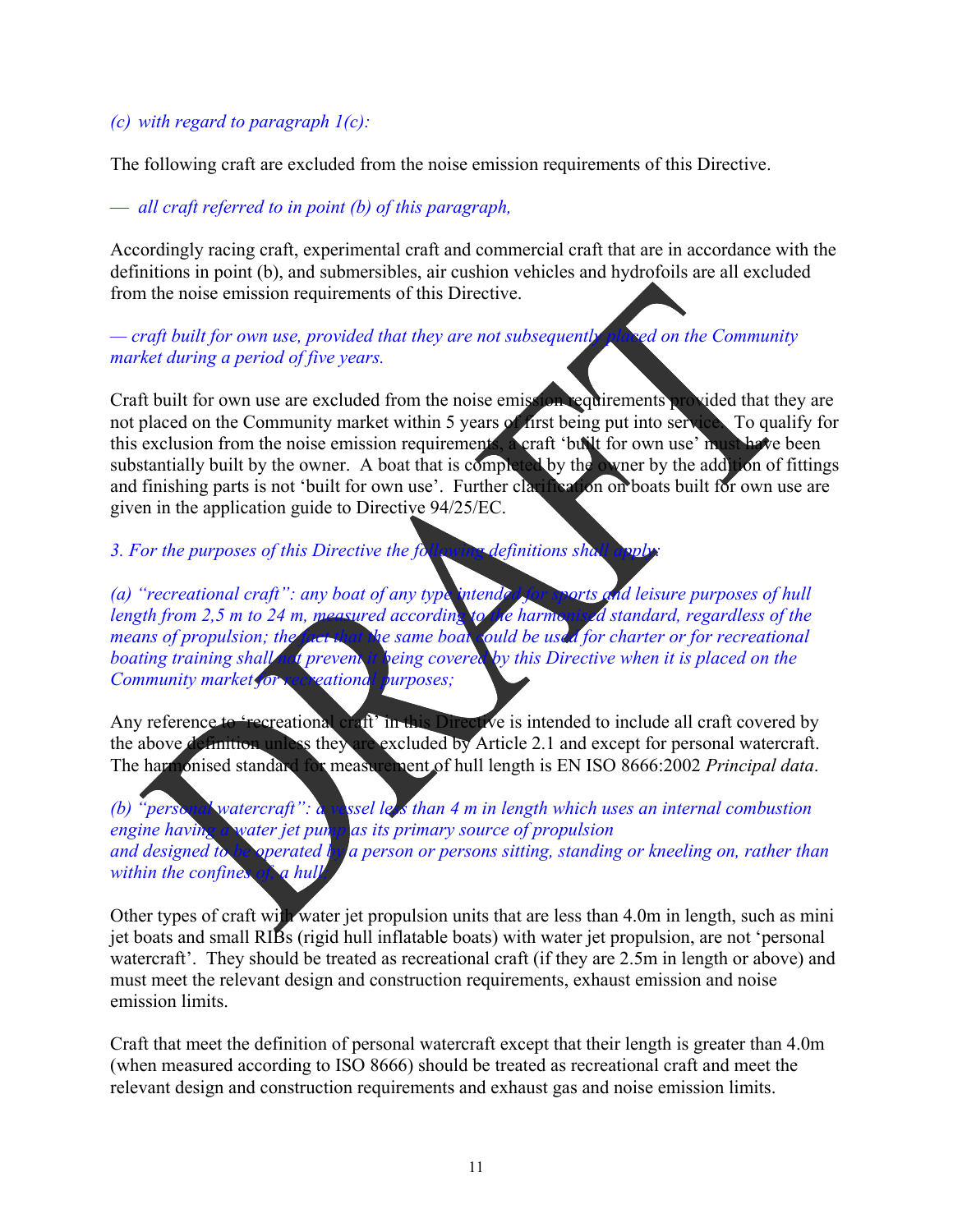Although no reference is made in the definition above to the use of personal watercraft, as this directive is for marine craft intended for recreational use, any personal watercraft that are placed on the Community market solely for commercial use are outside of the scope of this Directive.

#### *(c) "propulsion engine": any spark or compression ignition, internal combustion engine used for propulsion purposes, including two-stroke and four-stroke inboard, stern-drive with or without integral exhaust and outboard engines;*

The definition of propulsion engines is limited to spark or compression internal combustion engines (e.g. petrol or diesel engines respectively) and accordingly electric engines or steam engines are excluded from the emission requirements even if they are the sole source of power for propulsion. If a spark or compression internal combustion engine is use in conjunction with another type of engine, such as diesel-electric propulsion, then the internal combustion engine is a propulsion engine and must comply with the emission requirements. If a spark or compression internal combustion engine is installed to power a hydraulic motor drive for propulsion then the internal combustion engine is a propulsion engine and must meet the emission requirements.

*(d) "major engine modification": the modification of an engine which: — could potentially cause the engine to exceed the emission limits set out in Annex I.B. excluding routine replacement of engine components that do not alter the emission characteristics, or — increases the rated power of the engine by more than 15 %;* 

A 'major engine modification' is relevant only for the application of the exhaust emission requirements for propulsion engines that are installed in recreational craft or personal watercraft and subsequently modified in accordance with this definition.

The first indent provides that routine engine maintenance and replacement of engine components within the manufacturer's specifications does not qualify as a 'major engine modification'. Such routine maintenance may extend to a complete engine rebuild within the manufacturer's specifications.

If an engine is more extensively modified in a way that the gas emissions could potentially exceed the limits of this Directive, then it would be considered a major engine modification even if the power output increases by less than 15%.

- *(d) "major craft conversion": a conversion of a craft which:*
- *changes the means of propulsion of the craft,*
- *involves a major engine modification,*
- *alters the craft to such an extent that it is considered a new craft;*

A 'major craft conversion' is relevant only for the application of the noise emission requirements. In this context the first indent refers to changing the means of propulsion as defined in (f) below. The replacement of the propulsion engine(s) with another engine(s) of different type is not changing the means of propulsion as defined and accordingly engine replacement is not a 'major craft conversion'. The third indent on alterations to the craft is intended to cover alterations to an extent that the craft should be considered as a new craft.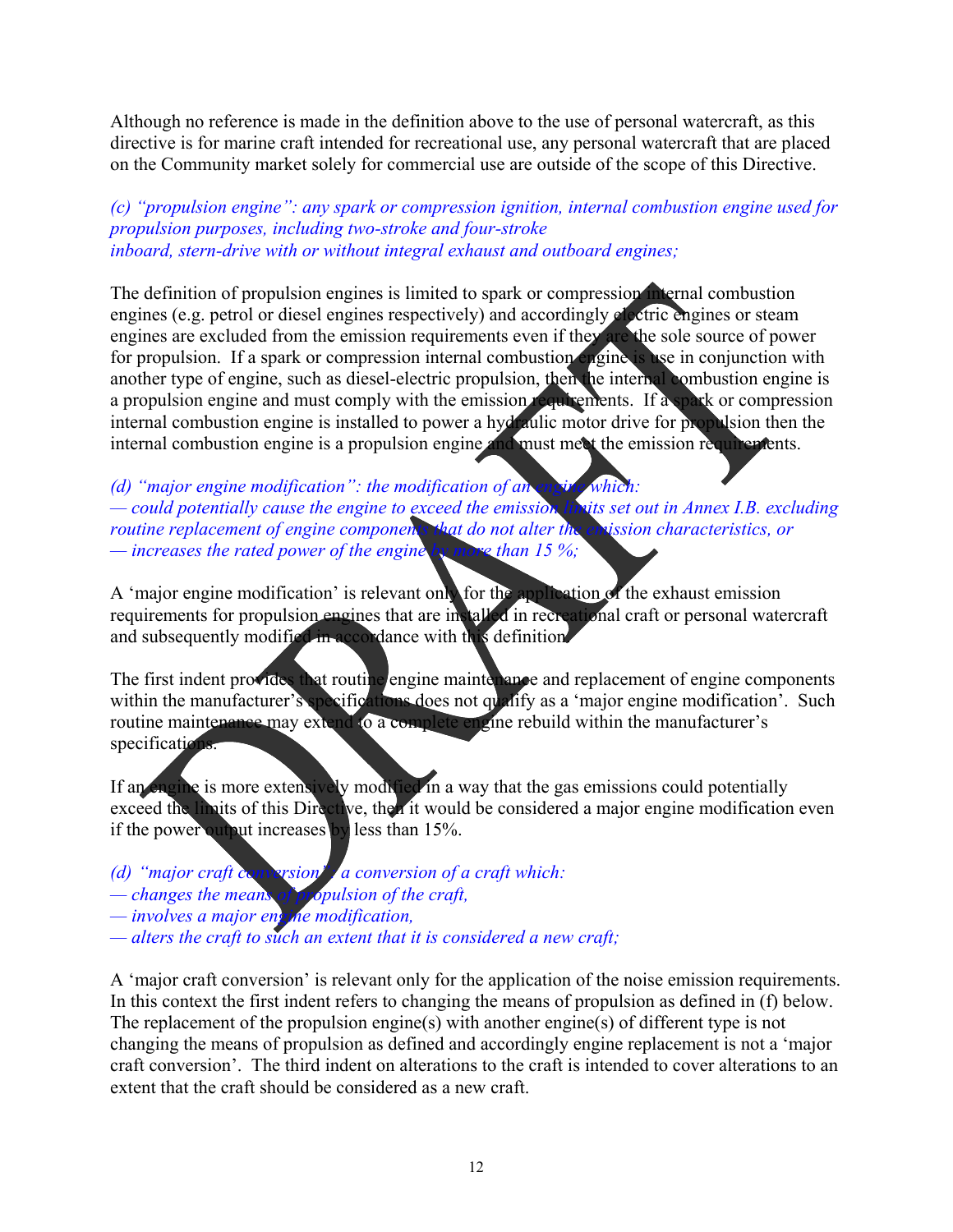#### *(e) "means of propulsion": the mechanical method by which the craft is driven, in particular marine propellers or waterjet mechanical drive systems;*

In accordance with this definition, a change to the means of propulsion would be, for example, changing from a conventional propeller shaft drive to a waterjet propulsion unit or surface piercing propellers.

*(g) "engine family": the manufacturer's grouping of engines which, through their design, are expected to have similar exhaust emission characteristics and which comply with the exhaust emissions requirements of this Directive; verify* 

The definition of an 'engine family' is important for the application of the exhaust gas emission requirements. Appendix 4 includes the text taken from Directive 97/68/EC (engines for non-road mobile machinery) on the parameters of an engine family and choice of parent engines. Details of engine families are also given in and EN ISO 8178-1:1996 *Reciprocating internal combustion*  engines – Exhaust emission measurement – Part 7: Engine family determination. See also comments on Annex VII (module B).

Note: Although the definition above refers only to engine families with respect to exhaust emission characteristics, the term 'engine family' is also used when referring to noise emission limits in Annexes VII and XVII.

*(h) "manufacturer": any natural or legal person who designs and manufactures a product covered by this Directive or who has such a product designed and/or manufactured with a view to placing it on the market on his dayn behalf;* 

A manufacturer is therefore involved in production and/or the placing on the market of the product. Further clarification on a 'manufacturer' is given in the application guide to Directive 94/25/EC.

*(i)* "authorised representative": any natural or legal person established in the Community who has received a written mandale from the manufacturer to act on his *has received a written mandate from the manufacturer to act on his*  behalf with regard to the latter's obligation under this Directive.'

Further clarification on an 'authorised representative' is given in the application guide to Directive 94/25/EC.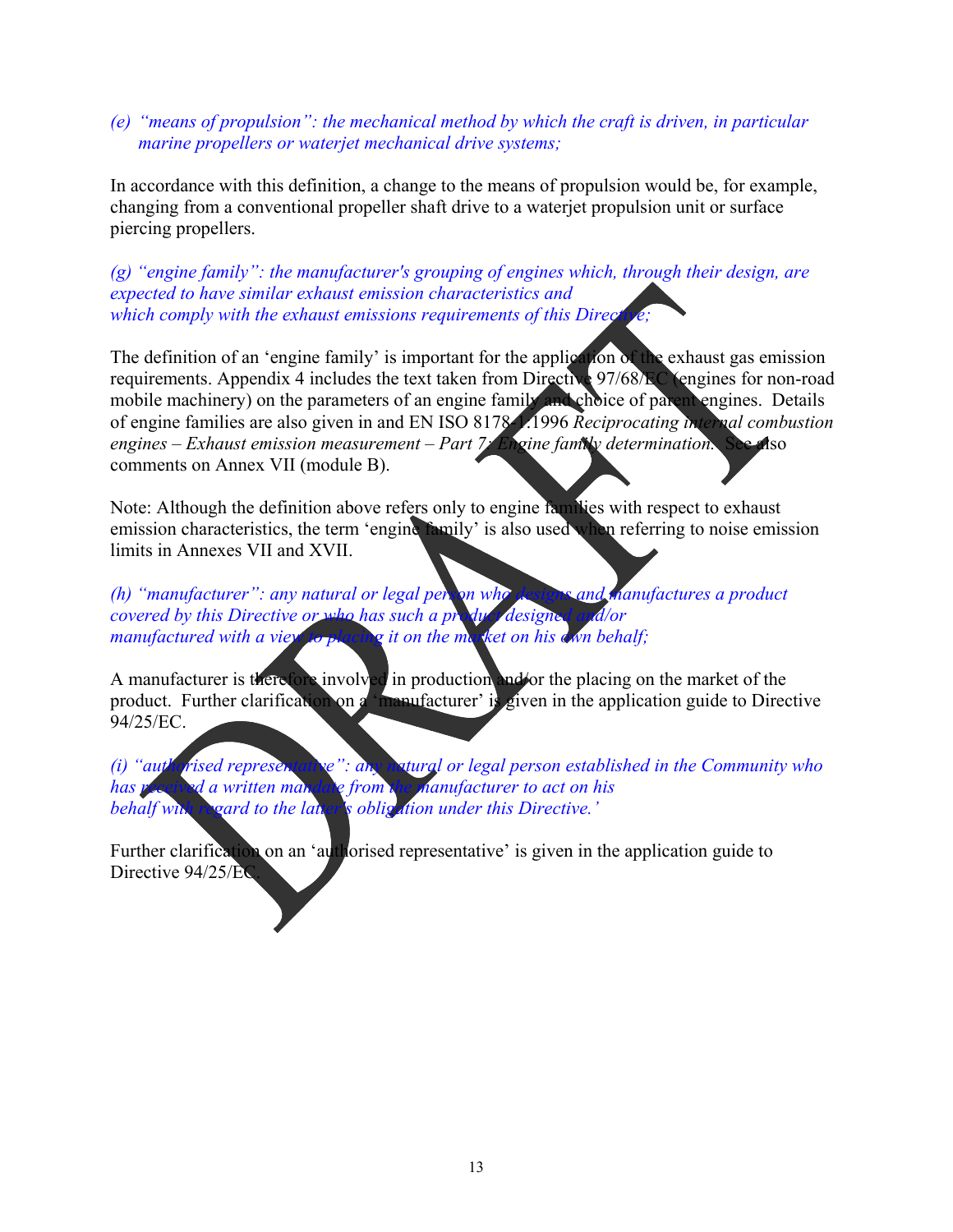#### **AMENDMENTS TO ARTICLE 4: FREE MOVEMENT OF THE PRODUCTS REFERRED TO IN ARTICLE 1(1)**

*2. Article 4 shall be replaced by the following:* 

*'Article 4*

*Free movement of the products referred to in Article 1(1)* 

*1. Member States shall not prohibit, restrict or impede the placing on the market and/or putting into service in their territory of products referred to in Article 1(1)bearing the CE marking referred to in Annex IV, which indicates their conformity with all the provisions of this Directive, including the conformity procedures set out in Chapter II.* 

The words 'and/or' have been added in place of the word 'and' as used in Directive 94/25/EC. This amendment has been made as some products covered by this Directive and bearing the CE mark may be put into service for the first time but not placed on the market. Further clarification on 'placing on the market' and 'putting into service' is given in the application guide to Directive 94/25/EC.

*2. Member States shall not prohibit, restrict or impede the placing on the market of partlycompleted boats where the builder or his authorised representative established in the Community or the person responsible for the placing on the market declares, in accordance with Annex IIIa, that they are intended to be completed by otherathers.* 

Clarification on placing on the market of partly completed boats is given in the application guide to Directive 94/25/EC.

*3. Member States shall not prohibit, restrict or impede the placing on the market and/or putting into service of components referred to in Annex II and bearing the CE marking referred to in Annex IV which indicates their conformity with the relevant essential requirements where these components are accompanied by a written declaration of conformity as provided for in Annex XV and are intended to be incorporated into recreational craft, in accordance with the declaration, referred to in Annex IIIb, of the manufacturer, his authorised representative established in the Community or, in the case of imports from a third country, of any person who places those components on the Community market.* 

This paragraph has been amended by adding reference to Annex XV. Both Annex XV and Annex IIIb outline information that should be included in the Declaration of Conformity.

*4. Member States shall not prohibit, restrict or impede the placing on the market and/or putting into service of:* 

*— inboard engines and stern drive propulsion engines without integral exhaust,* 

*— engines type-approved according to Directive 97/68/EC (\*) which are in compliance with stage II provided for in section 4.2.3 of Annex I to that Directive and of,* 

*— engines type-approved according to Directive 88/77/EEC (\*\*);*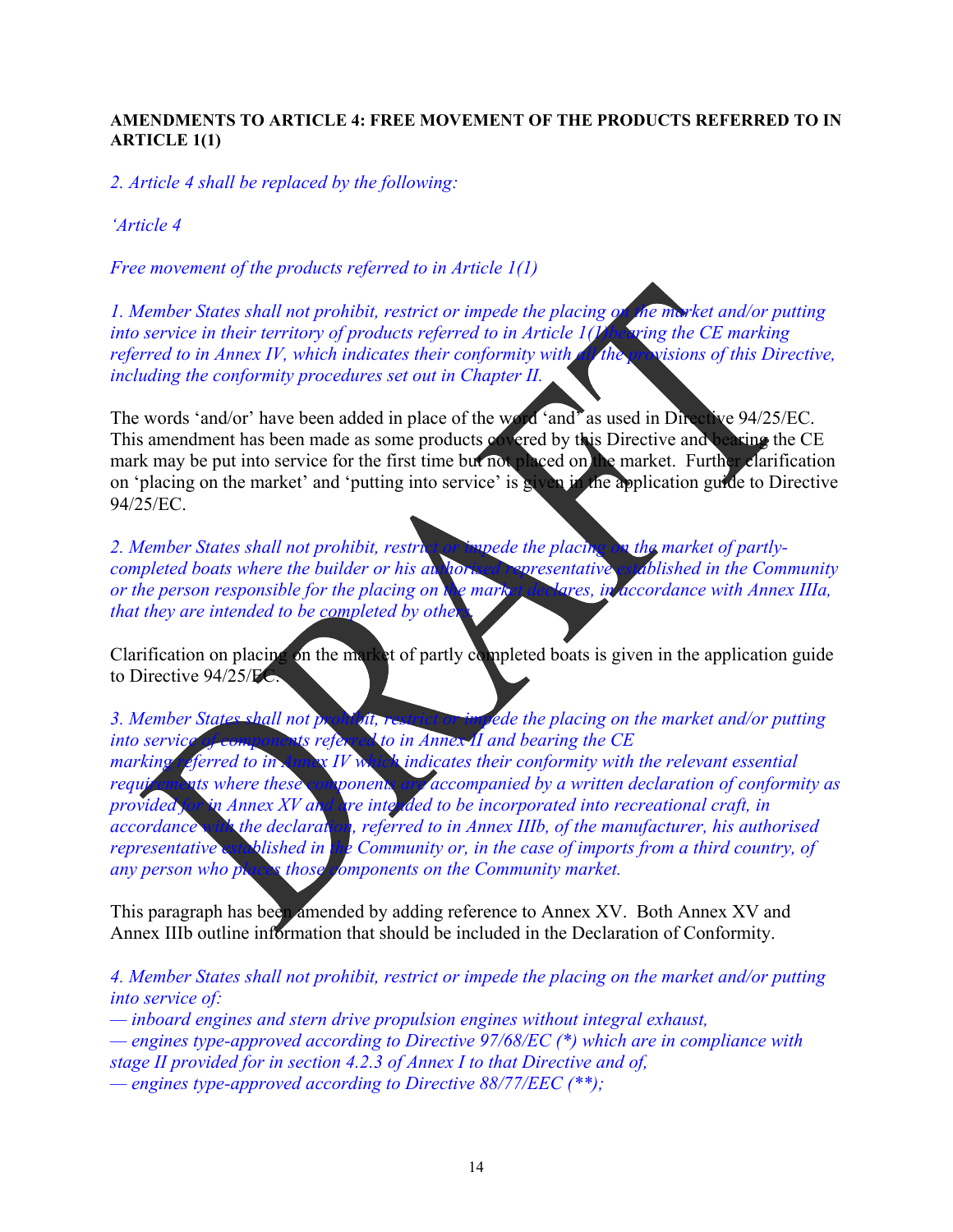*where the manufacturer or his authorised representative established in the Community declares in accordance with Annex XV.3 that the engine will meet the exhaust emission requirements of this Directive, when installed in a recreational* 

*craft or personal watercraft in accordance with the manufacturer's supplied instructions.* 

*(\*) Directive 97/68/EC of the European Parliament and of the Council of 16 December 1997 on the approximation of the laws of the Member States relating to measures against the emission of gaseous and particulate pollutants from internal combustion engines to be installed in non-road mobile machinery (OJ L 59, 27.2.1998, p. 1). Directive as amended by Commission Directive 2001/63/EC (OJ L 227, 23.8.2001, p. 41).* 

*(\*\*) Council Directive 88/77/EEC of 3 December 1987 on the approximation of the laws of the Member States relating to the measures to be taken against the emission*  of gaseous and particulate pollutants from compression ignition engines for use in vehicles, and *the emission of gaseous pollutants from positive ignity engines fuelled with natural gas or liquefied petroleum gas for use in vehicles (OJ) 9.2.1988, p. 33). Directive as last amended by Commission Directive 2001/27/EC (OJ L 107, 18.4.2001, p. 10).* 

The first indent above refers to inboard engines and stern drive engines without integral exhausts that have been found to comply with the exhaust gas emission requirements of this Directive as a result of testing in accordance with the specified harmonised standard (see comments on Annex 1,B and on module B (EC type-approval). These engines may be placed on the market if accompanied by a declaration of conformity in accordance with Annex XV.3 and do not need to be CE-marked (Article  $10(1)$ ).

The second and third indents apply to engines intended for use as inboard propulsion engines or stern drive engines without integral exhaust that are that are type-approved (or from typeapproved engine families) according to Directive 97/68/EC (stage II) or Directive 88/77/EEC. These engines have been type-approved initially by the engine manufacturer for other applications and may subsequently be prepared for installation on recreational craft (marinised) by that manufacturer or another party.

In such a case the party that marinises the type-approved engine may place it on the recreational craft market without subjecting it to further testing and conformity assessment procedures under Directive 2003/44/EC, provided that the modifications for marine use do not cause the engine parameters and exhaust emissions to exceed the conditions upon which the type-approval of the non-marinised engine has been granted under the relevant Directive.

It should be noted in this context that Clause 7 of Annex I of Directive 88/77/EC provides that the engine installation on the vehicle shall comply with the following characteristics in respect to the type-approval of the engine:

- 1. intake depression shall not exceed that specified for the type-approved engine;
- 2. exhaust back pressure shall not exceed that specified for the type-approved engine;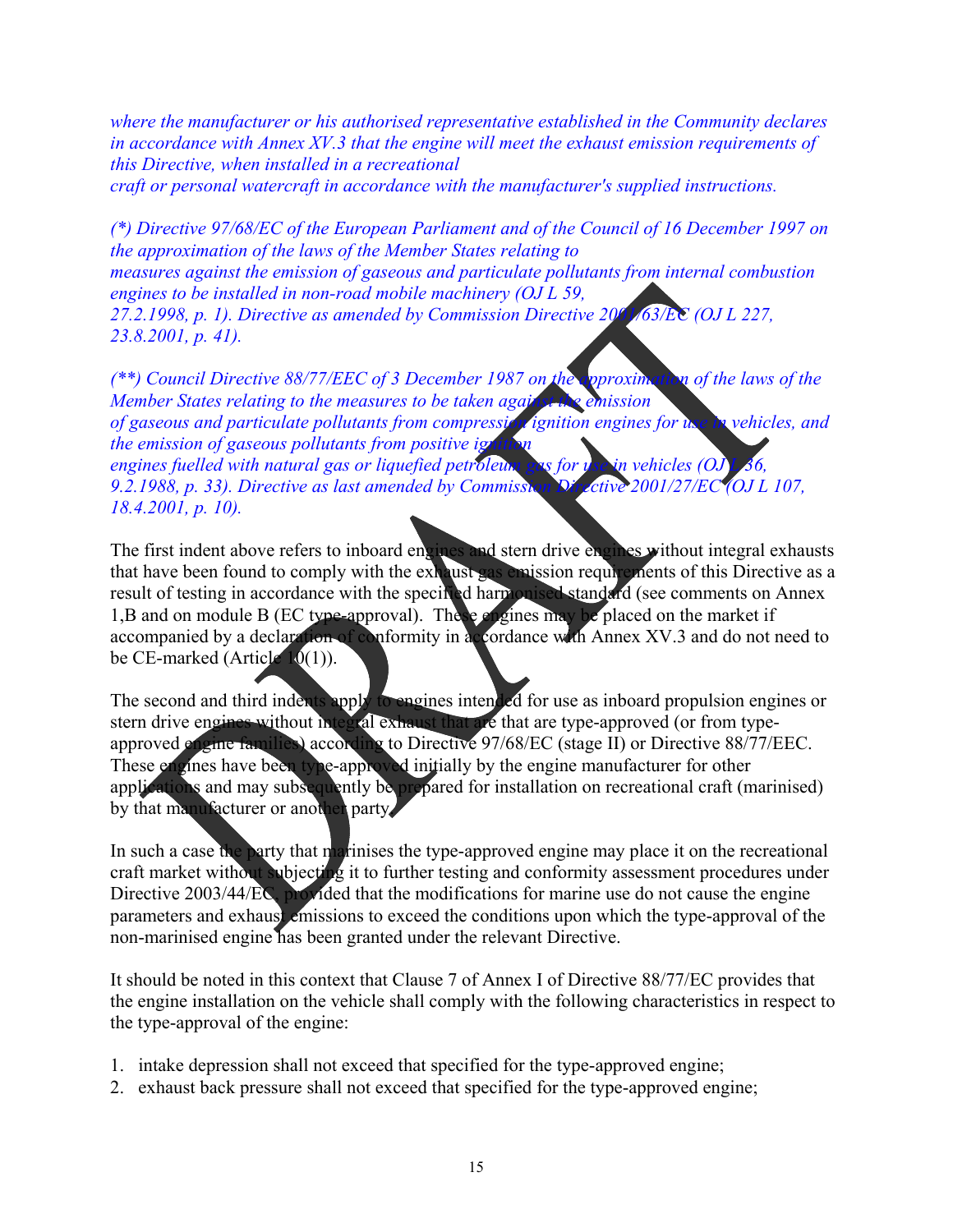3. maximum power absorbed by the engine-driven equipment shall not exceed the maximum permissible power specified for the type-approved engine.

Directive 97/68/EC provides in Article 4.3 that "where the engine to be approved fulfils its function or offers a specific feature only in conjunction with other parts of the non-road mobile machinery, and for this reason compliance with one or more requirements can be verified only when the engine to be approved operates in conjunction with other machinery parts, whether real or simulated, the scope of the type-approval of the engine(s) must be restricted accordingly. The type-approval certificate for an engine type or engine family shall then include any restrictions on its use and shall indicate any conditions for fitting it." and provides further in article 5. 2. that "the application for the amendment or extension of a type-approval shall be submitted exclusively to the approval authority of the Member State which granted the original typeapproval." From these provisions arises that a engine type-approved under Directive 97/68/EC after marinising may need to be covered by an extension of the type-approval or alternatively subject to conformity assessment under Directive 2003/44/EC to demonstrate compliance with the exhaust emission requirements.

*5. At trade fairs, exhibitions, demonstrations, etc., Member States shall not create any obstacles to the showing of the products referred to in Article 1(1) which the showing of the products referred to in Article 1(1) which the showing of the products referred to in Article 1(1) which to the showing of the products do not comply with this Directive, provided that a visible sign clearly indicates that such products may not be marketed or put into service until they have been made to comply.* 

This provision now applies to engines and personal watercraft in addition to recreational craft (completed and partly completed) and components referred to in Annex II.

*6. Where the products referred to in Article 1(1) are subject to other Directives covering other aspects and which provide for the affixing of the CH marking, the latter aspects and which provide for the affixing of the CE* shall indicate that such products are also presumed *shall indicate that such products are also presumed to conform to the provisions of those other Directives. The CE marking shall indicate conformity with the applicable Directives or relevant parts thereof. In this case, the particulars of the said Directives applied by the manufacturer, as published in the Official Journal of the European Union, must be given in the documents, declaration of conformaty or instructions required by the Directives and accompanying such products.* 

This paragraph is relevant in particular to outboard engines. Further comments on this article are given in the application guide to Directive 94/25/EC.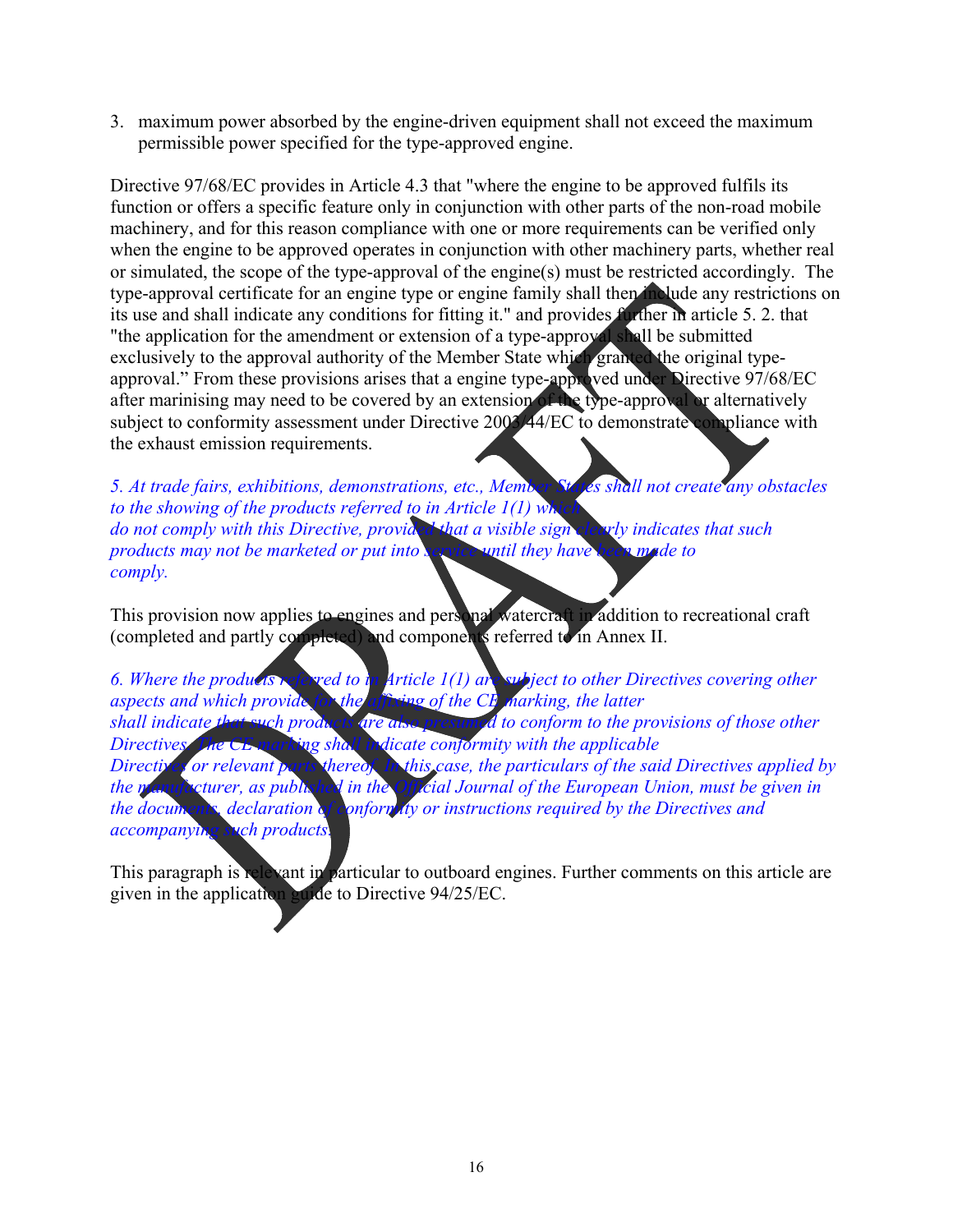# **AMENDMENTS TO ARTICLE 6: COMMITTEE PROCEDURE**

*3. the following Article shall be inserted:* 

*'Article 6a* 

#### *Committee procedure*

*1. Amendments which are necessary, in the light of evolution of technical knowledge and new scientific evidence, to the requirements of Annex I.B.2 and Annex I.C.1 excluding direct or indirect modifications to exhaust or noise emission values and to the Froude and P/D ratio values shall be adopted by the Commission assisted by the Standing Committee set up pursuant to Article 6(3), acting as a regulatory committee in accordance with the procedure referred to in paragraph 2. Issues to be dealt with shall include the reference fuels and the standards to be used for exhaust and noise emissions testing.* 

*2. Where reference is made to this paragraph, Articles 5 and 7 of Decision 999/468/EC shall apply, having regard to the provisions of Article 8 thereof.* 

*The period laid down in Article 5(6) of Decision 1999/468/EC shall be set at three months.* 

*3. The Committee shall adopt its rules of procedure.* 

A regulatory committee has been established to assist the Commission in adopting amendments related to exhaust and noise emission requirements in the light of technical developments. Changes to the exhaust and noise emission limits or to the P/D ratio and Froude number limits cannot be introduced through this procedure. Hence the remit of this committee is limited to technical issues such as reference fuels and relevant developments of standards for exhaust gas and noise emission measurement.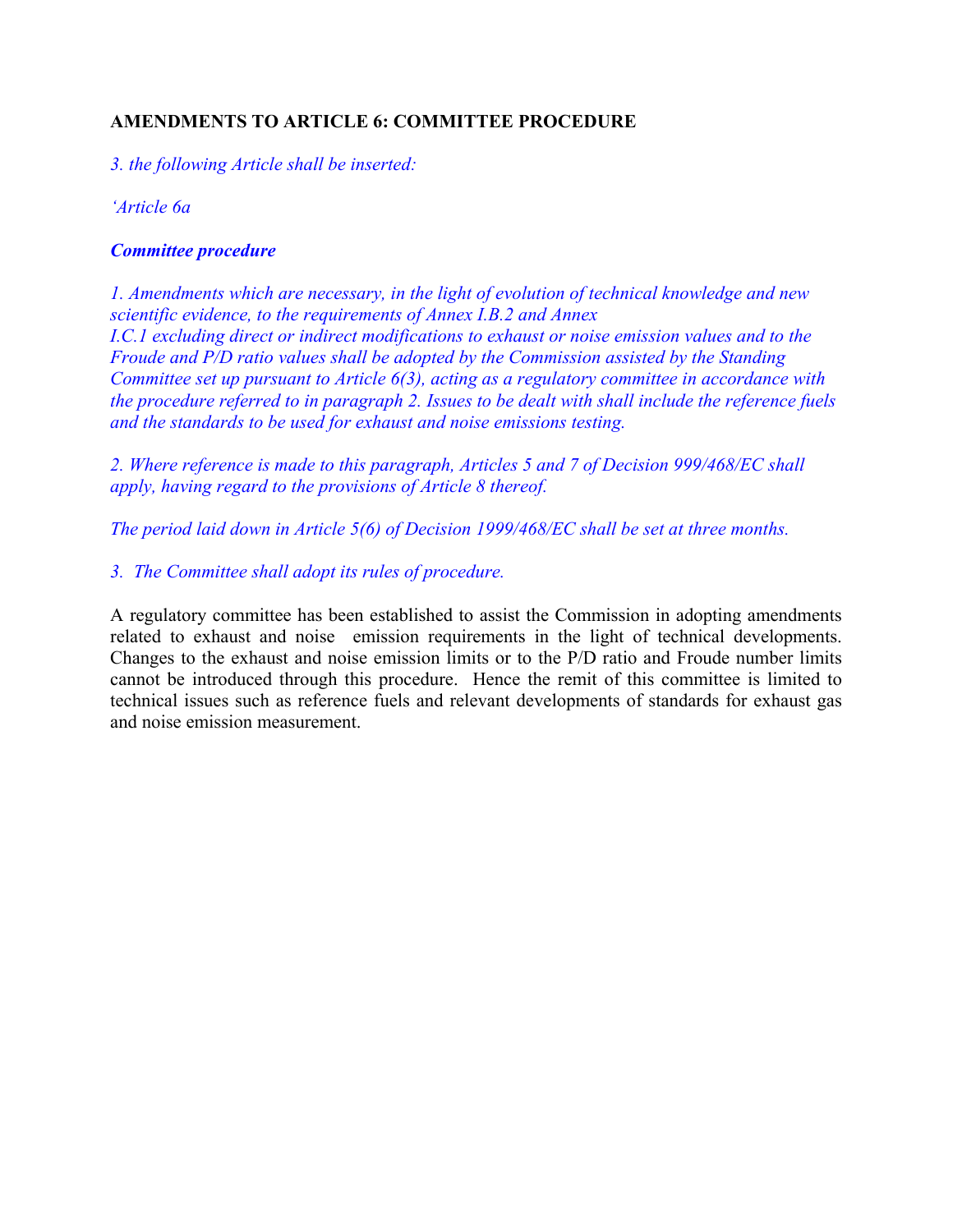# **AMENDMENTS TO ARTICLE 7: SAFEGUARD CLAUSE**

*4. the first subparagraph of Article 7(1) shall be replaced by the following:* 

*'1. Where a Member State ascertains that products falling within the scope of Article 1 and bearing the CE marking referred to in Annex IV, when correctly designed, constructed, installed where appropriate, maintained and used in accordance with their intended purpose may endanger the safety and health of persons, property or the environment, it shall take all appropriate interim measures to withdraw them from the market or prohibit or restrict their being placed on the market and/or put into service.'* 

This amendment extends the safeguard clause to cover products that have been added to the scope of the Directive, i.e. personal watercraft (with regard to design and construction) and propulsion engines (with regard to exhaust emissions and noise emissions). The wording has been amended to cover the design of these products.

*5. Article 7(3) shall be replaced by the following:* 

*'3. Where a non-complying product referred to in Article Nears the CE marking, the appropriate measures shall be taken by the Member State which has authority over whomsoever affixed the marking; that Member State shall inform the Commission and the other Member States thereof.';* 

This amendment extends the safeguard clause to cover products that have been added to the scope of the Directive, i.e. personal watercraft (with regard to design and construction) and propulsion engines (with regard to exhaust emissions and noise emissions).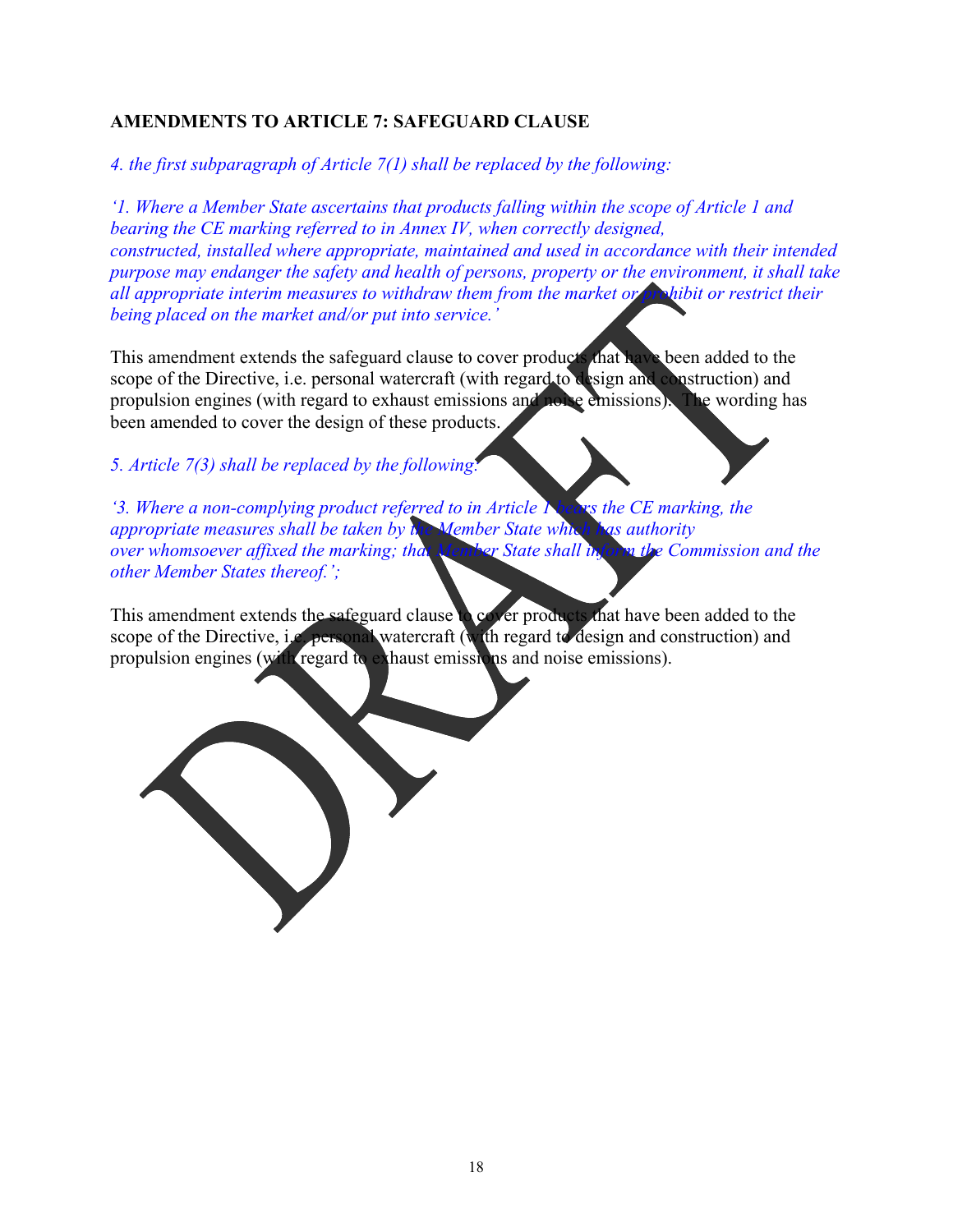### **AMENDMENTS TO ARTICLE 8: CONFORMITY ASSESSMENT**

*6. Article 8 shall be replaced by the following:* 

#### *'Article 8*

*1. Before placing on the market, and/or putting into service, products referred to in Article 1(1) the manufacturer or his authorised representative established within the Community shall apply the procedures referred to in paragraphs 2, 3 and 4 of this Article.'* 

The paragraphs referred to specify the procedures for conformity assessment and have been amended to increase the choice of conformity assessment modules that may be applied. The table below summarises the available conformity assessment modules and the comments below give further clarification on each module.

|              | Product type/Design<br>Category                        | <b>Available Modules</b>                                                                                                                                                                                                                                                                                          |                                                |  |  |
|--------------|--------------------------------------------------------|-------------------------------------------------------------------------------------------------------------------------------------------------------------------------------------------------------------------------------------------------------------------------------------------------------------------|------------------------------------------------|--|--|
| Construction | Recreational craft                                     | $2.5m \leq \text{hul Nength} < 12m$                                                                                                                                                                                                                                                                               | $12m \leq hull$<br>length $\leq$ 24m           |  |  |
|              | $\mathsf{A}$<br>"Ocean"<br>B<br>"Offshore<br>"Inshore" | Aa, B+C, B+D, B+E, B+F, G or H<br>Aa, B+C, B+D, $B$ +E, B+F, G or H<br>If harmonised standard for stability and<br>buoyancy are complied with<br>Aa, B <sup>2</sup> C, B <sup>+</sup> D, B <sup>+</sup> E, B <sup>+</sup> F, G or H<br>If harmonised standard for stability and<br>buoyancy are not complied with | $B+C$ , $B+D$ ,<br>$B+E$ , $B+F$ , $G$ or<br>H |  |  |
|              | "Sheltered Waters"                                     | A, Aa, B+C, B+D, B+E, B+F, G or H                                                                                                                                                                                                                                                                                 |                                                |  |  |
|              | <b>PWC</b>                                             | A, Aa, B+C, B+D, B+E, B+F, G or H                                                                                                                                                                                                                                                                                 |                                                |  |  |
|              | Components                                             | $B+C$ , $B+D$ , $B+F$ , G or H                                                                                                                                                                                                                                                                                    |                                                |  |  |
| Exhaust      | <b>Recreational Marine</b><br>Propulsion Engines.      | $B+C$ , $B+D$ , $B+E$ , $B+F$ , $G$ or $H$                                                                                                                                                                                                                                                                        |                                                |  |  |

Table 1: Available conformity assessment modules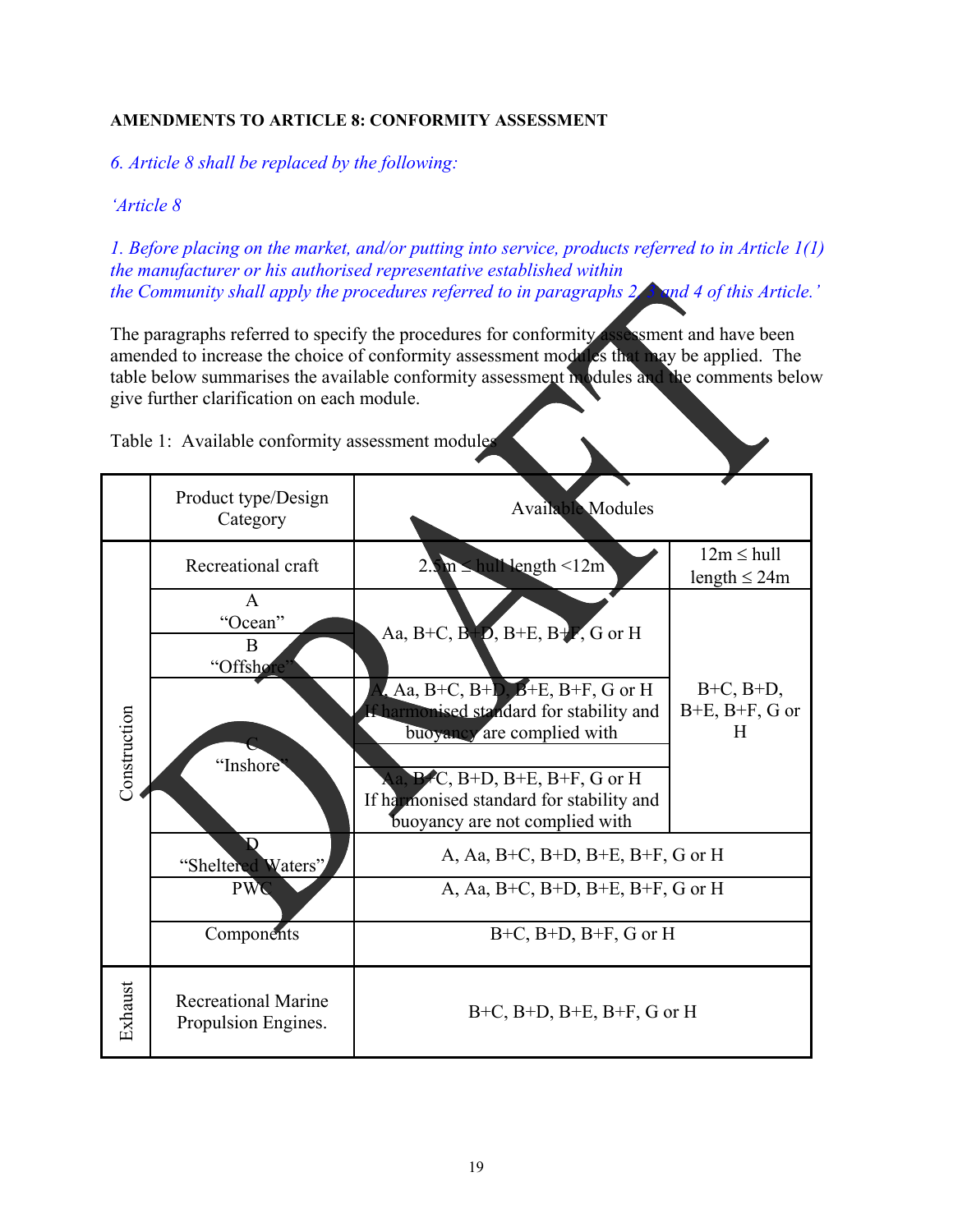| Noise |                                                                                                  | Pass-by test | Reference Boat<br>concept | $F_n + P/D$<br>method     |
|-------|--------------------------------------------------------------------------------------------------|--------------|---------------------------|---------------------------|
|       | Outboard engines,<br>Personal Watercraft and<br>stern drive engines with<br>integral exhaust     | Aa, G or H   |                           |                           |
|       | Recreational craft with<br>inboard engines or stern<br>drive engines without<br>integral exhaust | Aa, G or H   | A, Aa, G or $H$           | $\mathbf{A}$ , Aa, G or H |

#### POST CONSTRUCTION ASSESSMENT

In the case of post-construction assessment for recreational craft, if neither the manufacturer nor his authorised representative established within the Community fulfils the responsibilities for the *product's conformity to this Directive, these can be assumed by any natural or legal person established within the Community who places the product on the market, and/or puts it into service, under his own responsibility. In such a case, the person who places the product on the market or puts it into service must lodge* an application for a post-construction report with a *notified body. The person who places the product on the market and/or puts it into service must provide the notified body with any available document and technical referring to the first placing on the market of the product in the country of origin. The notified body shall examine the individual product and carry out calculations and other assessment to ensure its equivalent conformity with the relevant requirements of the Directive. In this case, the Builder's plate described in Annex I, 2.2 shall include the words ("Post-construction certificate"). The notified body shall draw up a report of conformity concerning the assessment carried out and shall inform the person who places the product on the market and/or puts it into service of his obligations. That person shall draw up a declaration of conformity (see Annex XV) and affix, or cause to be affixed, the CE mark accompanied by the distinguishing number of the relevant rotified body on the produ* 

This paragraph specifies the procedures for post-construction assessment of recreational craft and contains provisions that were not in Directive 94/25/EC, in particular the requirement for a notified body to be involved. Where the provisions of this paragraph apply, the procedures described must be followed, i.e. no alternative modular choice is available.

In this context 'post-construction assessment' refers to conformity assessment that is required for craft that were completed, and normally have been used, prior to the assessment. Examples of such cases would be a boat built for own use and then placed on the Community market as a second hand product 3 years after being first put into service, or a used boat from a third country being imported and hence placed on the Community market for the first time.

In such cases the person who places the craft on the market or puts it into service must apply to a notified body to conduct the assessment by examining the individual craft and its documentation. The boat must be have a CE mark affixed and a Builder's plate which has on it the word 'Postconstruction certificate.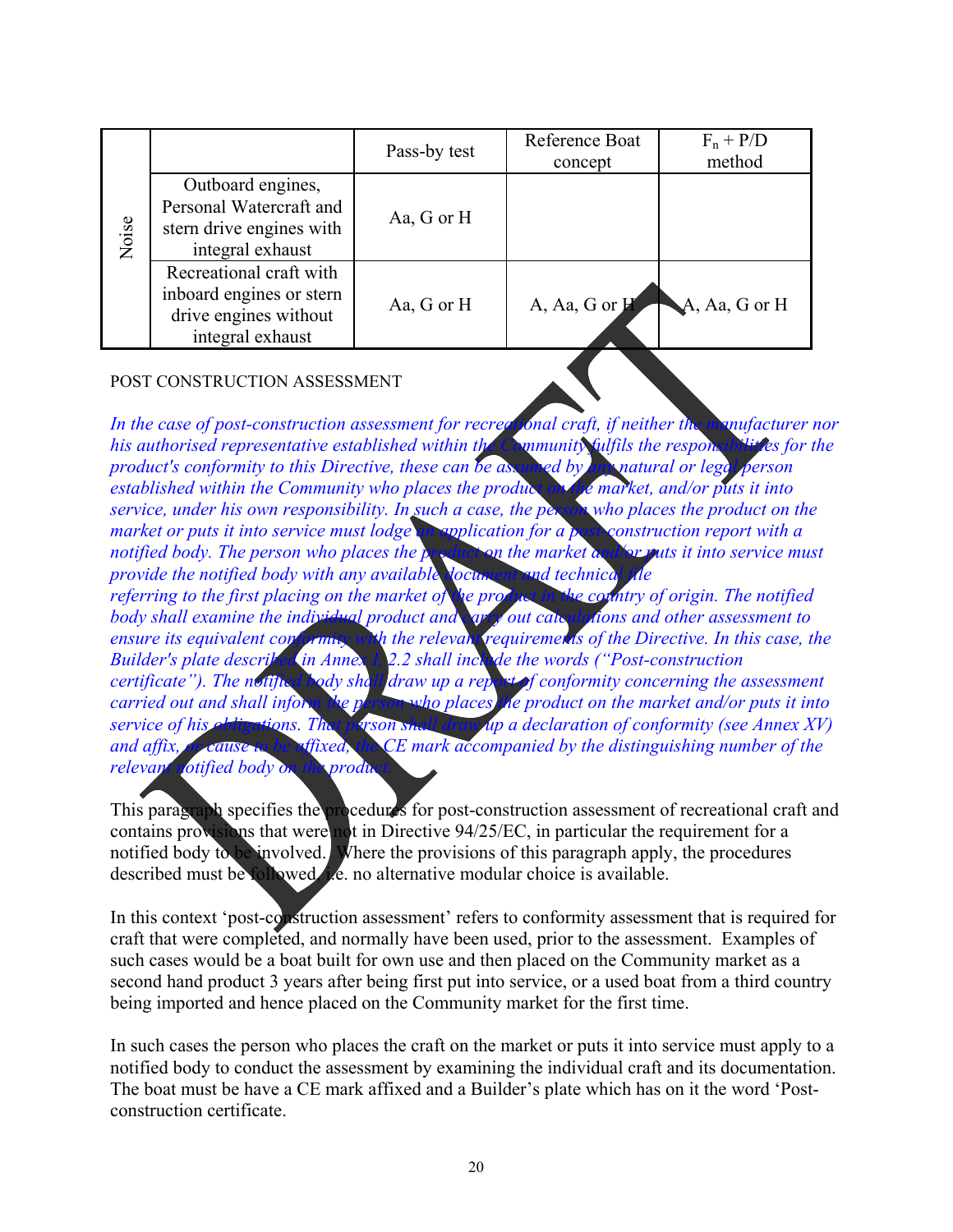#### MODULES AVAILABLE FOR DESIGN AND CONSTRUCTION

*2. With regard to design and construction of products referred to in Article 1(1)(a), the boat manufacturer or his authorised representative established in the Community shall apply the following procedures for boat design categories A, B, C and D as referred to in section 1 of Annex I.A:* 

The following paragraphs list the conformity assessment modules available for assessment of the design and construction requirements for recreational craft (a, b and c, below), personal watercraft (d, below) and components referred to in Annex II (e, below). The modules to be applied for conformity assessment of the exhaust and noise emission requirements are given in points 3 and 4 below. In some cases the modules applied for assessment of products design and construction may therefore be different from the modules applied for the product's emission requirements.

#### *(a) for categories A and B:*

 $(i)$  for boats from 2,5 m to 12 m hull length: the internal production control plus tests (module *Aa) referred to in Annex VI, or the EC type-examination (module B) as described in Annex VII, supplemented by conformity to type (module C) referred to in Annex VIII, or any of the following modules:*  $B+D$ *, or*  $B+E$ *, or*  $B+E$ *, or G or H* 

The amendment introduces the option of using assessment modules other than module Aa for recreational craft with a hull length from 2.5 m to  $12$  m of design category A or B. Manufacturers of such boats who would like a notified body to assess conformity of all design and construction requirements may request either an EC type-examination of the boat (module B) supplemented by module  $\sum_{n=1}^{\infty} D_n E \, dr \, F_n$ , or a unit verification according to module G. Alternatively, full quality assurance assessment according to module H may be applied. Note that these additional conformity assessment options are available from 1 January 2005.

Manufacturers of category A or B boats of less than 12 m length that wish to apply internal production control plus stability and buoyancy tests verified by a notified body (module Aa) may continue to do so.

*(ii) for boats from 12 m to 24 m hull length: the EC type-examination (module B) referred to in Annex VII supplemented by conformity to type (module C) referred to in Annex VIII, or any of the following modules: B+D, or B+E, or B+F, or G or H;* 

The amendment introduces the choice of modules B+E as a new option for recreational craft of design category A or B with a hull length from 12 m to 24 m. The remaining choice of modules has not been changed for recreational craft over 12m hull length of design category A or B.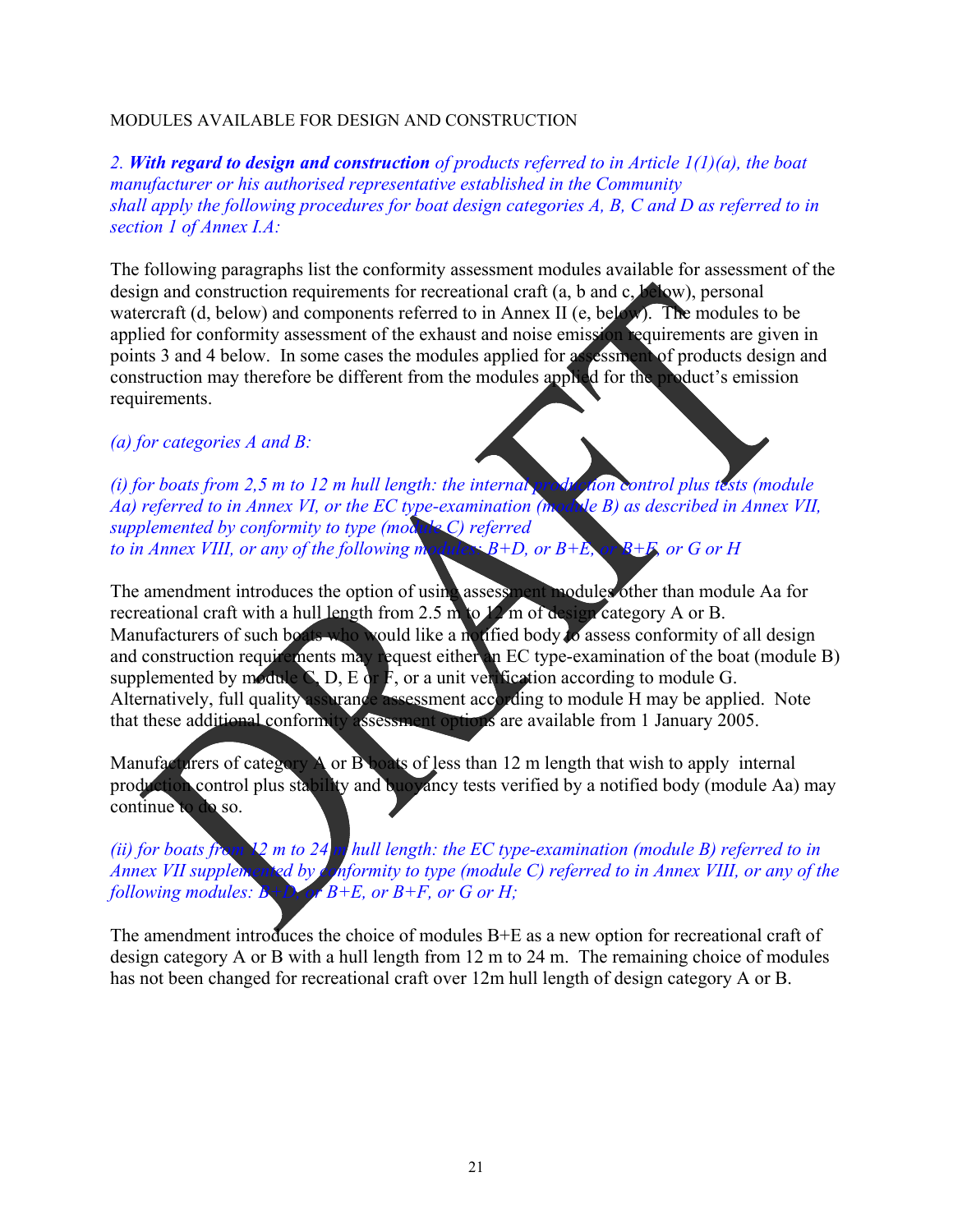*(b) for category C:*

*(i) for boats from 2,5 m to 12 m hull length:* 

*— where the harmonised standards relating to Sections 3.2 and 3.3 of Annex I.A are complied with: the internal production control (module A), referred to in Annex V, or internal production control plus tests (module Aa) referred to in Annex VI, or the EC type-examination (module B) as described in Annex VII, supplemented by conformity to type (module C) referred to in Annex VIII, or any of the following modules:*  $B+D$ *, or*  $B+E$ *, or*  $B+F$ *, or G, or H,* 

This amendment introduces the option of using assessment modules other than module A for recreational craft of design category C with a hull length of 2.5 m to 12 m that comply with the harmonised standards relating to stability and freeboard and buoyancy and flotation (EN ISO 12217-1:2001 *Stability and buoyancy – Methods of assessment and categorisation - Part 1: Nonsailing boats over 6 m L*h*,* EN ISO 12217-2:*2001 Stability and buoyancy – Part 2: Sailing boats over 6 m L*<sup>h</sup> and EN ISO 12217-3:*2002 Stability and buoyancy - Part 3: Boats up to and including 6 m L*<sup>h</sup> as applicable to boat length and type).

Manufacturers of such craft who would like a notified body intervention may apply for conformity assessment in accordance with module Aa (only stability and buoyancy assessed by the notified body) or for an EC type-examination of the craft (module B) supplemented by module C, D, E or F, in which case all the design and construction requirements of a specimen craft are assessed by the notified body. Alternatively, unit verification according to module G or full quality assurance assessment according to module H may be applied. Note that these additional conformity assessment options are available from 1 January 2005.

Manufacturers of category C boats of 2.5 m to 12 m length that comply with the harmonised stability standards and wish to apply an internal production control (module A) without involvement of a notified body may continue to do so.

*— where the harmonised standards relating to Sections 3.2 and 3.3 of Annex I.A are not complied with: the internal production control plus tests (module Aa) referred to in Annex VI, or the EC type-examination (module B) as described in Annex VII, supplemented by conformity to type (module C) referred to in Annex VIII, or any of the following modules: B+D, or B+E, or B+F, or G, or H;* 

This amendment introduces the option of using assessment modules other than module Aa for recreational craft of design category C with a hull length of 2.5 m to 12 m that do not comply with the harmonised standards relating to stability and freeboard and buoyancy and flotation. Boats of this type may be assessed by an EC type-examination of the craft (module B) supplemented by module C, D, E or F, in which case all the design and construction requirements of a specimen craft are assessed by the notified body. Alternatively, unit verification according to module G or full quality assurance assessment according to module H may be applied.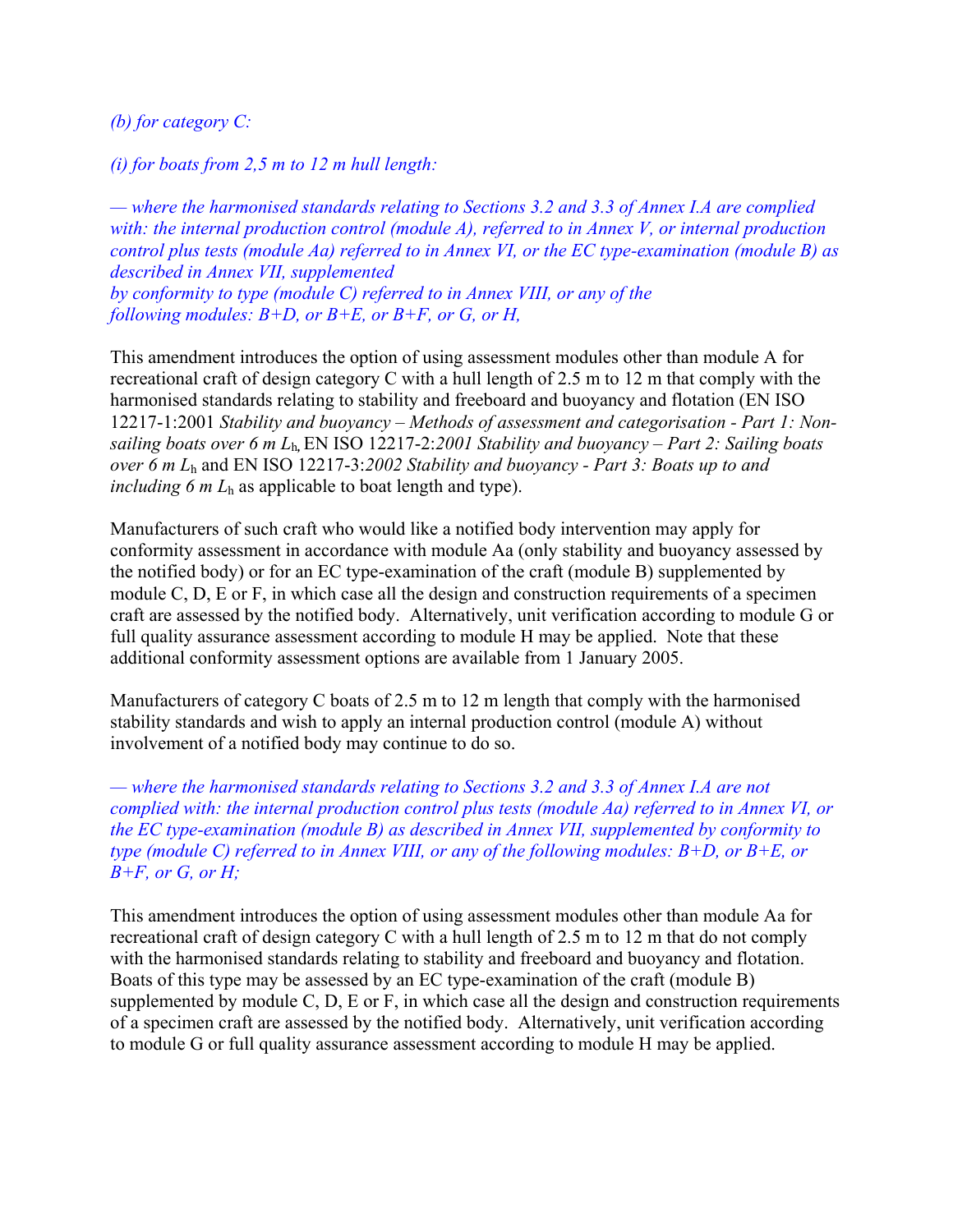Internal production control according to module A remains prohibited for craft of design category C with a hull length of 2.5 m to 12 m if they do not comply with the harmonised stability standard.

*(ii) for boats from 12 m to 24 m hull length: the EC type-examination (module B) referred to in Annex VII followed by conformity to type (module C) referred to in Annex VIII, or any of the following modules:*  $B+D$ *, or*  $B+E$ *, or*  $B+F$ *, or G or H;* 

The amendment introduces the choice of modules B+E as a new option for recreational craft of design category C with a hull length from 12 m to 24 m. The remaining choice of modules has not been changed for recreational craft over 12m hull length of design category C.

# *(c) for category D:*

*for boats from 2,5 m to 24 m hull length: the internal production control (module A) referred to in Annex V, or the internal production control plus tests (module) in Annex V, or the internal production control plus Aa) referred to in Annex VI, or the EC type-examination (module B) as described in Annex VII, supplemented by conformity to type (module C) referred to in Annex VIII, or any of the following modules: B+D, or B+E, or B+F or G or H;* 

The amendment introduces the option of using assessment modules other than module A for boats of design category D with a hull length of  $2.5 \text{ m}$  to 24 m that comply with the harmonised standards relating to stability and freeboard and buoyancy and flotation (EN ISO 12217). Manufacturers of such craft who would like a notified body to assess compliance with design and construction requirements may apply for conformity assessment in accordance with module Aa (only stability and buoyancy assessed by notified body), or for an EC type-examination of the craft (module B) supplemented by module C, D, E  $\alpha$  F, in which case all the design and construction requirements of a specimen craft are assessed by the notified body. Alternatively, unit verification according to module G or full quality assurance assessment according to module H may be applied. Note that these additional conformity assessment options are available from the date of entry into force of the Directive (1 January 2005).

Manufacturers of category  $\dot{D}$  boats who wish to apply internal production control (module A) without involvement of a notified body may continue to do so.

# *(d) for personal watercraft:*

*the internal production control (module A) referred to in Annex V, or the internal production control plus tests (module Aa) referred to in Annex VI, or the EC type-examination (module B) as described in Annex VII followed by conformity to type (module C) referred to in Annex VIII, or any of the following modules: B+D, or B+E, or B+F, or G or H;* 

The modules listed in (d) are available as options for conformity assessment of personal watercraft against the design and construction requirements, which exclude the exhaust and noise emission requirements. Compliance of the propulsion engine installed in the personal watercraft has to be demonstrated by the engine manufacturer in accordance with one of the modules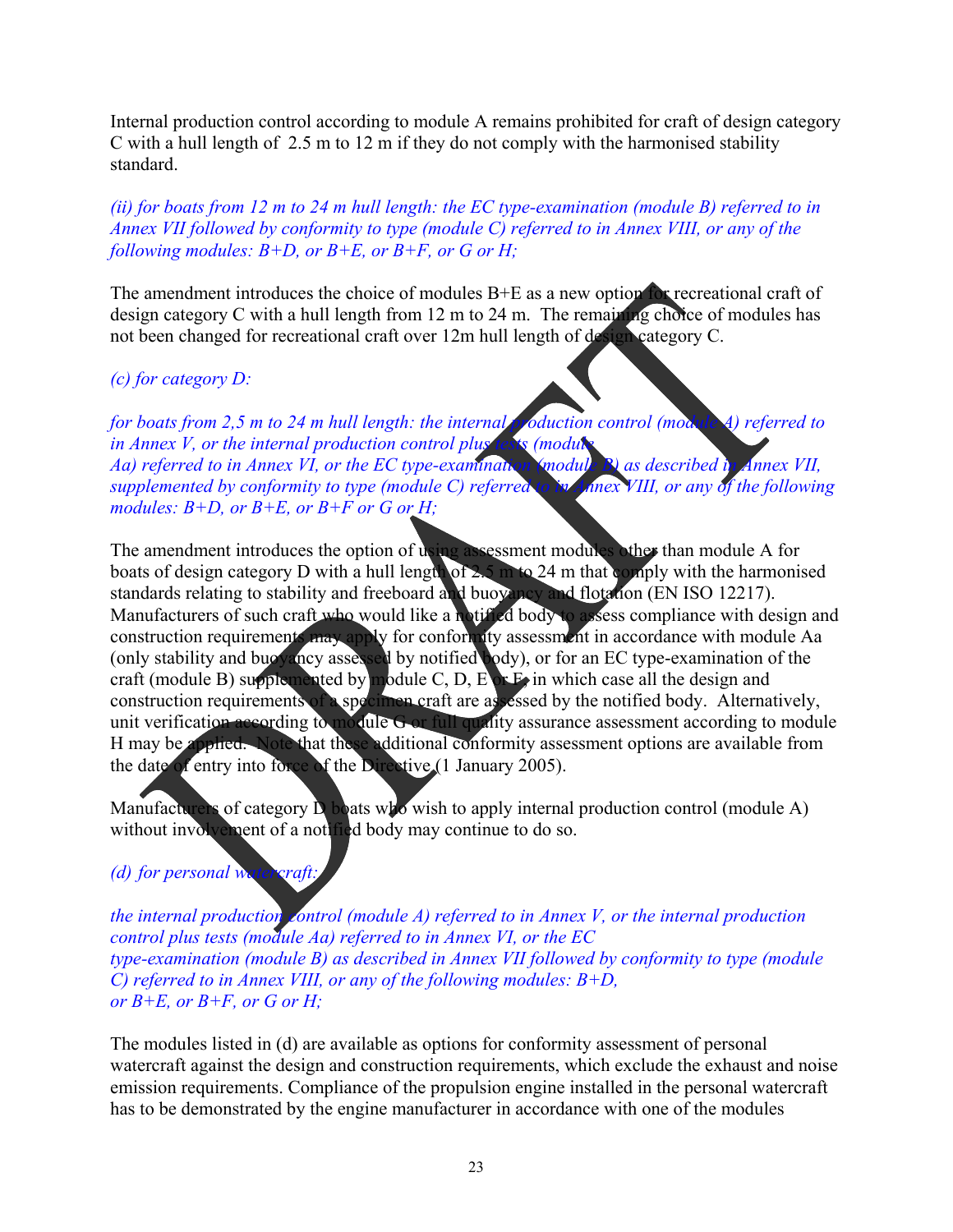specified in point 3 below, and the manufacturer of the personal watercraft has to demonstrate compliance with the noise requirements in accordance with one of the modules specified in point 4 below. Accordingly a personal watercraft manufacturer may choose to apply internal production control (module A) for the design and construction requirements, but must involve a notified body for the conformity assessment of the noise emissions of the personal watercraft, and in the case where he is also manufacturing the propulsion engine, also against the exhaust emissions, as specified in 3 and 4 below.

If module Aa is chosen by the personal watercraft manufacturer, tests or calculations applied to demonstrate compliance with the design and construction requirements (related to stability and buoyancy) shall be carried out under the responsibility of the notified body. The notified body may accordingly witness tests and check calculations.

If module B is chosen the notified body shall conduct an EC type-examination of a specimen personal watercraft representative of the production envisaged, with respect to the design and construction requirements. This module has to be supplemented in the production stage with module C applied by the personal watercraft manufacturer, or by modules  $D$ , E or F with the involvement of the notified body that carried out the EC type-examination.

A manufacturer of personal watercraft may also apply for unit verification according to module G or full quality assurance assessment in accordance with module H.

# *(e) for components referred to in Annex II: any of the following modules:*  $B+C$ *, or*  $B+D$ *, or*  $B+F$ *. or G or H.*

The modular choice for conformity assessment of Annex II components has been extended with modules B+E. The remaining choice of modules has not been changed for Annex II components.

# MODULES AVAILABLE FOR EXHAUST EMMISSIONS

# **3. With regard to exhaust emission**

*for products referred to in Article 1(1)(b), the engine manufacturer or his authorised representative established in the Community shall apply the EC type-examination (module B) as described in Annex VII followed by conformity to type (module C) referred to in Annex VIII, or any of the following modules: B+D, or B+E, or B+F, or G or H.* 

For demonstration of compliance with the exhaust emission requirements, the engine manufacturer must request a notified body to conduct an EC type-examination of the engine specimen (module B) supplemented by modules C, D E or F, or to apply unit verification (module G), or have a full quality assurance system (module H).

Engines that have been type-approved to Directives 97/68/EC (stage II) or 88/77/EC do not require further conformity assessment under this Directive provided that the engine manufacturer or his authorised representative established in the EEA issues an Annex XV.3 declaration of conformity in which he confirms that the engine will meet the exhaust emission requirements of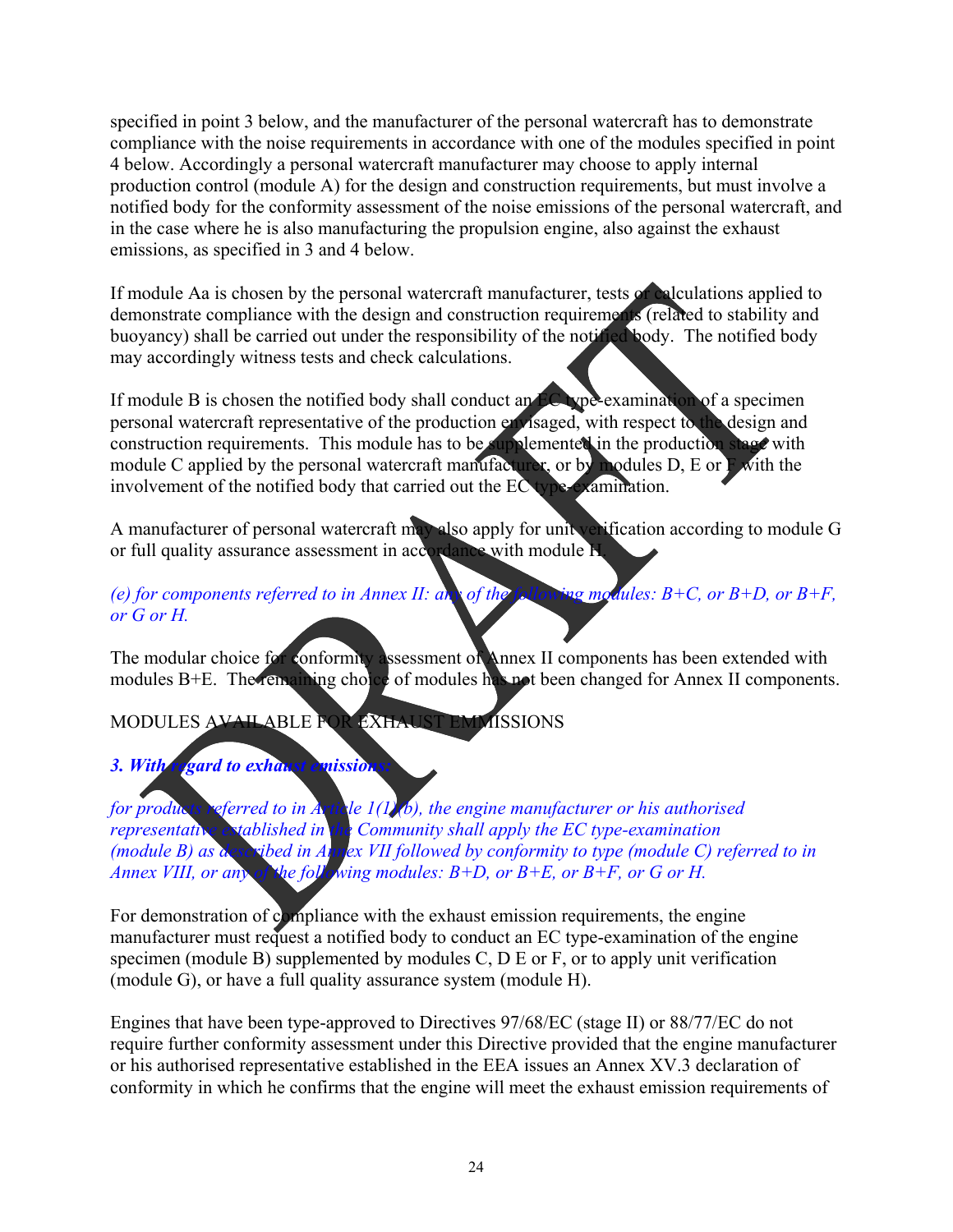this Directive when installed in a recreational craft or personal watercraft in accordance with the engine manufacturer's supplied instructions.

For propulsion engines that are subject to a major engine modification according to definition 3d, the party responsible for the engine modification must request a notified body to conduct a unit verification of the engine according to module G/apply the post-construction procedures described above for recreational craft.

# MODULES AVAILABLE FOR SOUND EMISSIONS

# *4. With regard to noise emissions:*

(a) for products referred to in Article  $I(I)(c)(i)$  and (ii), the boat manufacturer or his authorised *representative established in the Community shall apply:* 

*(i) where tests are conducted using the harmonised standard (\*) for noise measurement: either internal production control plus tests (module Ad) ref to in Annex VI, or unit verification (module G) referred to in Annex XI, or full quality assurance (module H) referred to in Annex XII;* 

# *(\*) EN ISO 14509*

Recreational craft with inboard propulsion engines, or with stern drive engines without integral exhaust, must have their noise emissions measured in accordance with the tests defined in the harmonised standard (EN ISO 14509:2000 and Amendment 1 *Measurement of sound pressure level of airborne sound emitted by powered recreational craft*) in accordance with one of the modules described above, unless the Froude number/power displacement ratio method or the certified reference boat method (see (ii) and (iii) below) can be used as an alternative. The noise measurement tests must be conducted under the responsibility of a notified body (module Aa), by unit verification (module G) or under full quality assurance assessment (module H). See also comments on Annex VI, B.

Such recreational craft which are subject to a 'major craft conversion' and subsequently placed on the Community market within 5 years following conversion must also comply with the noise emission requirements when measured in accordance with the harmonised standard, unless the alternative of (ii) and (iii) below can be used. The party responsible for the major craft conversion must request a notified body to conduct a unit verification of the craft according to module G/apply the post-construction procedures described above for recreational craft.

*(i) where the Froude number and power displacement ratio method is used for assessment: either the internal production control (module A) referred to in Annex V, or the internal production control plus tests (module Aa) referred to in Annex VI, or unit verification (module G) referred to in Annex XI, or full quality assurance (module H) referred to in Annex XII;* 

Recreational craft with inboard propulsion engines or stern drive engines without integral exhaust that have a Froude number of  $\leq 1.1$  and a power to displacement ratio of  $\leq 40$ , and where the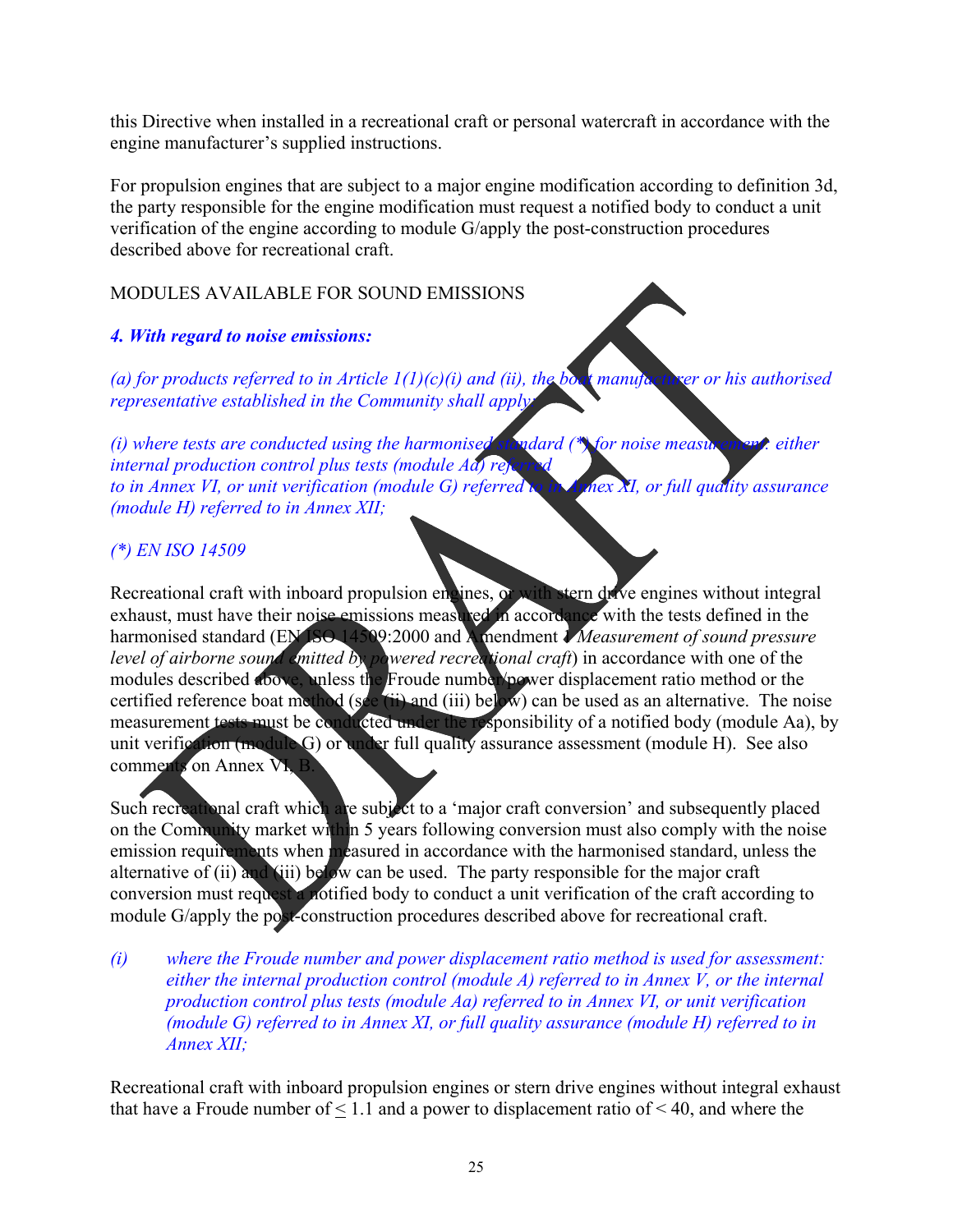engine and exhaust system are installed in accordance with the engine manufacturer's specifications (see the requirements of Annex 1.C 1.2 and 1.3) are deemed to comply with the noise requirements. Such craft would typically be displacement (non-planing) motor boats or sailing boats with auxiliary inboard engines.

The manufacturer of such craft may apply internal production control (module A) for the noise emission requirements by calculating the Froude number and power-displacement ratio to demonstrate that they will be below the specified limits if the engine and exhaust system are installed in accordance with the engine manufacturer's specifications. No involvement of a notified body is required for this under module A, but the calculations and details of the engine and exhaust installation must be documented by the boat manufacturer.

If the boat manufacture would like to have these calculations and the installation of the engine and the exhaust system certified by a notified body, then module Aa may be applied, in which case the 'tests' referred to above would involve the notified body verifying and certifying the Froude number and power displacement calculations as well as whether the engine and exhaust system have been installed in accordance with the manufacturers specifications. See also comments on Annex VI, B. Demonstration of conformity with the noise emission requirements using the Froude number and power displacement ratio method may also be made under module G (unit verification) or module H (full quality assurance).

Recreational craft with inboard propulsion engines or with stern drive engines without integral exhaust which have been subject to a 'major craft conversion' and subsequently are placed on the community market within 5 years following the conversion must also demonstrate compliance with the noise emission requirements. This may be done by applying the Froude number and power displacement method, if it is applicable for the boat type, in accordance with one the modules described above.

*(ii)* where certified reference boat data, established in accordance with point *(i), is used for* asset for an asset of the *x* interval production control *(module A) referred to in Annex V, or assessment: either internal production control (module A) referred to in Annex V, or in errial production control plus supplementary requirements (module Aa) referred to i*ernal production control plus supplementary requirements (module Aa) referred to in <br>livex VI, or unit verification (module G) referred to in Annex XI, or full quality *Annex VI, or unit verification (module G) referred to in Annex XI, or full quality* $\alpha$ *assurance (module H) referred to in Annex XII;* 

Recreational craft with inboard propulsion engines or stern drive engines without integral exhausts which have key design parameters that are compatible with those of as certified reference boat to tolerances specified in the harmonised standard, prEN ISO 14509-2 *Measurement of airborne sound emitted by powered recreational craft – Part 2: Sound Assessment using reference craft*, are deemed to comply with the noise emission requirements.

The boat manufacturer applying this method may demonstrate compliance without the involvement of a notified body (module A), in which case documentation demonstrating compatibility with the key design must be prepared and kept by the boat manufacturer. Alternatively the boat manufacturer may involve a notified body by opting for module Aa, in which case the 'supplementary requirements' referred to above would be limited to the notified body verifying and certifying compatibility of the boat's key design parameters with certified reference boat data within the tolerances specified in the harmonised standard. See also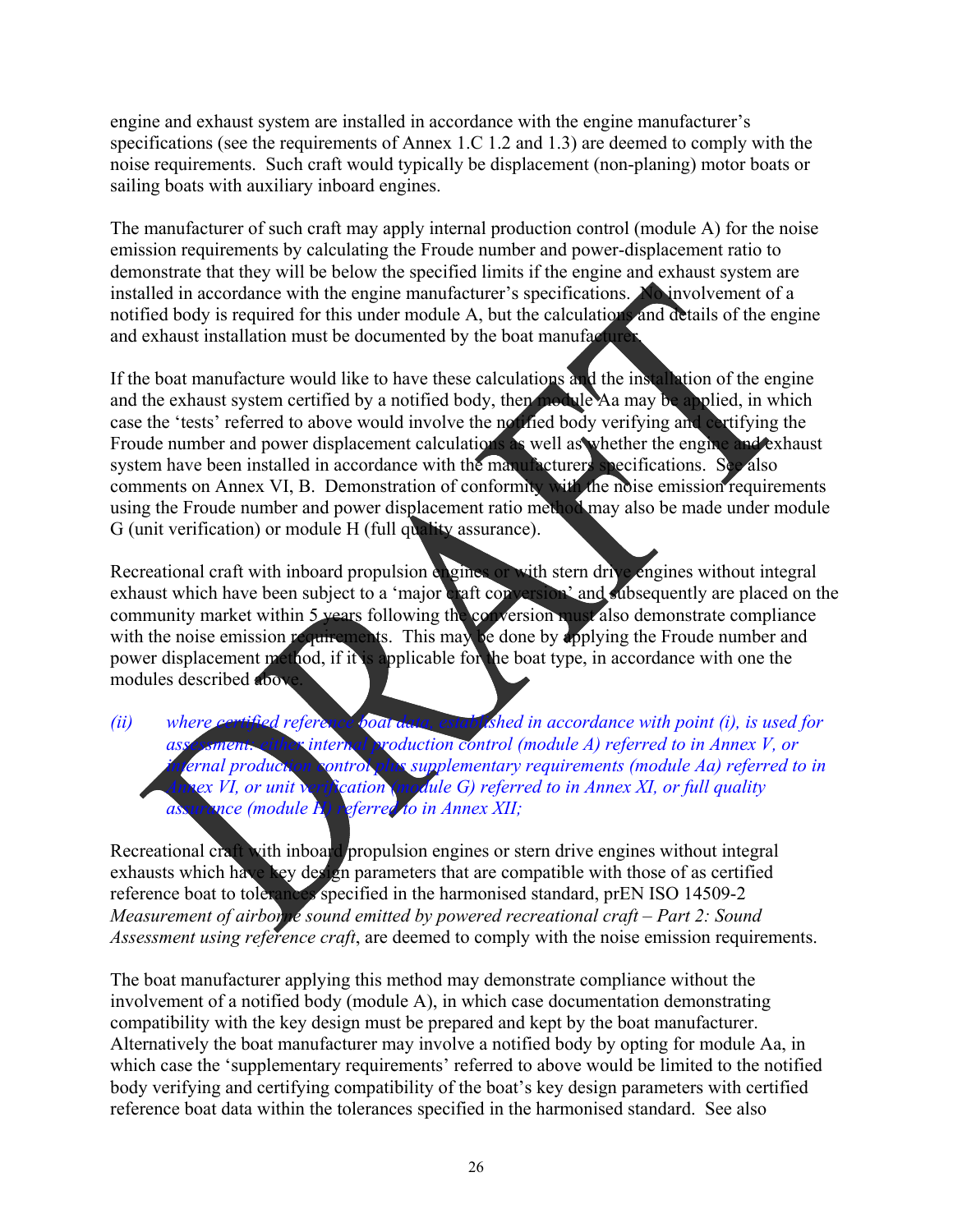comments on Annex VI, B. The manufacturer may also opt for the involvement of a notified body for this purpose by applying unit verification (module G) or full quality assurance assessment (module H).

Recreational craft with inboard propulsion engines or with stern drive engines without integral exhaust which have been subject to a 'major craft conversion' and subsequently are placed on the community market within 5 years following the conversion must also demonstrate compliance with the noise emission requirements. This may be done by applying this reference boat method, if the boat is compatible with available certified reference data, in accordance with one the modules described above.

*(b) for products referred to in Article 1(1)(c)(iii) and (iv), the personal watercraft/engine manufacturer or his authorised representative established in the Community shall apply: internal production control plus supplementary requirements referred to in Annex VI (module Aa) or module G or H.';*

For personal watercraft, outboard engines and stern drive engines with integral exhausts, noise emissions must be measured in accordance with the tests defined in the harmonised standard, EN ISO 14509:2000 and Amendment 1 *Measurement of sound pressure level of airborne sound emitted by powered recreational craft*.

The manufacturer of the personal watercraft or engine may apply either internal production control (module Aa), in which case such tests must be conducted under the responsibility of a notified body, or unit verification (module G), or under full quality assurance assessment (module H). Manufacturers of personal watercraft must therefore involve a notified body for the noise emission tests even if they apply internal production control for the design and construction requirements. See also Annex VI,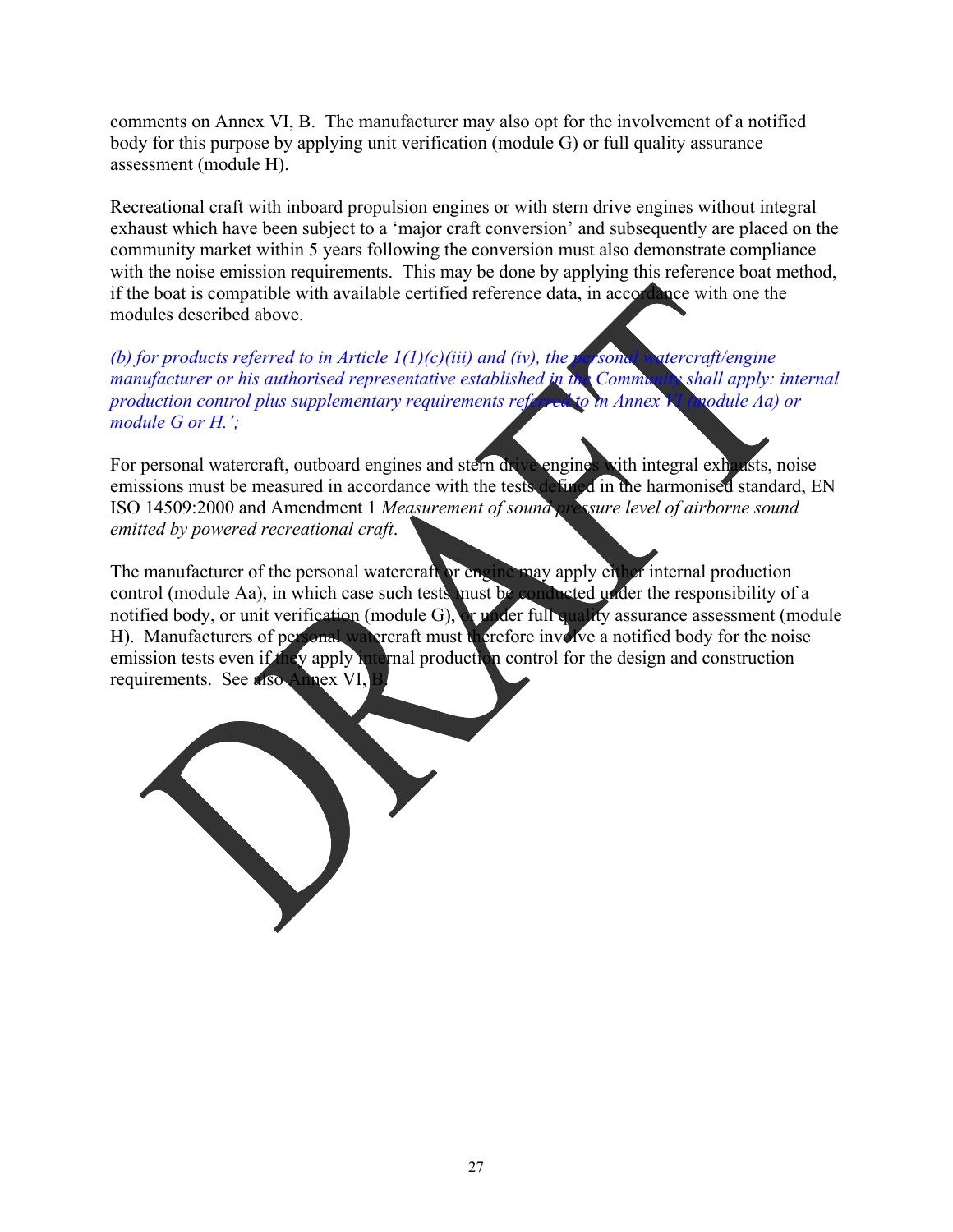#### **AMENDMENTS TO ARTICLE 10: CE MARKING**

*7. Article 10(1), (2) and (3) shall be replaced by the following:* 

*'1. When the following products are placed on the market, they shall bear the CE marking of conformity:* 

*(a) recreational craft, personal watercraft and components referred to in Annex II, which are regarded as meeting the corresponding essential requirements set out in Annex I;* 

The amendment adds personal watercraft to the list of products that must be CE marked in accordance with this Directive.

*(b) outboard engines which are regarded as meeting the essential requirements set out in Annex I.B and I.C.* 

Outboard engines must be CE marked to indicate that they meet the exhaust and no requirements of this Directive. Note that outboard engines are already required to be CE marked in accordance with the Machinery Directive – as explained in the application guide to Directive 94/25/EC.

*(c) stern drive engines with integral exhaust which are regarded as meeting the essential requirements set out in Annex I.B. and I.C.* 

Stern drive engines with integral exhaust must be CE marked to indicate that they meet the exhaust and noise emission requirements of this Directive.

*2. The CE marking of conformity, as shown in Annex IV, must appear in a visible, legible and indelible form on the craft and the personal watercraft as in point 2.2 of Annex I.A, on components, as referred to in Annex II and/or on their packaging, and on outboard engines and stern drive engines with integral exhaust as in point 1.1 of Annex I.B.* 

This amendment extends the requirement for the CE-marking to be visible, legible and indelible on personal watercraft, outboard engines, and stern drive engines with integral exhaust.

*The CE marking shall be accompanied by the identification number of the body responsible for implementation of the procedures set out in Annexes IX, X, XI, XII, and XVI.* 

This amendment extends the requirement for the identification number of the notified body to accompany the CE mark to include the added conformity assessment module E (Annex XVI).

*3. The affixing of markings or inscriptions on products covered by this Directive which are likely to mislead third parties with regard to the meaning or the form of the CE marking shall be prohibited. Any other markings may be affixed to products covered by this Directive and/or on their packaging provided that the visibility and legibility of the CE marking is not thereby reduced.'*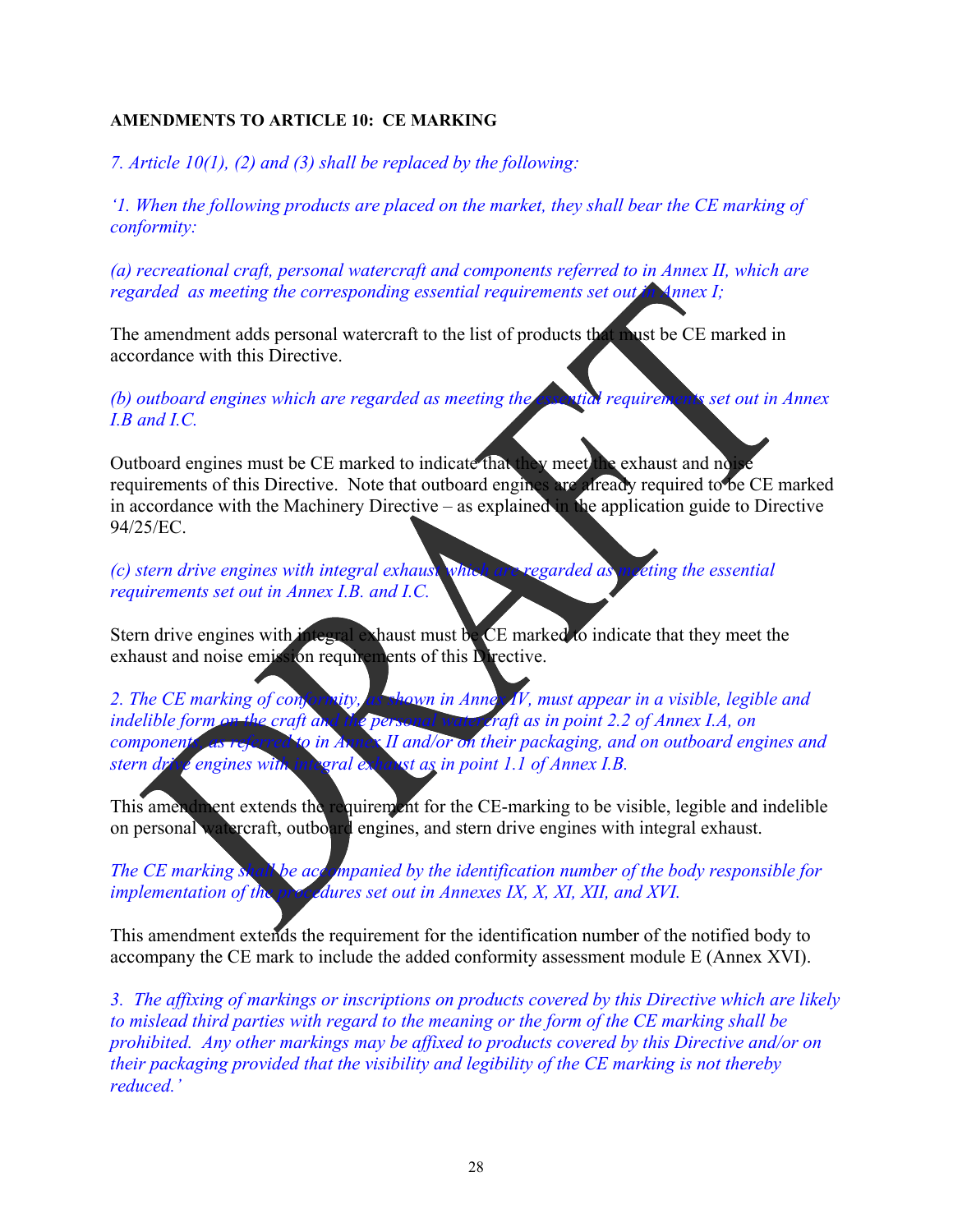The wording of this paragraph has been changed to cover all the products added to the scope of the Directive by the amending Directive.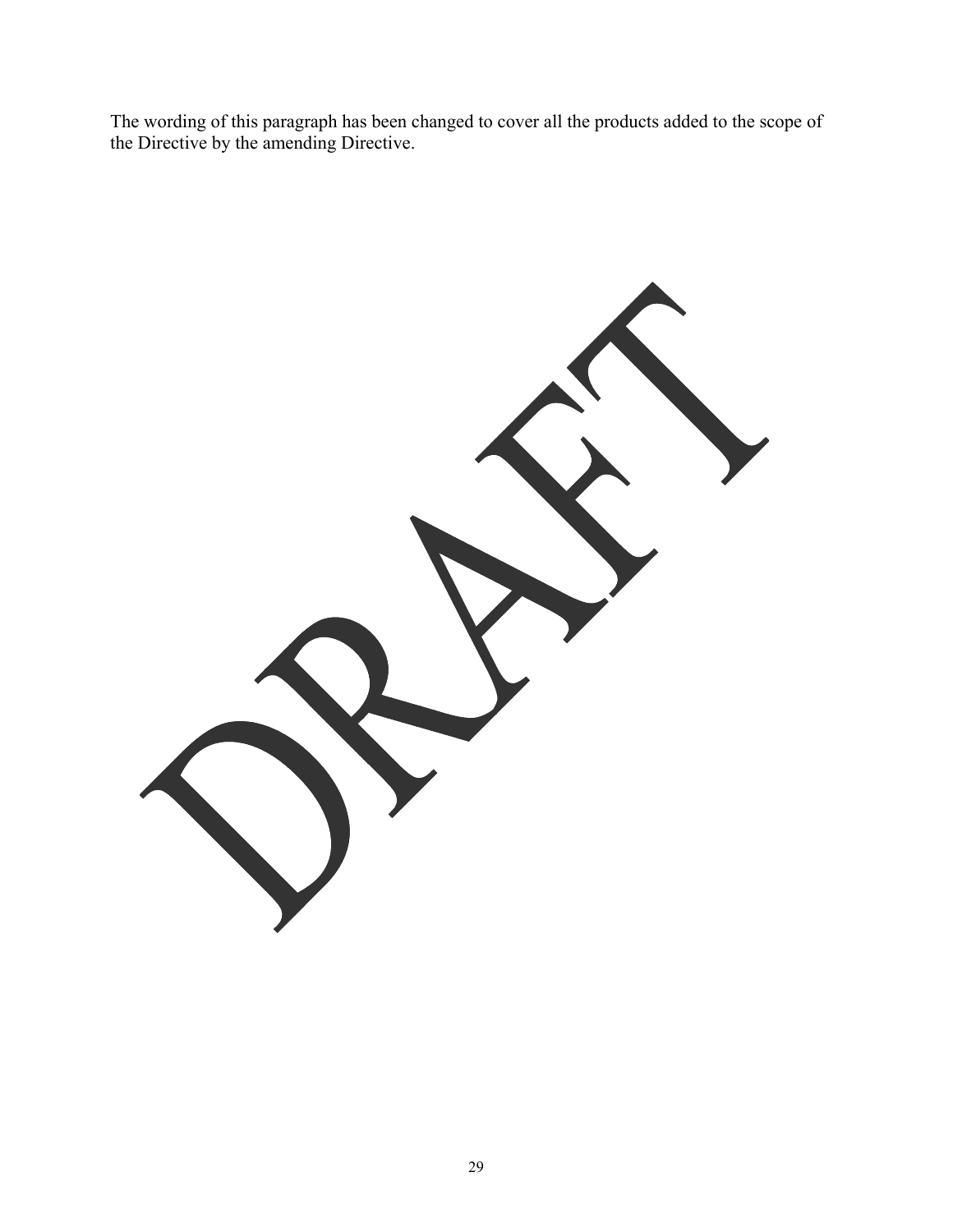## **AMENDMENTS TO ANNEX I: ESSENTIAL REQUIREMENTS**

*8. Annex I is hereby amended as follows:* 

*1. the heading shall be replaced by the following:* 

*ANNEX I* 

# **ESSENTIAL REQUIREMENTS**

# **PRELIMINARY OBSERVATI**

*For the purposes of this Annex the term "craft" shall cover recreational craft and personal watercraft.* 

The preliminary observation above is added to take account of the fact that the ame Directive adds personal watercraft to the scope.

The new essential requirements for exhaust and noise emissions are introduced in the amended Annex I, below. For this purpose the original Annex I of Directive 94/25/EC is renamed part A of Annex I and two new parts, B and C, are added to cover the new essential requirements for exhaust and noise emissions.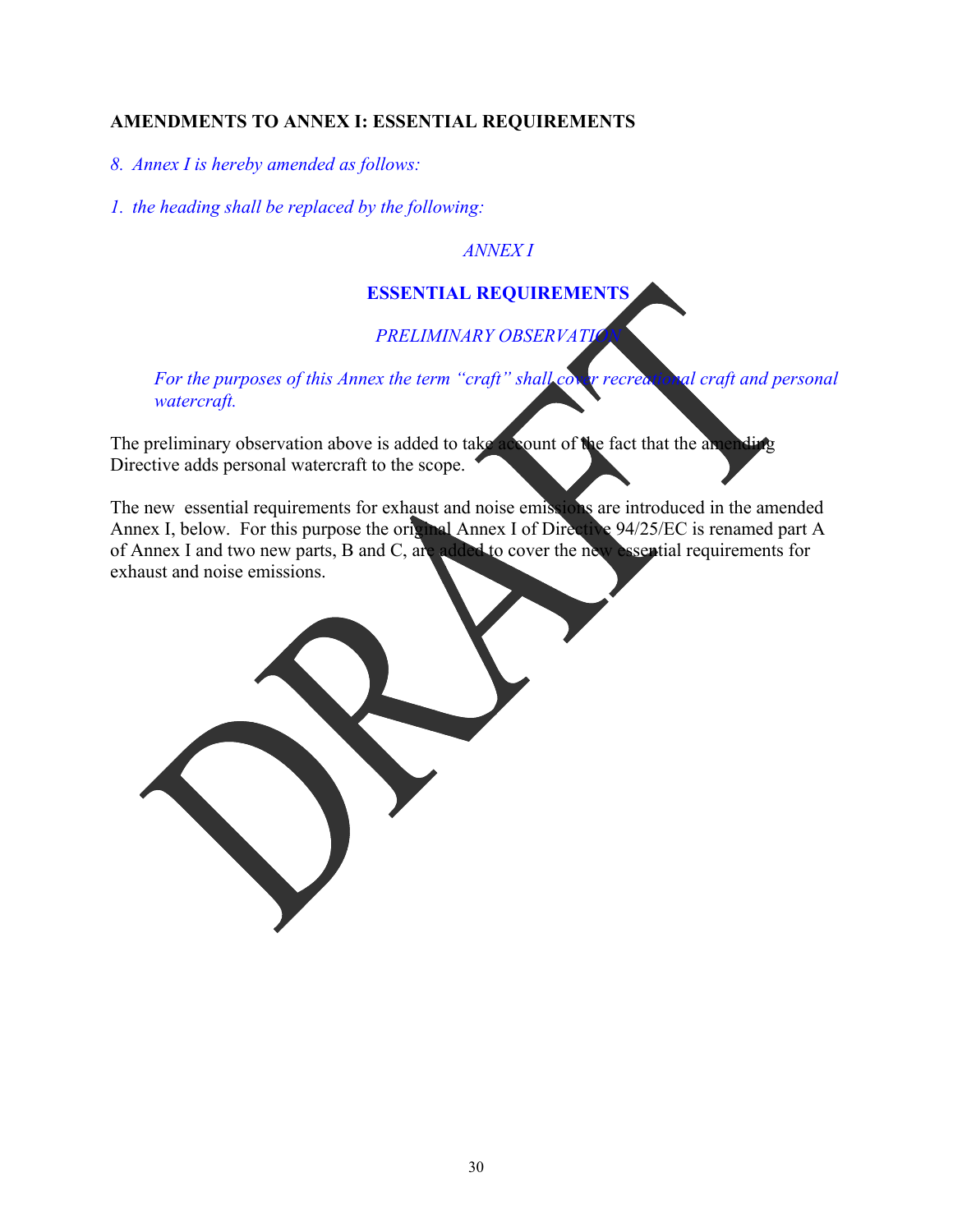# **ANNEX 1 PART A: ESSENTIAL SAFETY REQUIREMENTS FOR THE DESIGN AND CONSTRUCTION OF CRAFT**

# *A. Essential safety requirements for the design and construction of craft.*

The products referred to in Article 1(1) shall meet the essential safety, health, environmental protection and consumer protection requirements set out in Annex I.

#### **1. BOAT DESIGN CATEGORIES**

*2. the table under '1. BOAT DESIGN CATEGORIES' shall be replaced by the following:* 

| Design category          | <b>Wind force</b>                     | Significant wave height        |
|--------------------------|---------------------------------------|--------------------------------|
|                          | (Beaufort scale)                      | $(H^{1}/_{3})$ metro           |
| $A - "Ocean"$            | exceeding                             | Exceeding                      |
| $B - "Offshore"$         | up to, and including                  | to, and including, 4           |
| $C$ – "Inshore"          | up to, and including,                 | Ap to, and including, 2        |
| $D$ – "Sheltered waters" | up to, and including, $4\overline{ }$ | $\nu$ to, and including, $0,3$ |

For Category D the upper limit for the 'significant wave height' has been lowered from 0,5 m to 0,3 m, in accordance with the amended definition for boat design category D in point 4 below.

- *3. the definition of Boat Design Category A shall be replaced by the following:* 
	- *'A. Ocean: Designed for extended voyages where conditions may exceed wind force 8 (Beaufort scale) and significant wave heights of 4 m and above but excluding abnormal conditions, and vessels largely self-sufficient.*

The definition is amended to exclude abnormal conditions, such as hurricanes and tornadoes and extreme sea conditions or freak waves generated by abnormal conditions, in line with the interpretation already given in the application guide to Directive 94/25/EC concerning the original definition of design category A .

- *4. the definition of Boat Design Category D shall be replaced by the following:* 
	- *'D. Sheltered waters Designed for voyages on sheltered coastal waters, small bays, small*  lakes, rivers and canals when conditions up to, and including, wind force 4 and *significant wave heights up to, and including, 0,3 m may be experienced, with occasional waves of 0,5 m maximum height, for example from passing vessels.';*

The definition for category D has been amended by reducing the upper limit for the significant wave height to 0,3 m (previously 0,5 m), but making allowance for occasional waves of 0,5 maximum height that may be generated by passing vessels or other local disturbances. The latter amendment is in line with the interpretation already given in the guide to the application of Directive 94/25/EC concerning the original definition of design category D. The description of the typical areas where such conditions may be experienced has been extended with a reference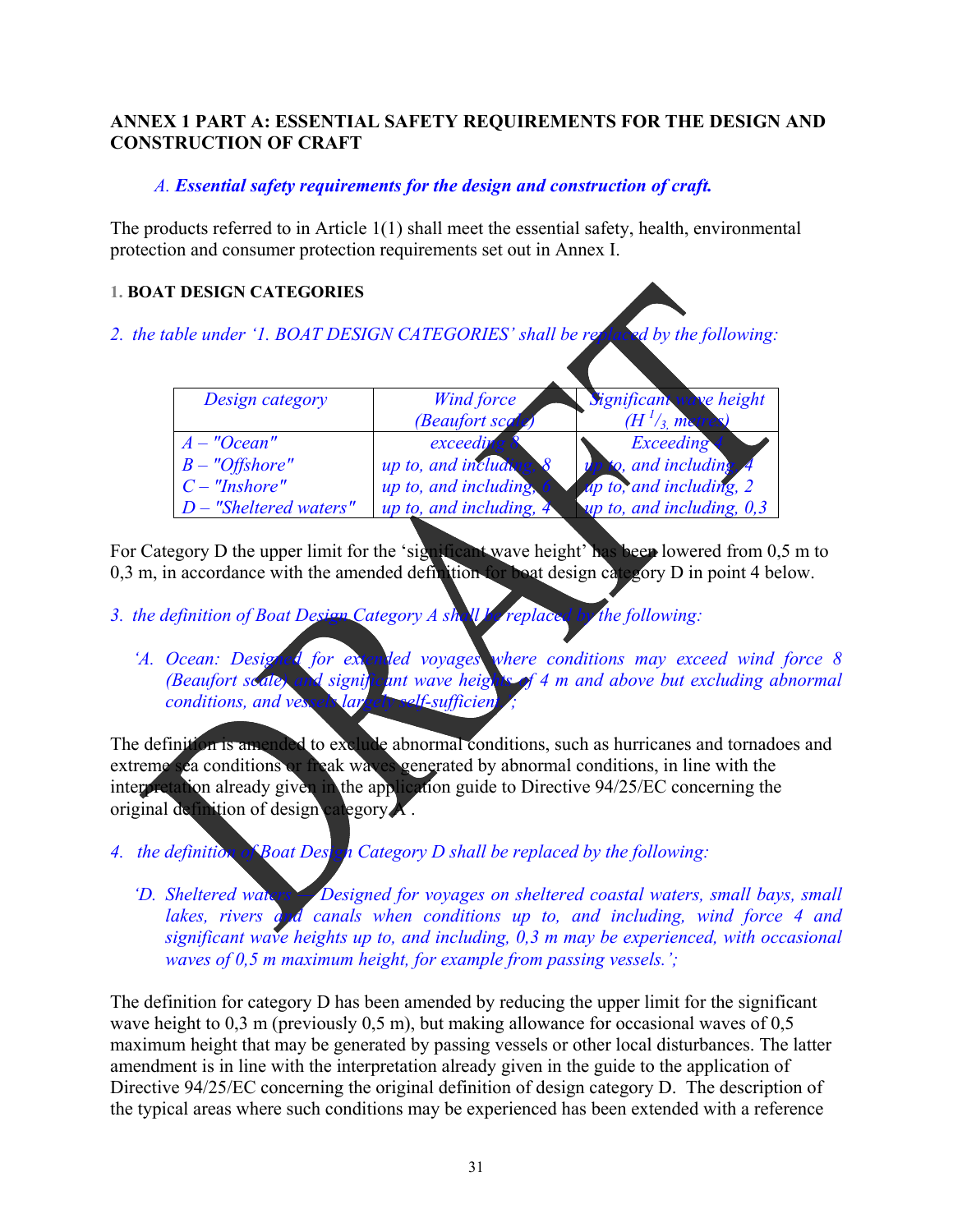to sheltered coastal waters and small bays, which is also inline with the interpretation given in the application guide to Directive 94/25/EC.

*5. the last subparagraph under section 1. 'Boat design categories' shall be replaced by the following:* 

*'Craft in each Category must be designed and constructed to withstand these parameters in respect of stability, buoyancy, and other relevant essential requirements listed in Annex I, and to have good handling characteristics.'* 

The only change introduced with this amendment is that the word "Boats" has been replaced by "Craft", whereby "craft" should be read as covering recreational craft and personal watercraft, in line with the preliminary observation introduced at the beginning of Annex I.

## **GENERAL REQUIREMENTS**

*6. the text under section 2. 'General requirements' shall be replaced by the following:* 

*'Products falling under Article 1(1)(a) shall comply with the essential requirements in so far as they apply to them.'* 

The wording of the original text under section 2 has been amended to take account of the fact that the scope of application of the general requirements has been extended to personal watercraft.

# **CRAFT IDENTIFICATION**

*7. in section 2.1:* 

*(a) the title should read as follows: 'Craft identification';* 

*(b) the introductory wording shall read as follows:* 

*'Each craft shall be marked with an identification number including the following information:';* 

The amendment is intended to clarify that the identification number refers to the complete craft, not just the hull, in line with the interpretation already given in the guide to the application of Directive 94/25/EC concerning the identification number. The harmonised standard, EN ISO 10087:1996/A1:2000 *Hull identification - Coding system* is being amended accordingly.

This requirement for a craft identification number now applies to personal watercraft as well as recreational craft.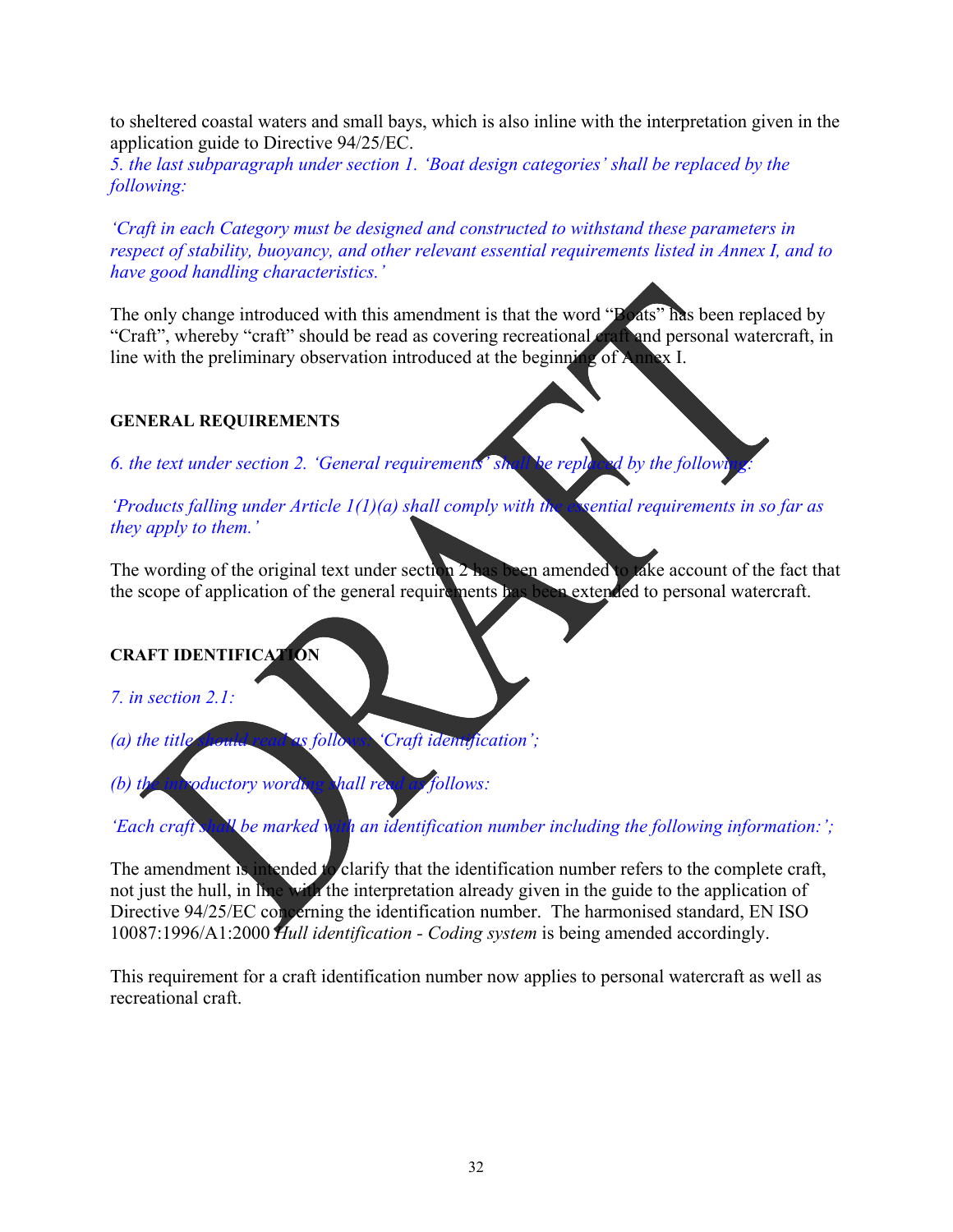#### **BUILDER'S PLATE**

*8. in section 2.2 'Builder's plate', the fourth indent shall read as follows:* 

*'— manufacturer's maximum recommended load derived from section 3.6 excluding the weight of the contents of the fixed tanks when full';* 

The requirement to state the manufacturer's maximum recommended load on the builder's plate is amended by excluding the weight of the liquids in any fixed tanks from the weight shown on the plate. This is to avoid the possibility of users accidentally overloading boats because they thought that the weight shown for the content of tanks could be used for carry on items, luggage etc. This is in line with the interpretation already given in the Guide to the implementation of Directive 94/25/EC to the essential requirement 3.6. The harmonised standard, EN ISO *14945 Builder's plate* is in accordance with this amended requirement.

# **MANUFACTURER'S MAXIMUM RECOMMENDED LOAD**

*9. in section 3.6 'Manufacturer's maximum recommended load' the following words shall be deleted:* 

*'…, as marked on the builder's plate,…';* 

The amendment in 8 above means that the weight shown on the builder's plate will be less than the manufacturer's maximum recommended load for boats with fixed tanks, and it is therefore necessary to delete the words 'as marked on the builder's plate from manufacturer's maximum recommended load as defined by 3.6. The harmonised standard EN ISO 14946:2001 *Maximum load capacity* is in accordance with this amended requirement.

# **PERSONAL WATERCRAFT RUNNING WITHOUT A DRIVER**

*10. the following section shall be added in section 5 'Installation requirements':* 

*'5.1.5. Personal watercraft running without driver.* 

*Personal watercraft shall be designed either with an automatic engine cut-off or with an automatic device to provide reduced speed, circular, forward movement when the driver dismounts deliberately or falls overboard.';* 

The amendment introduces a new requirement for personal watercraft to be provided with an engine cut-off device, or a device to automatically reduce speed and to put the craft in a circular forward movement mode, to facilitate re-boarding when the driver dismounts deliberately or falls overboard when the craft is under way. Note that as for sailing dinghies that are capsizerecoverable as defined by EN ISO 12217 Part 3, the assumption has been made that the important requirement for a personal watercraft is the ability of the user to recover from a stability incident, rather than to prevent one.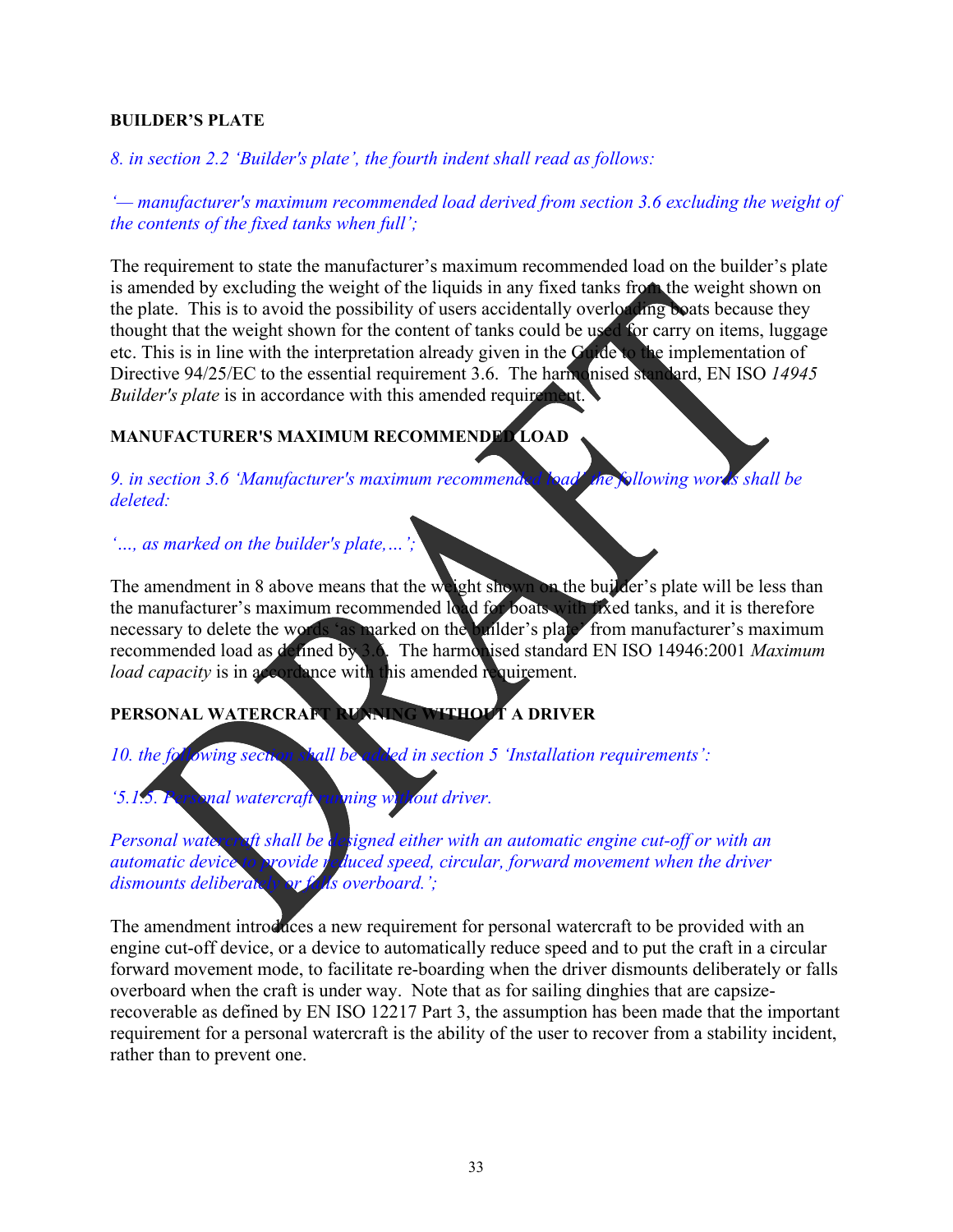## **FUEL TANKS**

*11. section 5.2.2 shall be replaced by the following:* 

*'5.2.2. Fuel tanks* 

*Fuel tanks, lines and hoses shall be secured and separated or protected from any source of significant heat. The material the tanks are made of and their method of construction shall be according to their capacity and the type of fuel. All tank spaces shall be ventilated.* 

*Petrol fuel shall be kept in tanks which do not form part of the hull and are:* 

*(a) insulated from the engine compartment and from all other source of ignition;* 

*(b) separated from living quarters;* 

*Diesel fuel may be kept in tanks that are integral with the hull.';* 

The amendment replaces the references to "liquid fuel with a flash point below  $55^{\circ}$ C" and "liquid" fuel with a flash point equal to or above  $S^{\circ}C^{\circ}$  by a reference to "petrol fuel" and "diesel fuel" respectively. This is in line with the interpretation already given in the guide to the application of Directive 94/25/EC concerning essential requirement 5.2.2 that the definition of petrol fuel as having a flash point lower than 55°C and diesel fuel as having a flash point equal to or higher than 55°C is obsolete.

# **FIRE-FIGHTING EQUIPMENT**

*12. section 5.6.2 shall be replaced by the following:* 

*'5.6.2. Fire-fighting equipment* 

*Craft shall be supplied with fire-fighting equipment appropriate to the fire hazard, or the position Craft shall be supplied with [ive-fighting cquipment appropriate to the fire hazard, or the position*<br>and capacity of fire-fighting equipment appropriate to the fire hazard shall be indicated. The<br>craft shall not be put i *craft shall not be put into service until the appropriate fire-fighting equipment is in place. Petrol engine enclosures shall be protected by a fire extinguishing system that avoids the need to open the enclosure in the event of fire. Where fitted, portable fire extinguishers shall be readily accessible and one shall be so positioned that it can easily be reached from the main steering position of the craft.';* 

The amendment provides that in case craft are not supplied with fire-fighting equipment, the position and capacity of fire-fighting equipment appropriate to the fire hazard has to be indicated. It is further specified that when this option is applied the craft shall not be put into service until the appropriate fire-fighting equipment is in place. This amendment gives effect to the interpretation already given in the guide to the application of Directive 94/25/EC concerning essential requirement 5.6.2 that due to differing national regulations regarding fire-fighting equipment, only the position for and the capacity of the fire-fighting equipment need be designated.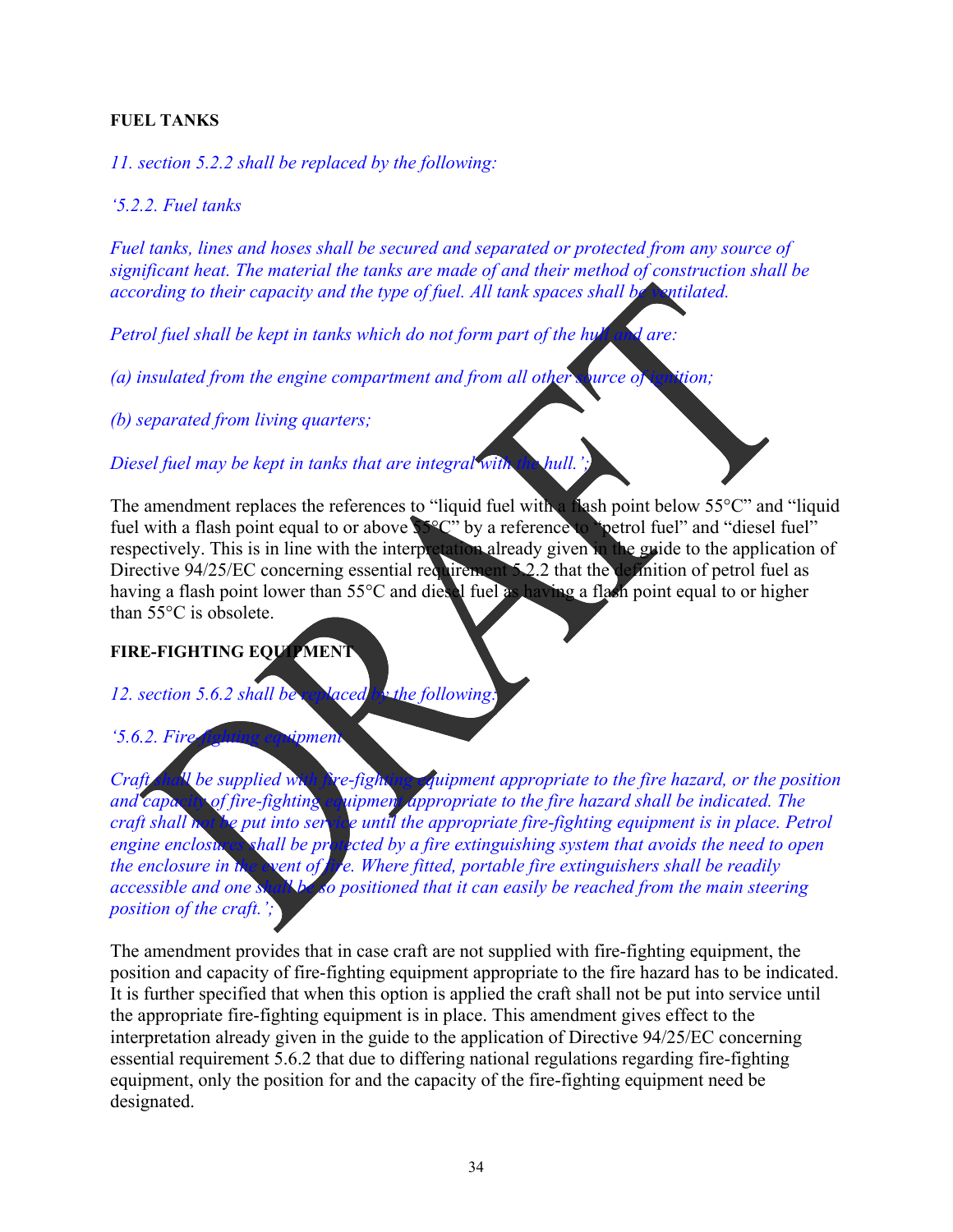#### **DISCHARGE PREVENTION**

*13. section 5.8 shall be replaced by the following:* 

*'5.8. Discharge prevention and installations facilitating the delivery ashore of waste Craft shall be constructed so as to prevent the accidental discharge of pollutants (oil, fuel, etc.) overboard. Craft fitted with toilets shall have either:* 

*(a) holding tanks, or* 

*(b) provision to fit holding tanks.* 

*Craft with permanently installed holding tanks shall be fitted with a standard discharge connection to enable pipes of reception facilities to be connected with the craft discharge pipeline.* 

*In addition, any through-the-hull pipes for human waste shall be fitted with valves which are capable of being secured in the closed position.';* 

The amendment to (b) above deletes the reference to fitting holding tanks "on a temporary basis in areas of use where the discharge of human waste is restricted". This means that irrespective of whether the area of use is an area where the discharge of human waste is restricted, craft with toilets shall always have a provision to fit holding tanks if no such tanks are fitted. The amended requirement may be met by providing any suitable space for fitting holding tanks. This space need not be maintained solely for the purpose of fitting a holding tank, but can be any space that could be adapted if needed.

The amendment also adds a requirement for craft with permanently installed holding tanks to be fitted with a standard outlet connection to enable discharge via a standard on-shore reception facility. The relevant harmonised standard EN ISO 8099:2000 *Toilet waste retention systems*  provides details of standard discharge connections.

The amendment also changes the requirement that the valves to be fitted in any through-the-hull piping for human waste should be "capable of being sealed shut" into "capable of being secured in the closed position". This amendment has been made to make it clear that the requirement can be met by securing the valve opening/closing device in the closed position, for example by securing a seacock level arm in the closed position mechanically by a bolt, wire etc.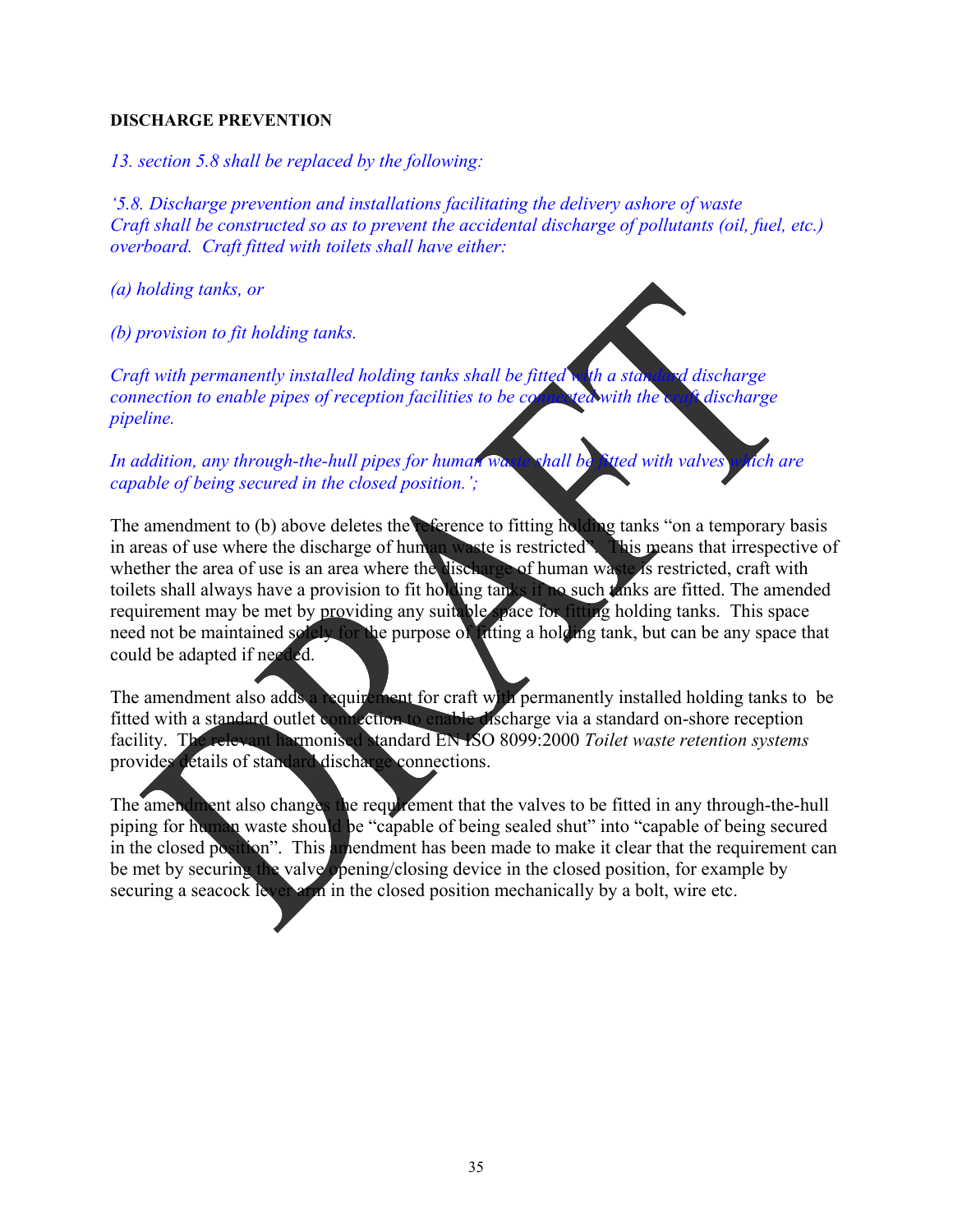## **PART B: ESSENTIAL REQUIREMENTS FOR EXHAUST EMISSIONS FROM PROPULSION ENGINES**

*14. the following parts shall be added:* 

*'B. Essential requirements for exhaust emissions from propulsion engines* 

*Propulsion engines shall comply with the following essential requirements for exhaust emissions.* 

Annex I.B specifies the new essential requirements for propulsion engines relating to exhaust emissions.

#### *1. Engine identification*

- *1.1. Each engine shall be clearly marked with the following information:*
- *engine manufacturer's trademark or trade-name,*
- *engine type, engine family, if applicable,*
- *a unique engine identification number,*
- *CE marking, if required under Article 10.*

*1.2. These marks must be durable for the normal life of the engine and must be clearly legible and indelible. If dibels or plates are used, they must be attached in such a manner that the fixing is durable for the normal life of the engine, and the labels/plates cannot be removed without destroying or defails* 

*1.3. These marks must be secured to an engine part necessary for normal engine operation and not normally requiring replacement during the engine life.* 

1.4. These marks must be located so a to be readily visible to the average person after the *engine has been assembled with all the components necessary for engine operation.* 

Further guidelines on providing of the required information outlined above on an a standard 'Engine plate', like the 'Builder's Plate' for the boat, are under discussion.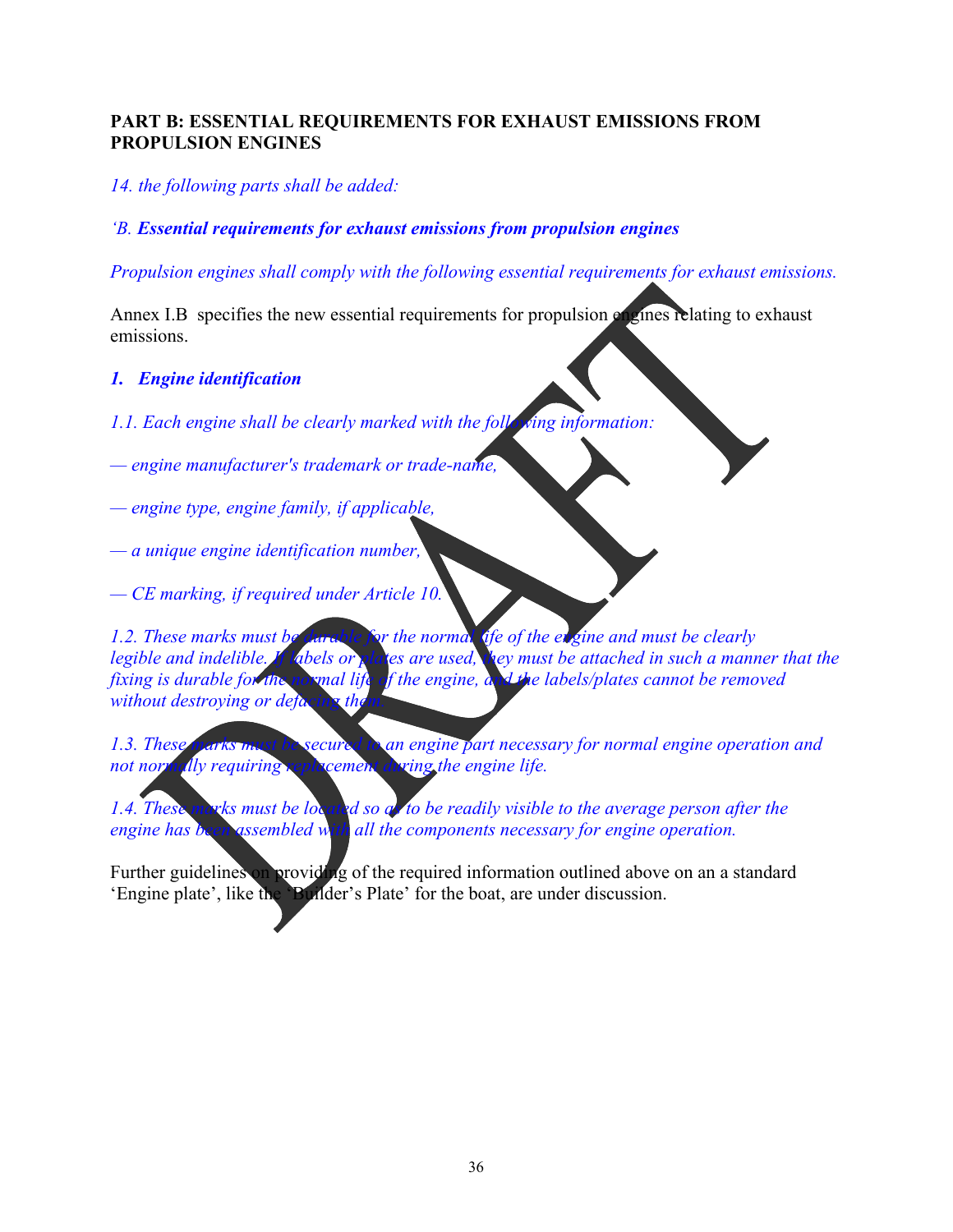#### *2. Exhaust emission requirements*

*Propulsion engines shall be designed, constructed and assembled so that when correctly installed and in normal use, emissions shall not exceed the limit values obtained from the following table:* 

| Type                          | <b>Carbon Monoxide</b><br>$CO = A + B/P_N^{\ n}$<br>g/kWh |                  |                  | Hydrocarbons<br>$HC = A + B/P_N^{\ n}$<br>g/kWh |                  |                  | Nitrogen<br>oxides<br>$NO_x$ | <b>Particulates</b><br>PT<br>g/kWh |  |
|-------------------------------|-----------------------------------------------------------|------------------|------------------|-------------------------------------------------|------------------|------------------|------------------------------|------------------------------------|--|
|                               | $\overline{A}$                                            | $\boldsymbol{B}$ | $\boldsymbol{n}$ | $\overline{A}$                                  | $\boldsymbol{B}$ | $\boldsymbol{n}$ | g/kWh                        |                                    |  |
| Two-stroke<br>spark ignition  | 150,0                                                     | 600,0            | 1,0              | 30,0                                            | 100,0            | 0,75             | 10,0                         | <b>Not</b><br>applicable           |  |
| Four-stroke<br>spark ignition | 150,0                                                     | 600,0            | 1,0              | 6,0                                             | 50,0             | 0.75             | 15,0                         | <b>Not</b><br>applicable           |  |
| Compression<br>ignition       | 5,0                                                       | $\theta$         | 0                | 1,5                                             | 2,0              | 0,5              | 9,8                          | 1,0                                |  |

#### *Table 1*

*Where A, B and n are constants in accordance with the table,*  $P_N$  *is the rated engine power in kW and the exhaust emissions are measured in accordance with the harmonised standard (\*).* 

#### *(\*) EN ISO 8178-1:1996*

It is required to use the harmonised standard for exhaust gas emission measurements, which is quoted as EN ISO 8178-1:1996 *Reciprocating internal combustion engines – Exhaust emission measurement* – Part 1*: Test-bed measurement of gaseous and particulate exhaust emissions*. It should be noted that EN ISO 8178-1:1996 is currently under revision. When the revised draft is complete it may be adopted as the harmonised standard by publishing it references in the Official Journal and the reference to the outdated standard replaced by that of the revised standard through the adoption of an amendment to this Annex using the Regulatory Committee procedure (cf. article 6a).

It should also be noted that that other parts of EN ISO 8178 may need to be referred to for application of the exhaust emission tests. EN ISO 8178-4 *Reciprocating internal combustion engines – Exhaust emission measurement* – Part 5: *Test cycles for different engine applications* defines the test cycles.

#### *For engines above 130 kW either E3 (IMO) or E5 (recreational marine) duty cycles may be used.*

Reference is made to 130 kW as this is the engine power limit that IMO applies. For engines covered by this Directive the E3 (IMO) or E5 (recreational marine) duty cycles may also be used for engine power below 130 kW.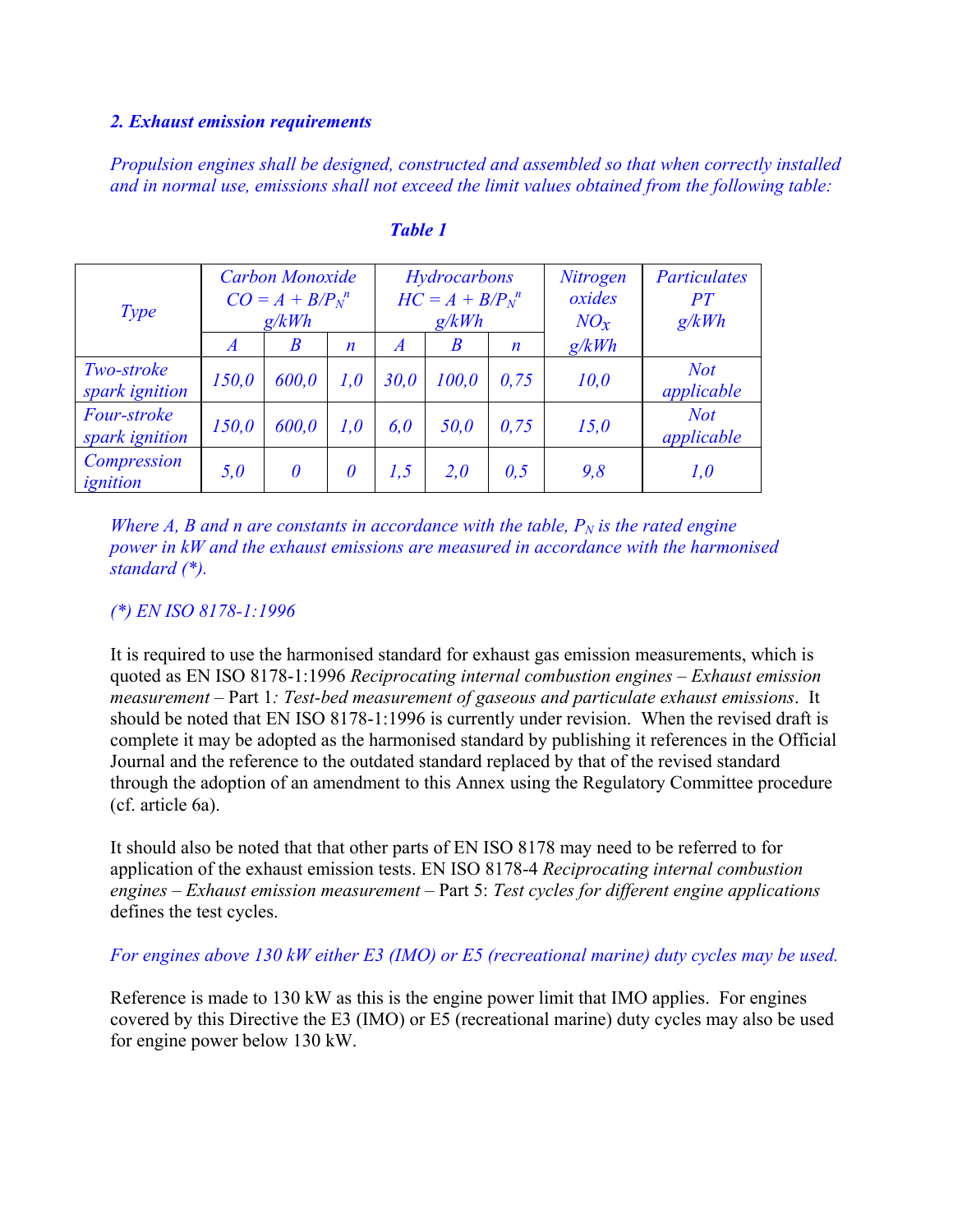*The reference fuels to be used for the emissions test for engines fuelled with petrol and diesel shall be as specified in Directive 98/69/EC (Annex IX, Tables 1 and 2), and for those engines fuelled with Liquefied Petroleum Gas as specified in Directive 98/77/EC.* 

The specifications of these reference fuels as specified in Directive 98/69/EC are given in Appendix 5 for petrol and diesel fuel. If, in the light of evolution of technical knowledge and new scientific evidence amendments to the specification for reference fuels become necessary, these should be adopted using the Regulatory Committee procedure provided for in article 6a.

# *3. Durability*

*The manufacturer of the engine shall supply engine installation and maintenance instructions, which if applied should mean that the engine in normal use will continue* to comply with the above limits throughout the normal life of the engine and under *normal conditions of use.* 

*This information shall be obtained by the engine manufacturer by use of prior endurance testing, based on normal operating cycles, and by calculation of component fatigue so that the necessary maintenance instructions may be prepared by the manufacturer and issued with all new engines when first placed on the market.* 

*The normal life of the engine is considered to mea* 

*(a) inboard or stern drive engines with or without integral exhaust: 480 hours or 10 years, whichever occurs first;* 

*(b) personal watercraft engines: 350 hours or five years, whichever occurs first;* 

*(c) outboard engines: 350 hours or 10 years, whichever occurs first.* 

The engine manufacturer is responsible for endurance testing and calculation of component fatigue to ensure that these requirement for durability will be met. Involvement of a notified body in these tests must be in accordance with the requirements of the conformity assessment module chosen by the engine manufacturer.

## *4. Owner's manual*

*Each engine shall be provided with an owner's manual in the Community language or languages, which may be determined by the Member State in which the engine is to be marketed. This manual shall:* 

*(a) provide instructions for the installation and maintenance needed to assure the proper functioning of the engine to meet the requirements of paragraph 3, (Durability);* 

*(b) specify the power of the engine when measured in accordance with the harmonised standard.*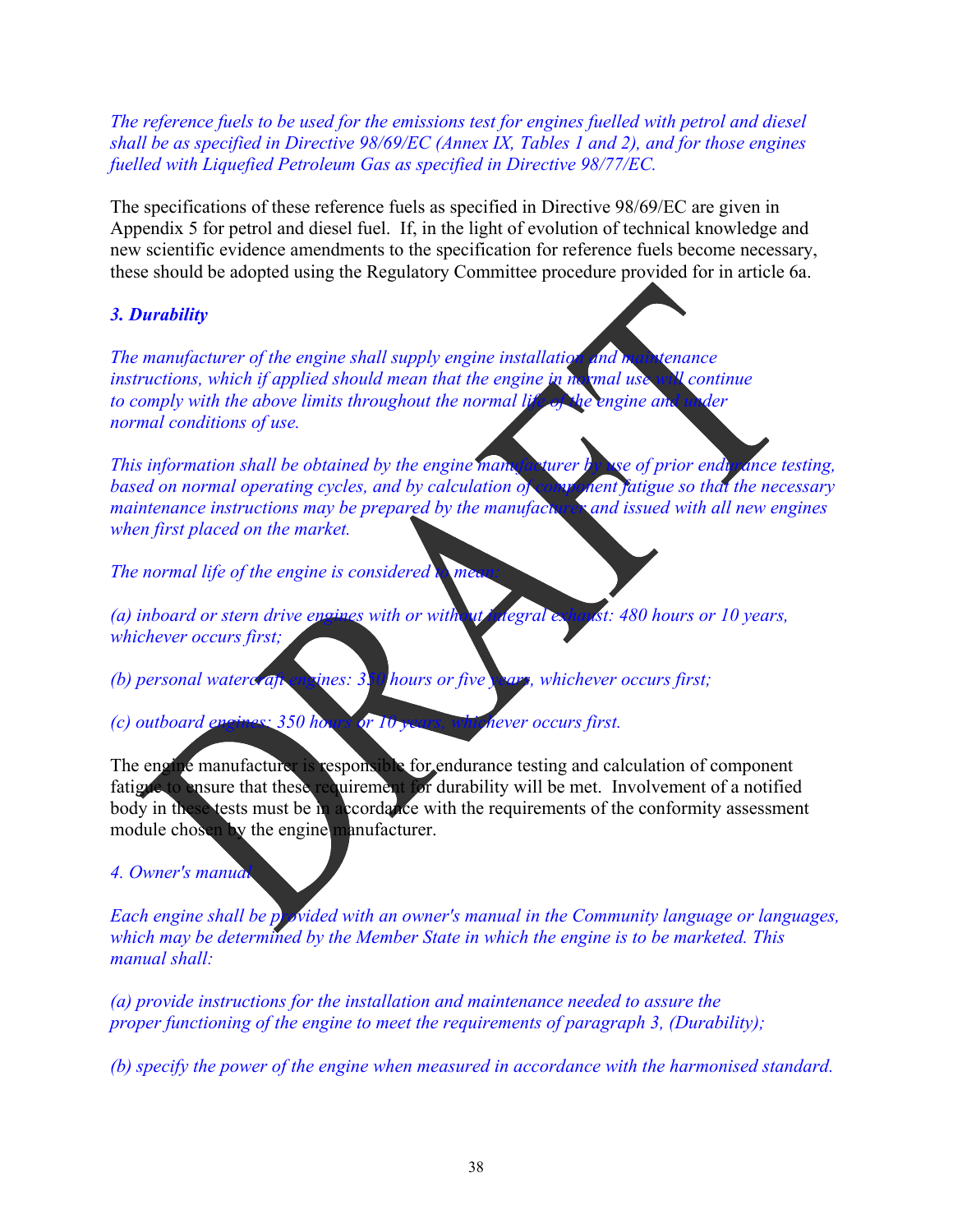The engine's power shall be measured in accordance with the harmonised standard EN ISO 8665:1995/A1:2000 *Marine propulsion engines and systems - Power measurements and declarations*. The engine power measured according to this standard must be specified by the engine manufacturer in the owner's manual supplied with the engine. Note that EN ISO 8665 is currently under revision.

According to EN ISO 8665 the engine's power shall be declared as a single value accompanied by a statement of the engine speed and whether the power is crank shaft power or propeller shaft power. For engines sold with a complete propulsion unit the propeller shaft power shall be declared and for engines sold with reduction and/or reversing gear the power at the coupling to the propeller shaft declared.

The engine power and speed may alternatively be presented as a power curve (see also notes on calculation of the Power/displacement ratio in Annex I.C)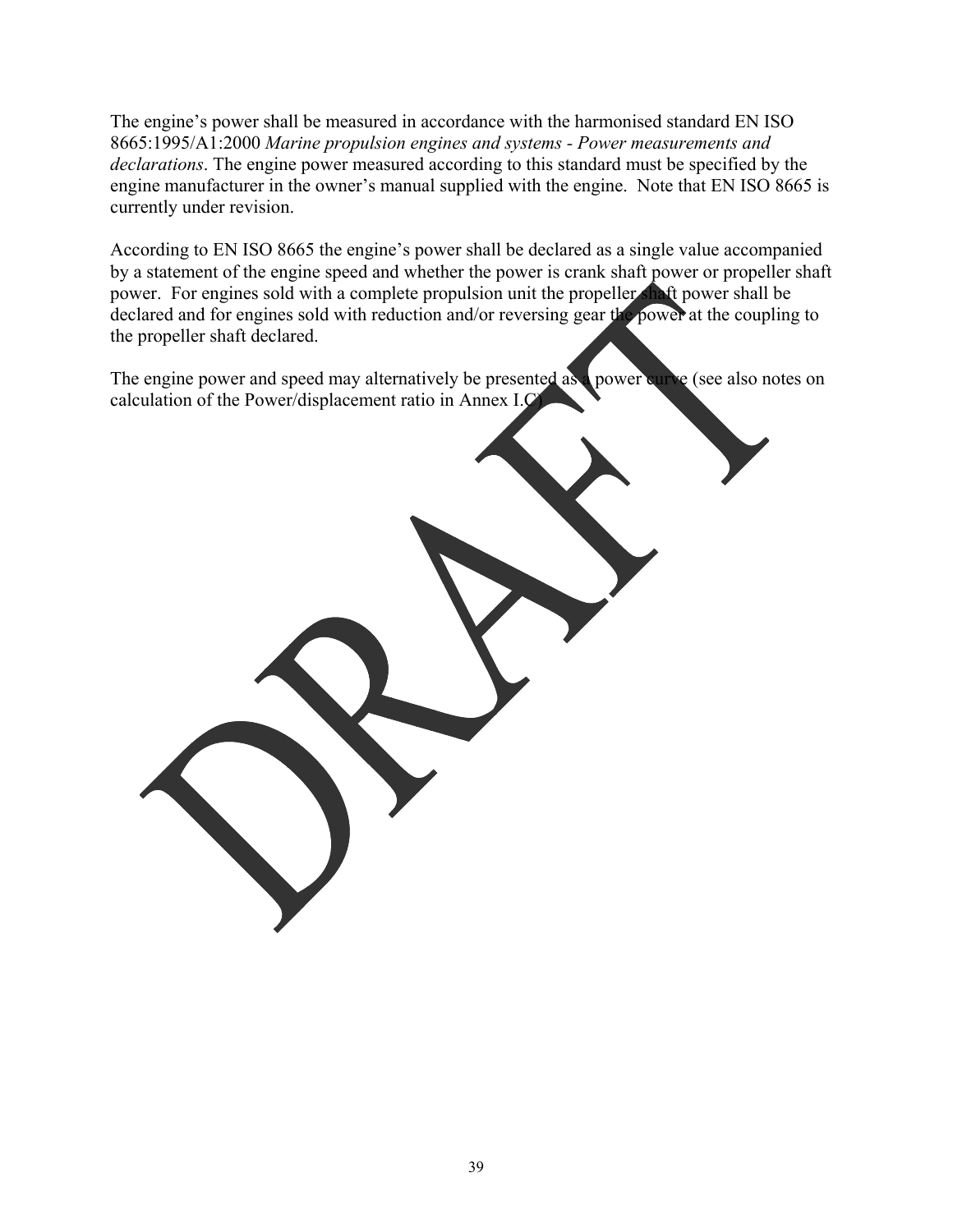# **ANNEX I PART C: ESSENTIAL REQUIREMENTS FOR NOISE EMISSIONS**

*Recreational craft with inboard or stern drive engines without integral exhaust, personal watercraft and outboard engines and stern drive engines with integral exhaust shall comply with the following essential requirements for noise emissions.* 

Annex I.C specifies the new essential requirements for recreational craft with inboard or stern drive engines without integral exhaust, personal watercraft and outboard engines and stern drive engines with integral exhaust relating to noise emissions.

For personal watercraft and outboard engines and stern drive engines with integral exhaust the noise emission levels must be measured by tests as defined the harmonised standard as specified in 1.1 below. For recreational craft with inboard engines, or with stern drive engines without integral exhaust, conformity with the noise emission requirements may, depending on the speed and other design parameters of the craft, be demonstrated by one of 3 methods: measurement by tests as defined the harmonised standard (1.1 below), application of the Froude number and power displacement ratio method (1.2 and 1.3 below) or application of the reference boat method (1.4 and 1.5 below).

*1. Noise emission levels* 

*1.1. Recreational craft with inboard or stern drive engines without integral exhaust, personal*  watercraft and outboard engines and stern drive engines with integral exhaust shall be designed, *constructed and assembled so that noise emissions measured in accordance with tests defined in the harmonised standard (\*\*) shall not exceed the limit values in the following table:* 

|                 | Table 2 |                                   |
|-----------------|---------|-----------------------------------|
| <b>Engine P</b> | rer     | <b>Maximum Sound Pressure</b>     |
| I'n.            |         | $Level = L_{pASmax}$<br>$In$ $dB$ |
| $P_N \leq 1$    |         | 6                                 |
| $10 < P_N \leq$ |         | 72                                |
| $P_N > 40$      |         | 75                                |
|                 |         |                                   |

*where PN = rated enging power in kW at rated speed and*  $L_{pASmax}$  *= maximum sound pressure level in dB.* 

## *(\*\*) EN ISO 14509*

*For twin-engine and multiple-engine units of all engine types an allowance of 3 dB may be applied.* 

The harmonised standard that specifies the noise emission measurement tests is EN ISO 14509:2000 and Amendment 1 *Measurement of sound pressure level of airborne sound emitted*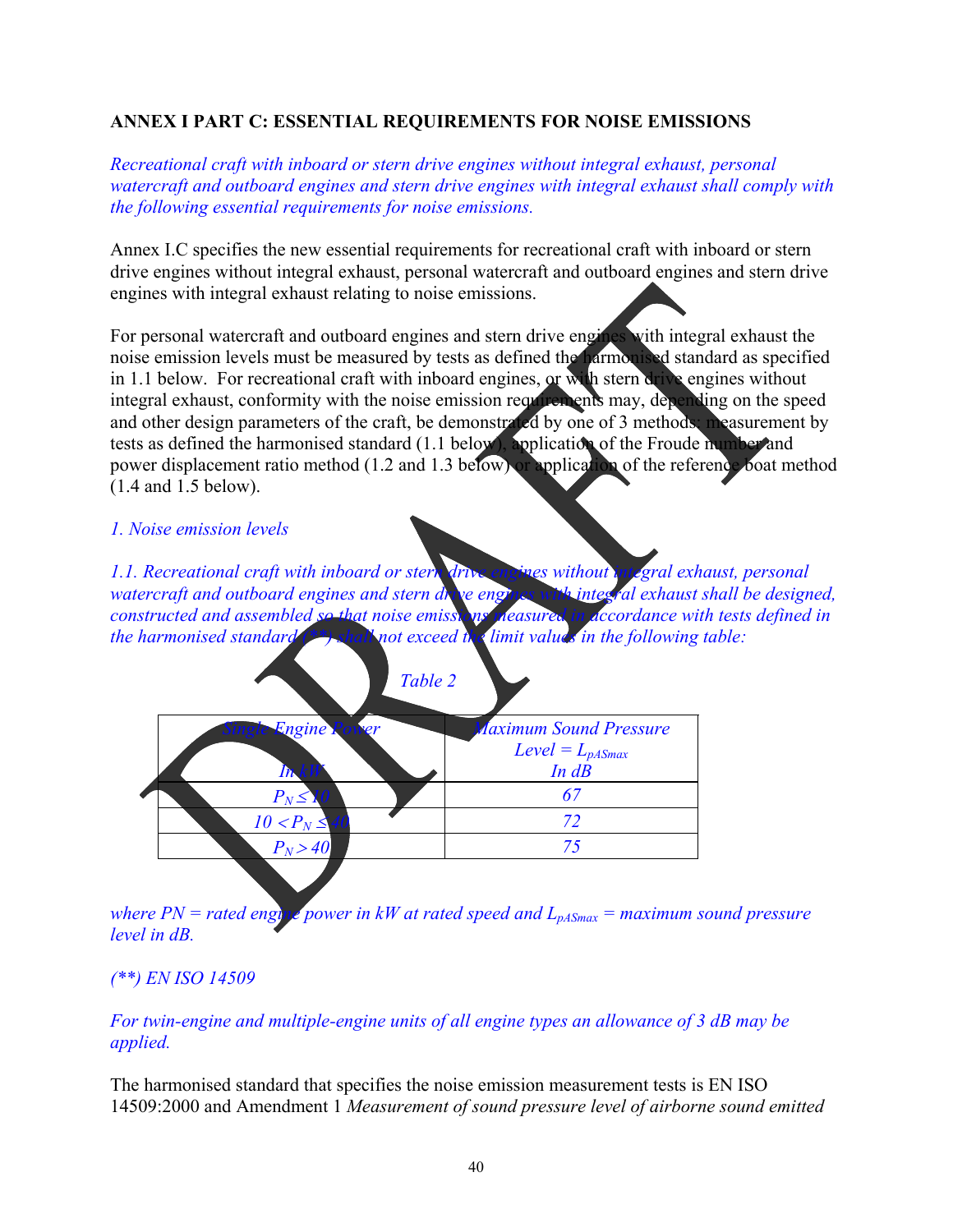*by powered recreational craft*. The standard provides for the noise emissions of outboard engines to be measured when they are installed on standard boats and the amendment provides for noise emission measurement of sterndrive engines with integral exhausts using standard craft. The standard is currently being revised and will be re-named as EN ISO 14509 Part 1.

*1.2 As an alternative to sound measurement tests, recreational craft with inboard engine configuration or stern drive engine configuration, without integral exhaust, shall be deemed to comply with these noise requirements if they have a Froude number of*  $\leq 1,1$  and a power *displacement ratio of ≤ 40 and where the engine and exhaust system are installed in accordance with the engine manufacturer's specifications.* 

Recreational craft with inboard propulsion engines, or with stern drive engines without integral exhaust, that have a Froude number of  $\leq 1,1$  and a power displacement ratio of  $\leq 40$  as specified below, and where the engine and exhaust system are installed in accordance with the engine manufacturer's specifications are deemed to comply with the Directive's noise emission requirements without the need for noise emission measurement tests. Such craft will typically be displacement (non-planing) motor boats or sailing boats with auxiliary inboard engines – see the example calculations below*.* 

Where this alternative is applied the calculations and details of the engine and exhaust system installation, which must be in accordance with the engine manufacturer's specifications, must be recorded and a statement made in the declaration of conformity for the craft according to Annex XV.

1.3 "Froude number" shall be calculated by dividing the maximum boat speed V (m/s) by the *square root of the water ine length byl (m) multiplied by a given gravitational constant,*  $(g = 9.8)$ *m/s2)* 

The maximum boat speed  $\mathbf{V}(\mathbf{n}/s)$  to be used in the above equation is to be taken as if measured with the craft in the maximum load condition and the Lwl (m) measured according to EN ISO 8666 Principal data.

*Fn =* (*g*.*lwl*) *V*

*.* 

*"Power displacement ratio" shall be calculated by dividing the engine power P (kW) by the boat's displacement,*  $\overrightarrow{D}$   $\overrightarrow{t}$  =  $\frac{P}{D}$ .

The engine power (P) to be used for calculation of the power displacement ratio in the above equation is the propeller shaft power (not the crank shaft power) in Kw (note that where engine power is available as Horse Power (hp), the kilowatt (kW) power is obtained from hp x 0,75). The propeller shaft power will be power declared for the engine by the engine manufacturer for an engine sold as complete propulsion unit or with reduction and/or reversing gears. For all other engines (engines without any transmission supplied) the propeller shaft power to be used in the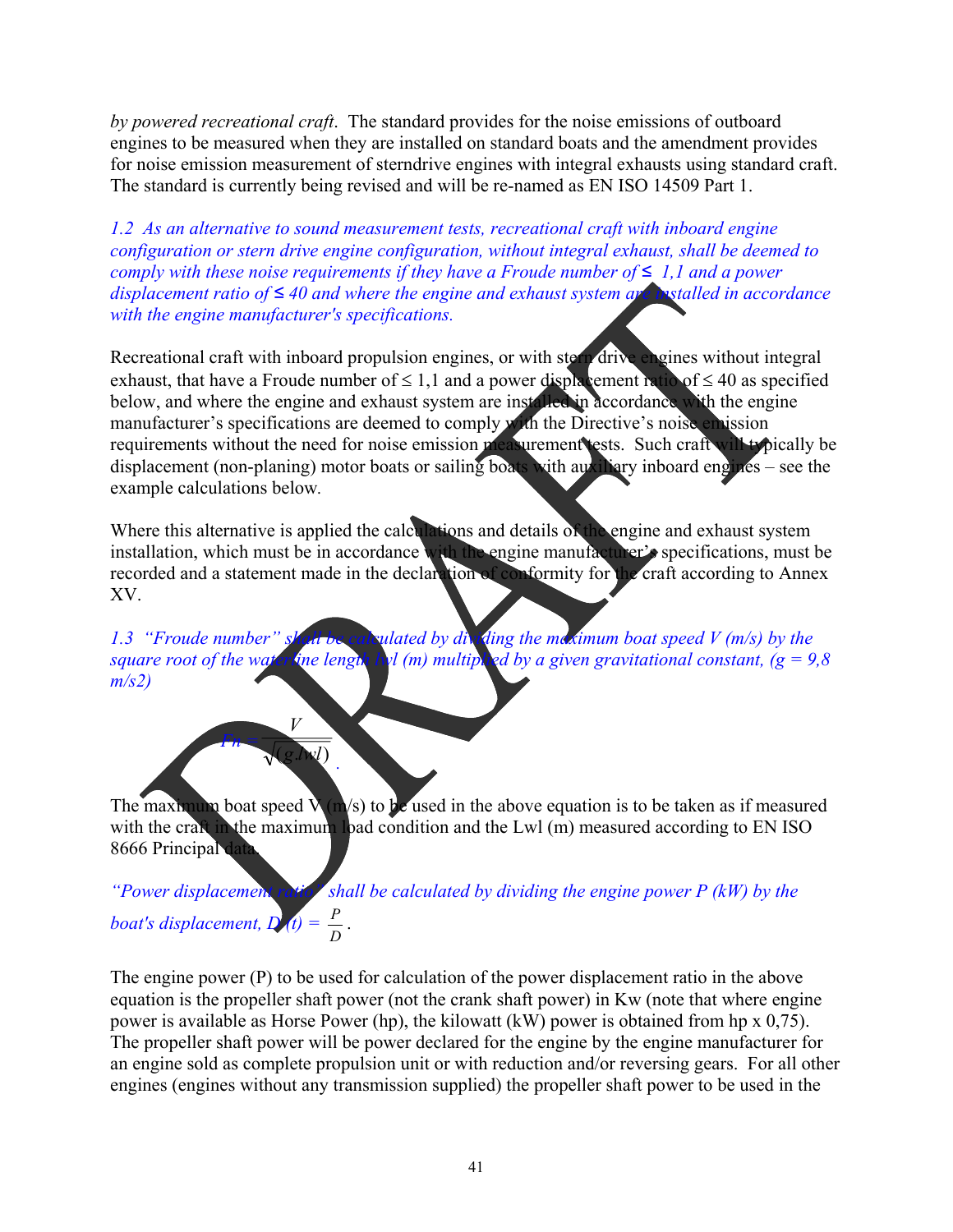equation should be calculated from the crankshaft power and estimated power losses from the transmission.

The displacement (D) to be used in the above equation is the boat's displacement in the maximum load condition according to EN ISO 14946:*2001 Maximum load capacity* in tonnes (Kg/1000). Some examples of these calculations are given below.

# **Examples of 'Froude number' and 'Power displacement ratio' calculations**



As the 'Froude number' is less than 1.1 and the Power displacement ratio is less than 40 the boat in question will be deemed to comply with the noise emissions.

*1.4. As a further alternative to sound measurement tests, recreational craft with inboard or stern drive engine configurations without integral exhaust, shall be deemed to comply with these noise requirements if their key design parameters are the same as or compatible with those of a certified reference boat to tolerances specified in the harmonised standard.* 

*1.5. "Certified reference boat" shall mean a specific combination of hull/inboard engine or stern drive engine without integral exhaust that has been found to comply with the noise emission*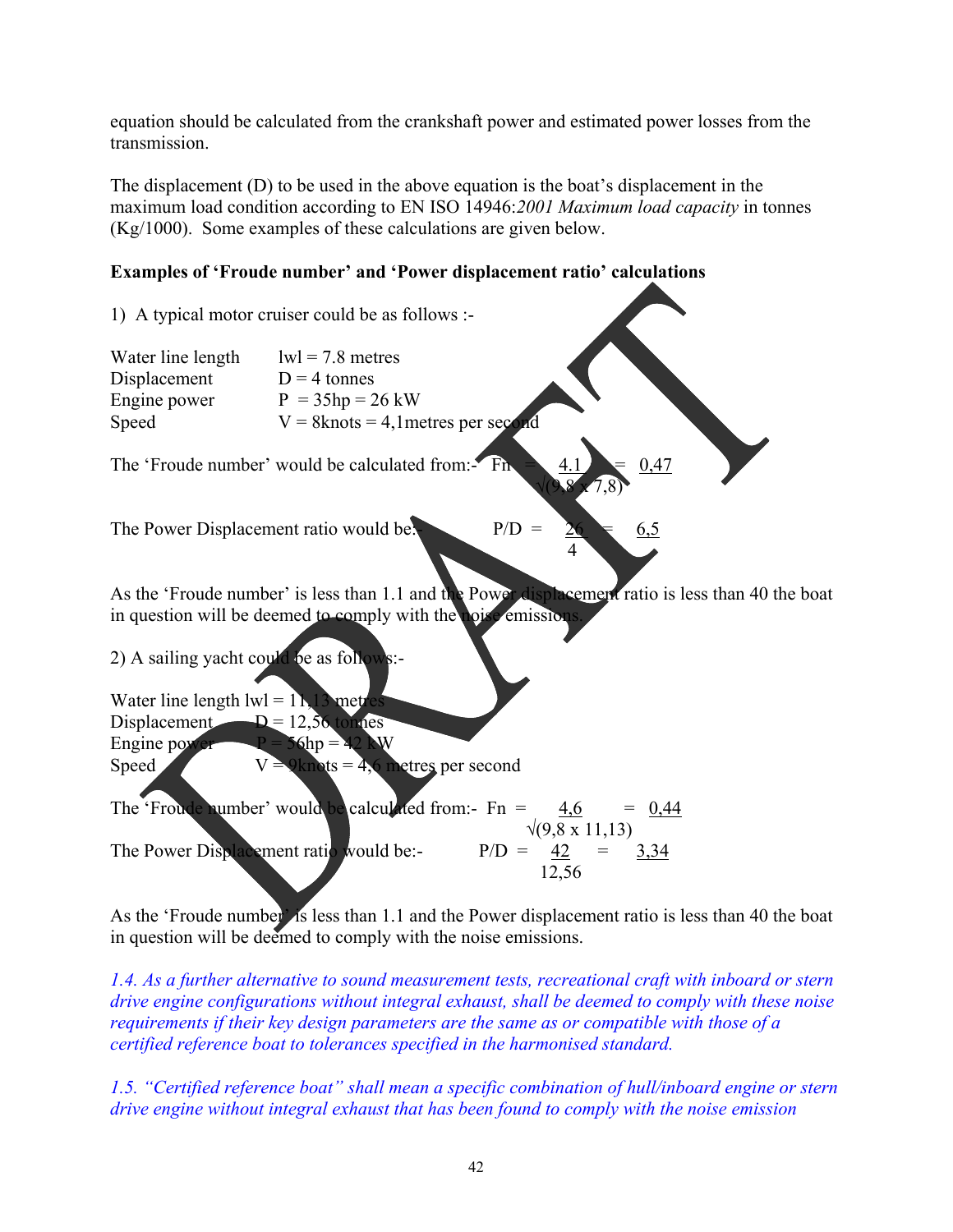*requirements, when measured in accordance with section 1.1, and for which all appropriate key design parameters and sound level measurements have been included subsequently in the published list of certified reference boats.* 

This alternative to noise emission testing to demonstrate compliance with the noise emission requirements of recreational craft with inboard propulsion engines or stern drive engines without integral exhausts may be used if it can be demonstrated that the key design parameters of the craft are the same as or compatible with those of a certified reference boat to tolerances specified in the harmonised standard. The key design parameters to be compared and tolerances are specified in the harmonised standard prEN ISO 14509:2 *Measurement of airborne sound emitted by powered recreational craft* – Part 2: *Sound Assessment using reference craft.* 

The appropriate key design parameters and sound level measurements of certified reference boats will have to be included in a published list of certified reference boats, to be available for consultation by interested parties (boat builders, engine manufacturers, notified bodies, market surveillance authorities) .

#### *2. Owner's Manual*

*For recreational craft with inboard engine or stern drive engines with or without integral exhaust and personal watercraft, the owner's manual required under Annex I.A Section 2.5, shall include information necessary to maintain the craft and exhaust system in a condition that, insofar as is practicable, will ensure compliance with the specified noise limit values when in normal use.* 

Introduces a new requirement for the owner's manual supplied with the recreational craft or personal watercraft to specify information on maintenance of the craft, engine and exhaust system to ensure continued compliance with the noise limits. With respect to stern drive engines with integral exhaust this requirement is satisfied by keeping a copy of the owner's manual for the engine with the owner's manual for the boat, provided that the owner's manual for the engine provides instructions as laid out in the paragraph below for outboard engines.

*For outboard engines, the owner's manual required under Annex I.B.4 shall provide instructions necessary to maintain the outboard engine in a condition, that insofar as is practicable, will ensure compliance with the specified noise limit values when in normal use.'* 

The owner's manual supplied with the outboard engine shall include information on maintenance to ensure continued compliance with the noise emission limits.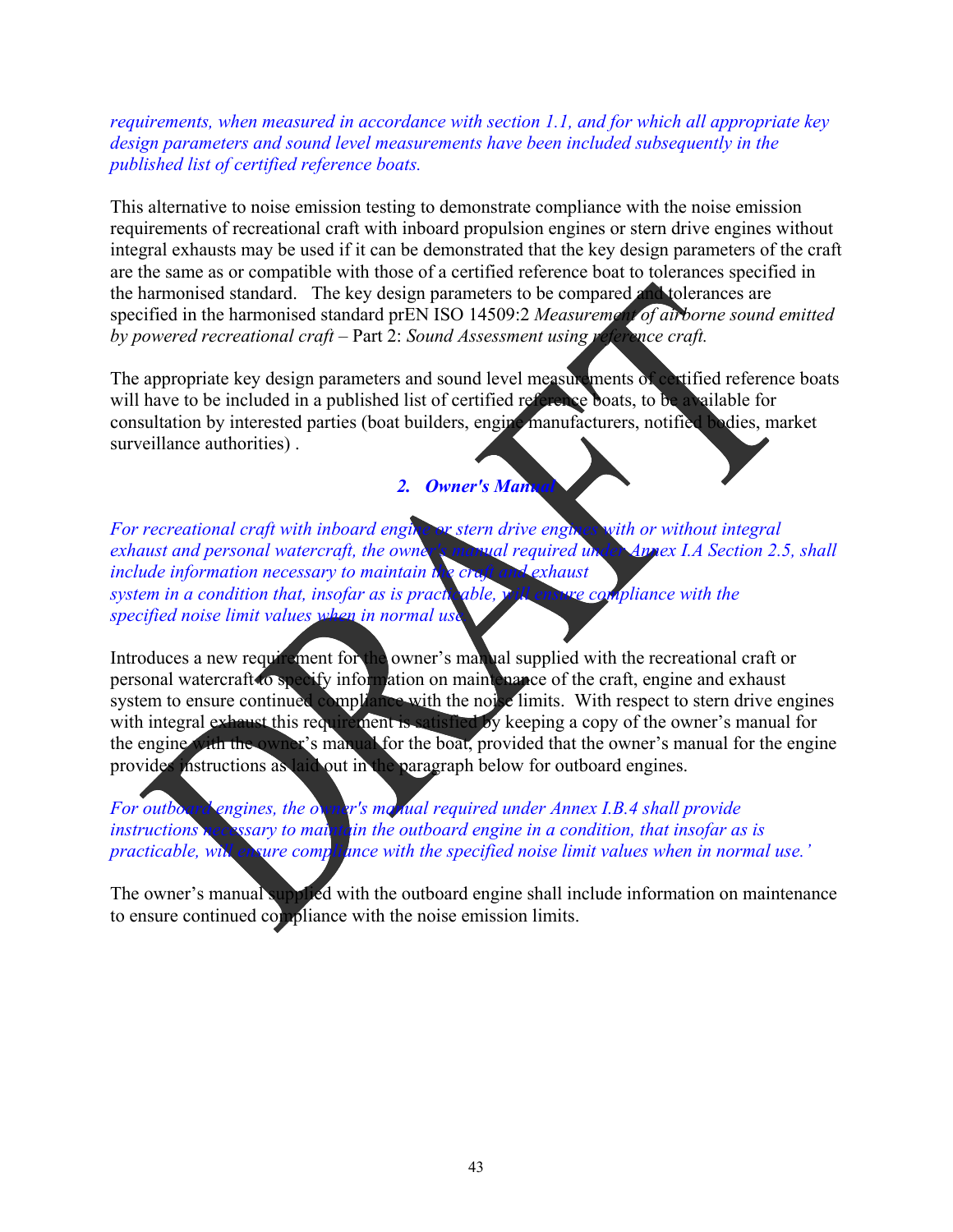# **AMENDMENTS TO ANNEX II: COMPONENTS**

#### **FUEL TANKS AND FUEL HOSES**

- *4. Fuel tanks and fuel hoses*
- *9. Section 4 of Annex II shall read as follows:*
- *'4. Fuel tanks intended for fixed installations and fuel hoses.';*

The amendment specifies that only fuel tanks intended for fixed (permanent) installation in craft are covered by Annex 2 when placed on the market separately as components. Accordingly portable fuel tanks of any capacity are excluded from the scope of Annex II and therefore should not be CE marked for this Directive. Fuel tanks that are an integral part of the structure of the craft, or are built for the craft but not placed on the market separately, are also excluded from the scope of Annex II and therefore should not be CE marked.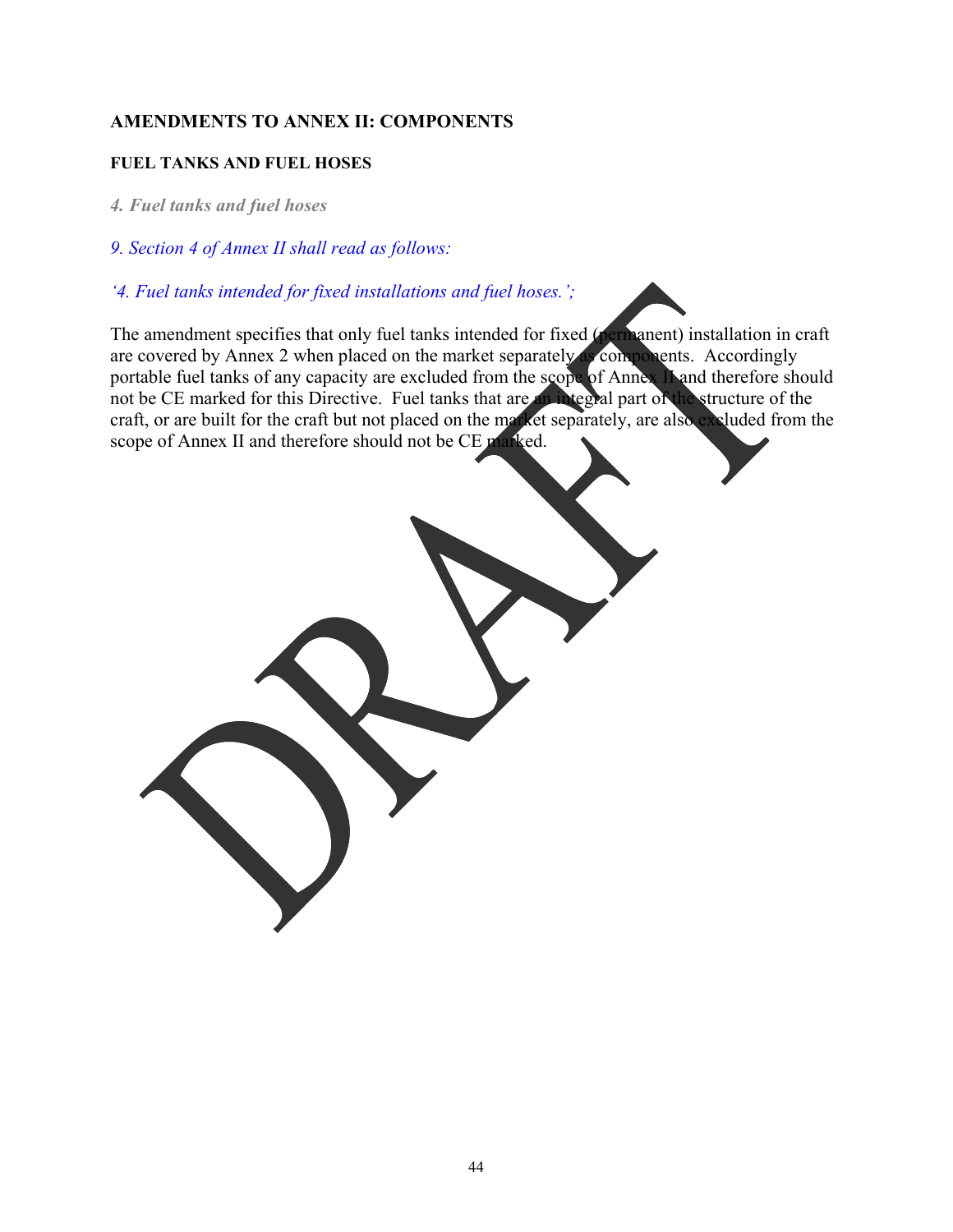# **AMENDMENTS TO ANNEX VI: INTERNAL PRODUCTION CONTROL PLUS TESTS (MODULE Aa)**

*10. Annex VI shall be replaced by the following:* 

# *'ANNEX VI*

# *INTERNAL PRODUCTION CONTROL PLUS TESTS (Module Aa, option 1)*

*This module consists of module A, as referred to in Annex V, plus the following supplementary requirements:* 

The requirements of this annex have been arranged so that part A describes the procedures for assessment of the design and construction requirements of recreational craft and personal watercraft according to module Aa and part B describes procedures for assessment of noise emissions of recreational craft with inboard or stern drive engines without integral exhaust and personal watercraft

#### *A. Design and construction*

*On one or several boats representing the production of the manufacturer one or more of the following tests, equivalent calculation or control shall be carried out by the manufacturer or on his behalf:* 

*(a) test of stability according to section 3.2 of the Essential Requirements (Annex IA);* 

*(b) test of buoyancy characteristics according to section 3.3 of the Essential Requirements (Annex IA).* 

*Provisions common to both variations:* 

*These tests or calculations or control shall be carried out under the responsibility of a notified body chosen by the manufacturer.* 

For recreational craft, the requirements of module Aa remain the same except that the requirement to affix the notified body's distinguishing number during the manufacturing process has been deleted.

If module Aa is chosen for personal watercraft, the tests, calculations or controls applied to demonstrate compliance with the stability and buoyancy requirements as specified in a) and b) above shall be carried out by the personal watercraft manufacturer or on his behalf under the responsibility of the notified body chosen by the manufacturer, i.e. the notified body may witness tests and/or check calculations.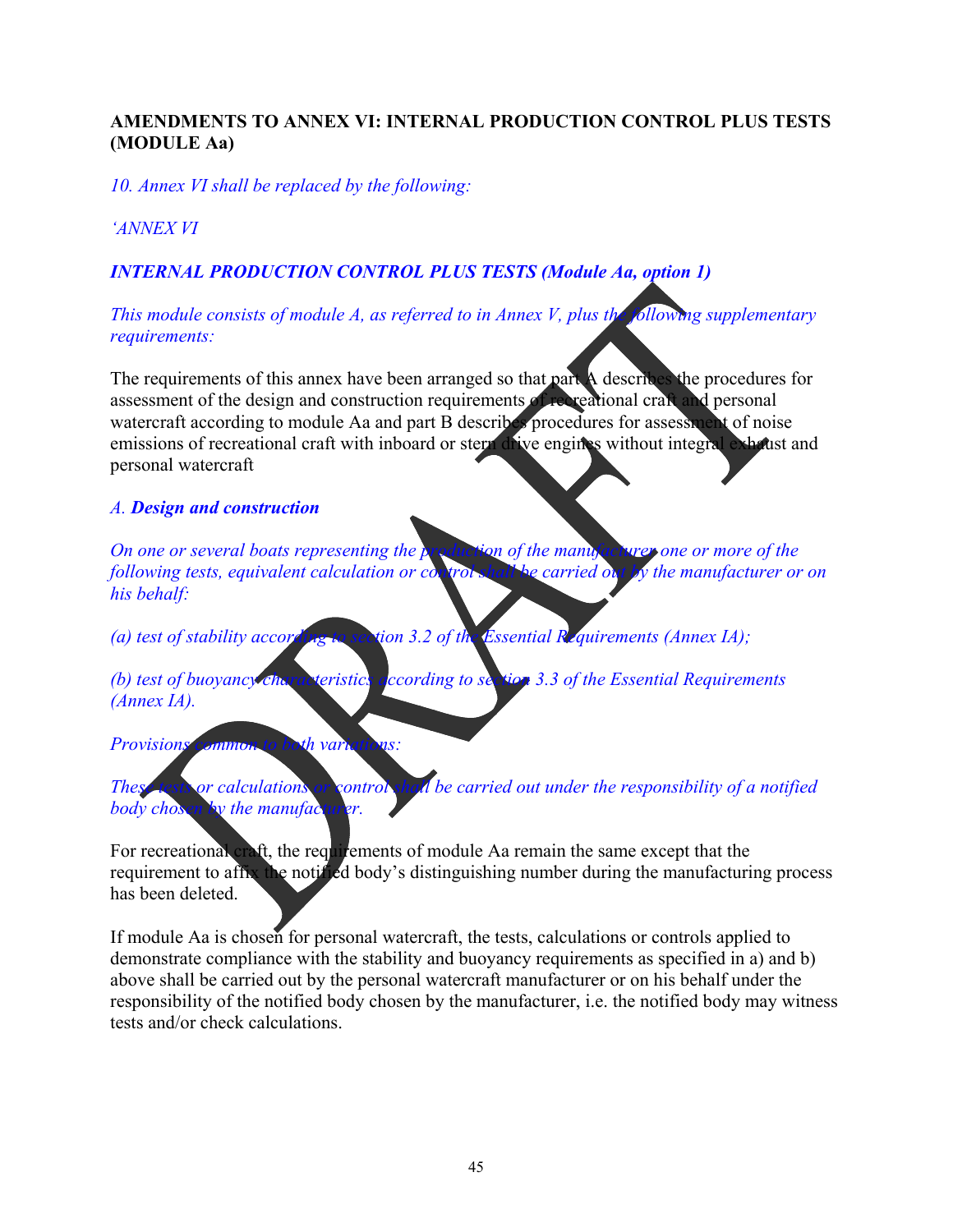#### *B. Noise emissions*

*For recreational craft fitted with inboard or stern drive engines without integral exhaust and for personal watercraft:* 

*On one or several craft representing the production of the craft manufacturer, the sound emission tests defined in Annex I.C shall be carried out by the craft manufacturer, or on his behalf, under the responsibility of a notified body chosen by the manufacturer.* 

Recreational craft with inboard propulsion engines, or with stern drive engines without integral exhaust, and personal watercraft must use the harmonised standard (EN ISO 14509) for measurement of noise emissions (except for recreational craft with inboard propulsion engines or stern drive engines without integral exhaust in the case when one of the two alternative methods can be applied). If the manufacturer applies for conformity assessment according to module Aa these noise emission measurement tests must be conducted under the responsibility of a notified body. The noise emission measurement tests may be carried out by the craft manufacturer and witnessed and/or checked by the notified body. Alternatively the tests may be conducted by another party appointed by the manufacturer and witnessed and/or checked by the notified body, or conducted by the notified body itself.

*For outboard engines and stern drive engings with integral exhaustion* 

*On one or several engines of each engine family representing the production of the engine manufacturer, the sound emission tests defined in Annex I.C shall be carried out by the engine manufacturer, or on his kehalf, under the responsibility of a notified body chosen by the manufacturer.* 

*Where more than one engine of an engine family is A <i>isted, the statistical method described in Annex XVII shall be applied to ensure conformity of the sample.':* 

For outboard engines and stern drive engines with integral exhaust, the noise emission tests must be conducted in accordance with the harmonised standard (EN ISO 14509) using 'standard craft' as defined by the standard. If the manufacturer applies for conformity assessment according to module Aa these tests must be carried out under the responsibility of a notified body. The noise emission tests may be carried out by the craft manufacturer and witnessed and/or checked by the notified body. Alternatively the test may be conducted by another party appointed by the manufacturer and witnessed and/or checked by the notified body, or conducted by the notified body itself.

The tests may be conducted on one engine from each engine family (definition 3.g) in the manufacturer's range, in which case the engine selected must be chosen to provide noise emission characteristics representative of all engines in that engine family. Where more than one engine is tested the average result of the sample and standard deviation shall be calculated according to Annex XVII to determine compliance.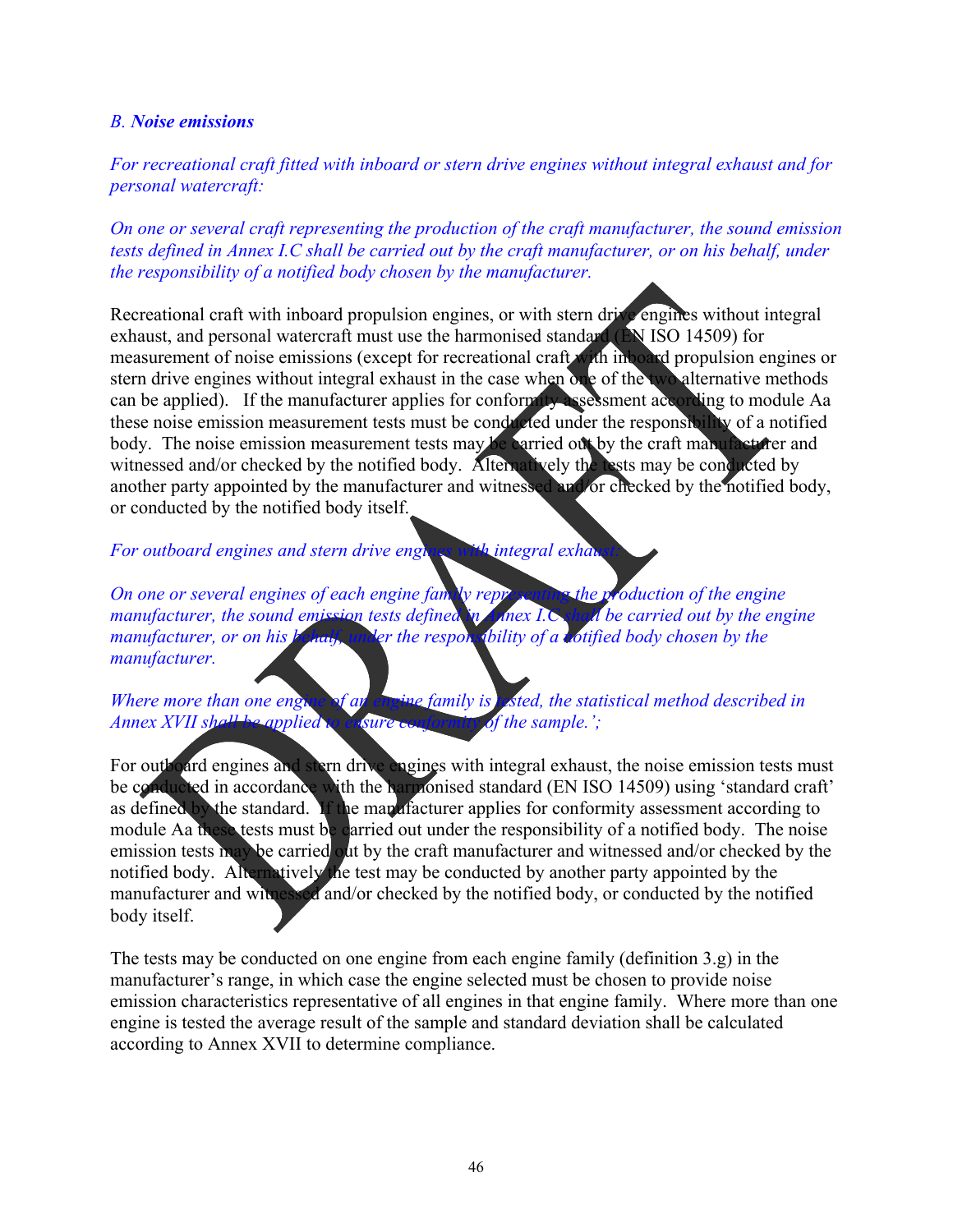## **ANNEX VII: EC TYPE-EXAMINATION (MODULE B)**

The text of Annex VII for EC type-examination is not amended, but this module is now also available for conformity assessment of personal watercraft, and for exhaust and noise emission requirements.

Where this module is selected by an engine manufacturer for assessing the compliance of his engines with the exhaust emission requirements, the specimen chosen as "a specimen representative of the production envisaged" for application of this module, should be one 'parent engine' from each engine family (definition 3,g) in the manufacturer's range. Each parent engine selected must be chosen to provide exhaust gas emission characteristics representative of all engines in that engine family (note that details on selection of parent engines for exhaust emission tests in general are given in Directive 97/68/EC and EN ISO 8178). If the parent engine meets the exhaust emission requirements, the engine family it represents is then type-approved in accordance with this Directive, not just the engine model tested. Where an engine is not part of an engine family, it is the individual engine model that is to be type-approved.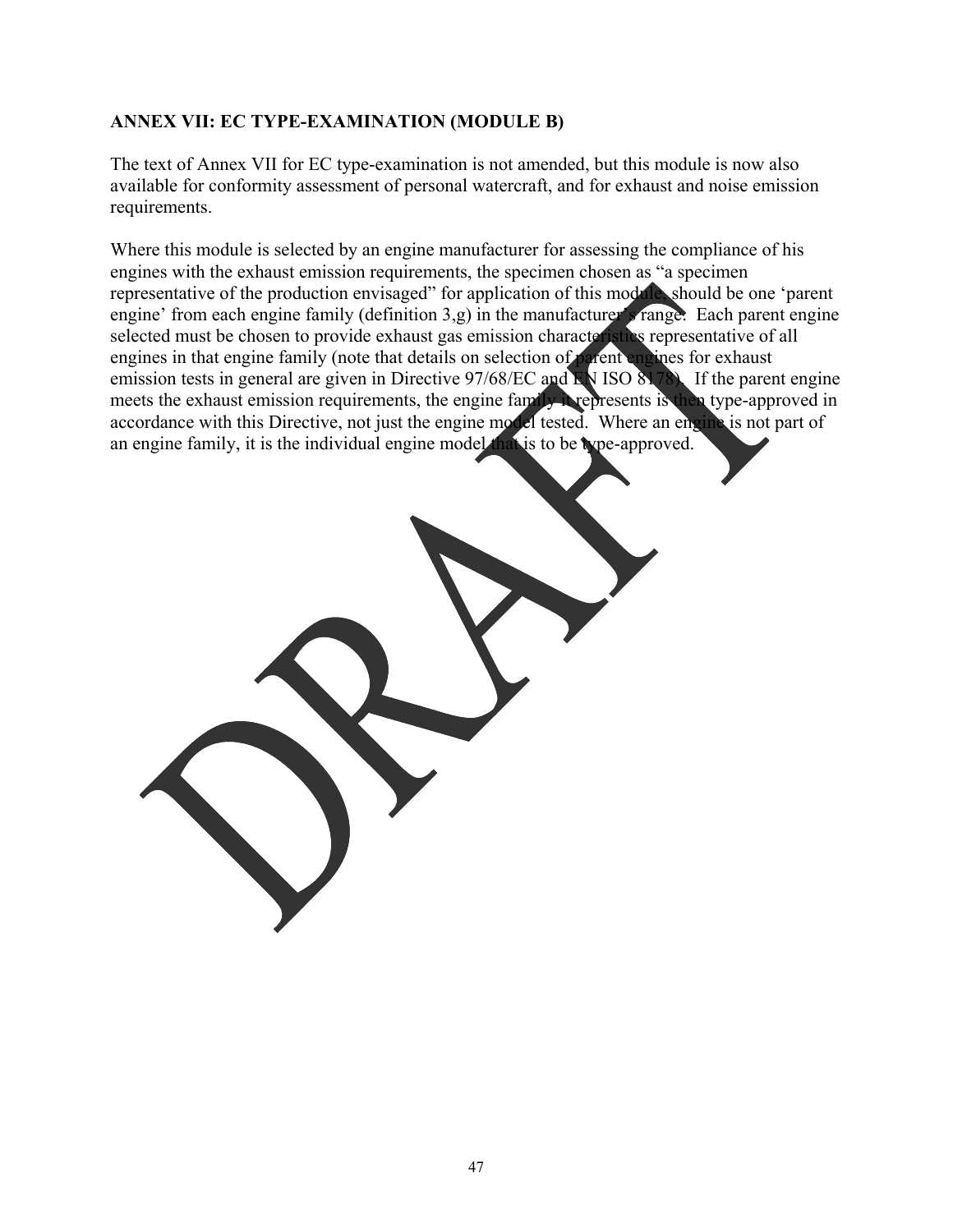# **AMENDMENTS TO ANNEX VIII: CONFORMITY TO TYPE (MODULE C)**

*11. the following point shall be added to Annex VIII:* 

*'4. With regard to the assessment of conformity with the exhaust emission requirements of this Directive and if the manufacturer is not working under a relevant quality system as described in Annex XII, a notified body chosen by the manufacturer may carry out or have carried out product checks at random intervals. When the quality level appears unsatisfactory or when it seems necessary to verify the validity of the data presented by the manufacturer, the following procedure shall be used:* 

*An engine is taken from the series and subjected to the test described in Annex I.B. Test engines shall have been run in, partially or completely, according to the manufacturer's specifications. If the specific exhaust emissions of the engine taken from the series exceed the limit values according to Annex I.B, the manufacturer may ask for measurements to be done on a sample of engines taken from the series and including the engine originally taken. To ensure the conformit engines taken from the series and including the engine originally taken. To ensure the conformity of the sample of engines defined above with the requirements of the Directive, the statistical method described in Annex XVII shall be applied.';* 

For application of this addition to module C for engine exhaust emissions, the notified body referred to in the first paragraph shall be the notified body chosen by the manufacturer for the application of EC type-examination (module B) described above.

The reference to 'an engine taken from the series' in the second paragraph means an engine taken from the engine family for a type-approved engine family, or an engine taken from the engine model series where the engine model is not part of an engine family.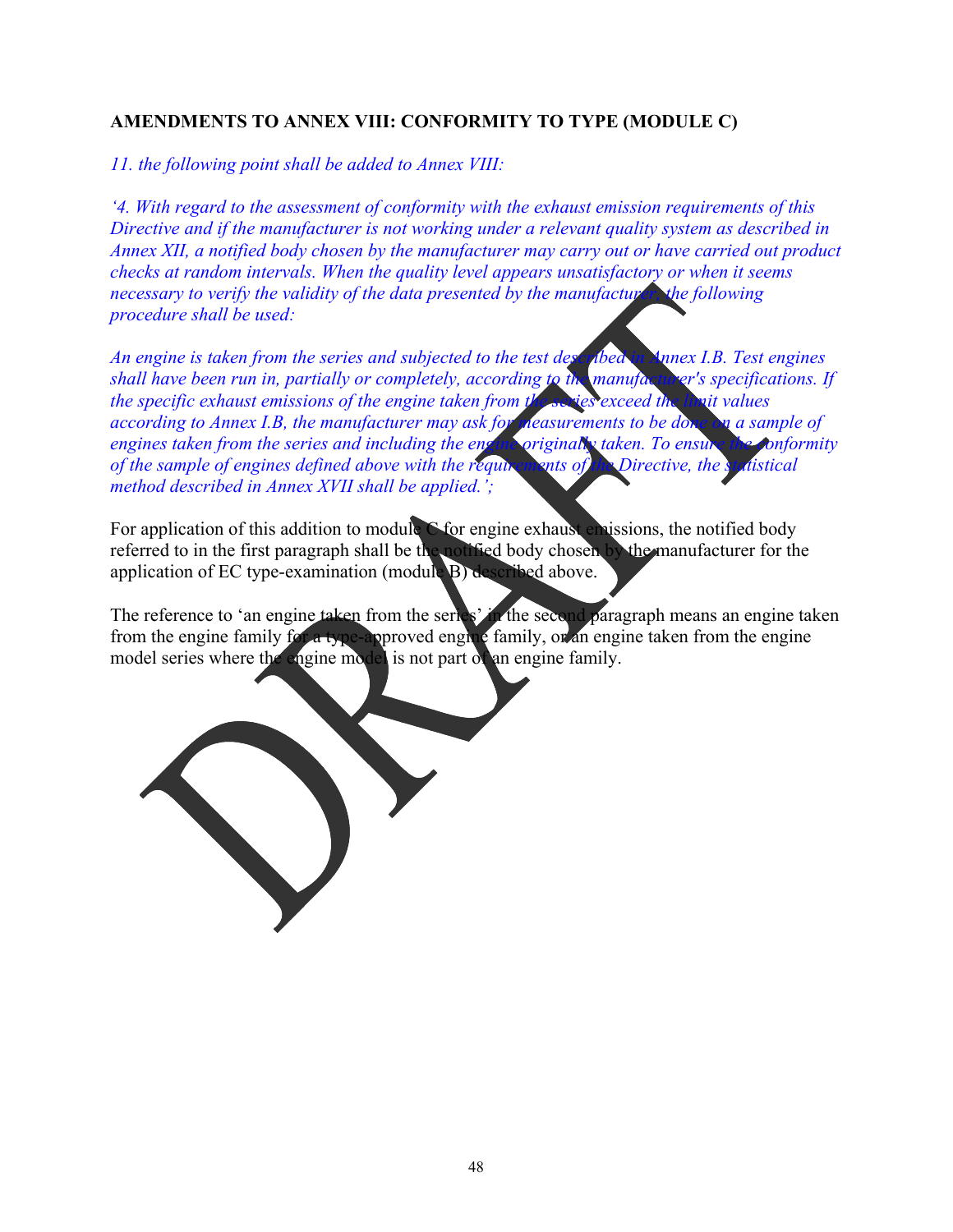# **AMENDMENTS TO ANNEX X: PRODUCT VERIFICATION (MODULE F)**

*12. the following subparagraph shall be added to section 5.3 in Annex X:* 

*'For the assessment of conformity with the exhaust emission requirements, the procedure defined in Annex XVII shall be applied.';* 

The amendment adds a reference to new Annex XVII (statistical method) for statistical verification of a sample with respect to exhaust emissions.

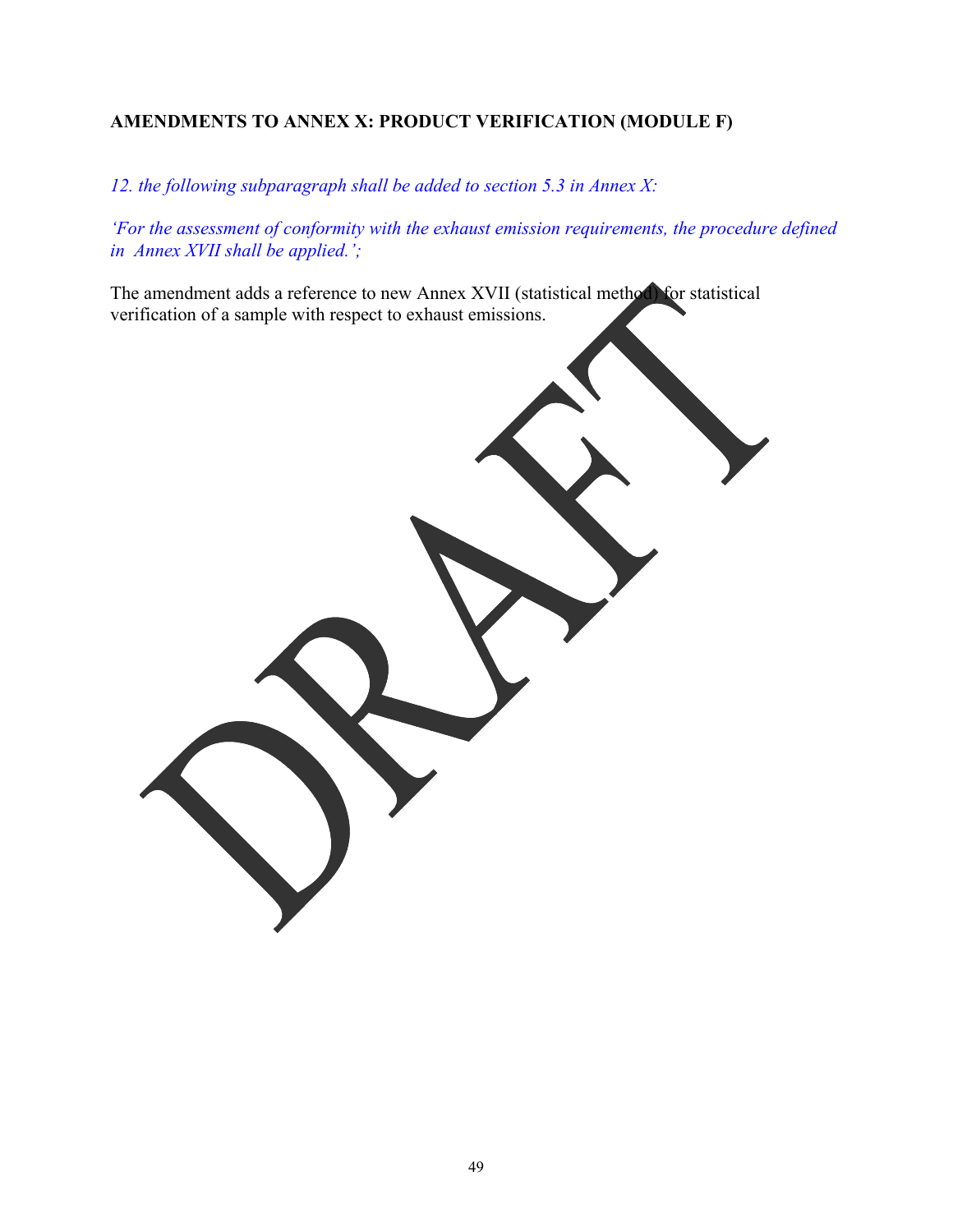## **AMENDMENTS TO ANNEX XIII: TECHNICAL DOCUMENTATION SUPPLIED BY THE MANUFACTURER**

*13. Annex XIII shall be replaced by the following:* 

*'ANNEX XIII* 

## *TECHNICAL DOCUMENTATION SUPPLIED BY THE MANUFACTURER*

*The technical documentation referred to in Annexes V, VII, VIII, IX, XI and XVI must comprise all relevant data or means used by the manufacturer to ensure that components or craft comply with the essential requirements relating to them.* 

*The technical documentation shall enable understanding of the design, manufacture and operation of the product, and shall enable assessment of conformity with the requirements of this Directive.* 

*The documentation shall contain so far as relevant for as* 

*(a) a general description of the type,* 

*(b) conceptual design and manufacturing drawings and schemes of components, sub-assemblies, circuits, etc.,* 

*(c) descriptions and explanations necessary for the understanding of said drawings and schemes and the operation of the product,* 

*(d) a list of the standards referred to in Article 5, applied in full or in part, and descriptions of the solutions adopted to fulfil the essential requirements when the standards referred to in Article 5 have not been app* 

*(e) results of design calculations made, examinations carried out, etc.,* 

*(f) test reports, or calculations namely on stability according to section 3.2 of the Essential Requirements and on buoyancy according to section 3.3 thereof (Annex I.A),* 

*(g) exhaust emissions test reports demonstrating compliance with section 2 of the Essential Requirements (Annex I.B)* 

Requirement (g) is new for exhaust emissions. The test report should record all measurements taken to demonstrate compliance with the harmonised standard EN 8178.

*(h) sound emissions test reports or reference boat data demonstrating compliance with section 1 of the Essential Requirements (Annex I.C).';* 

Requirement (h) is new for noise emissions. The test report should record all measurements taken to demonstrate compliance with the harmonised standard EN 14509 Part 1 or Part 2, as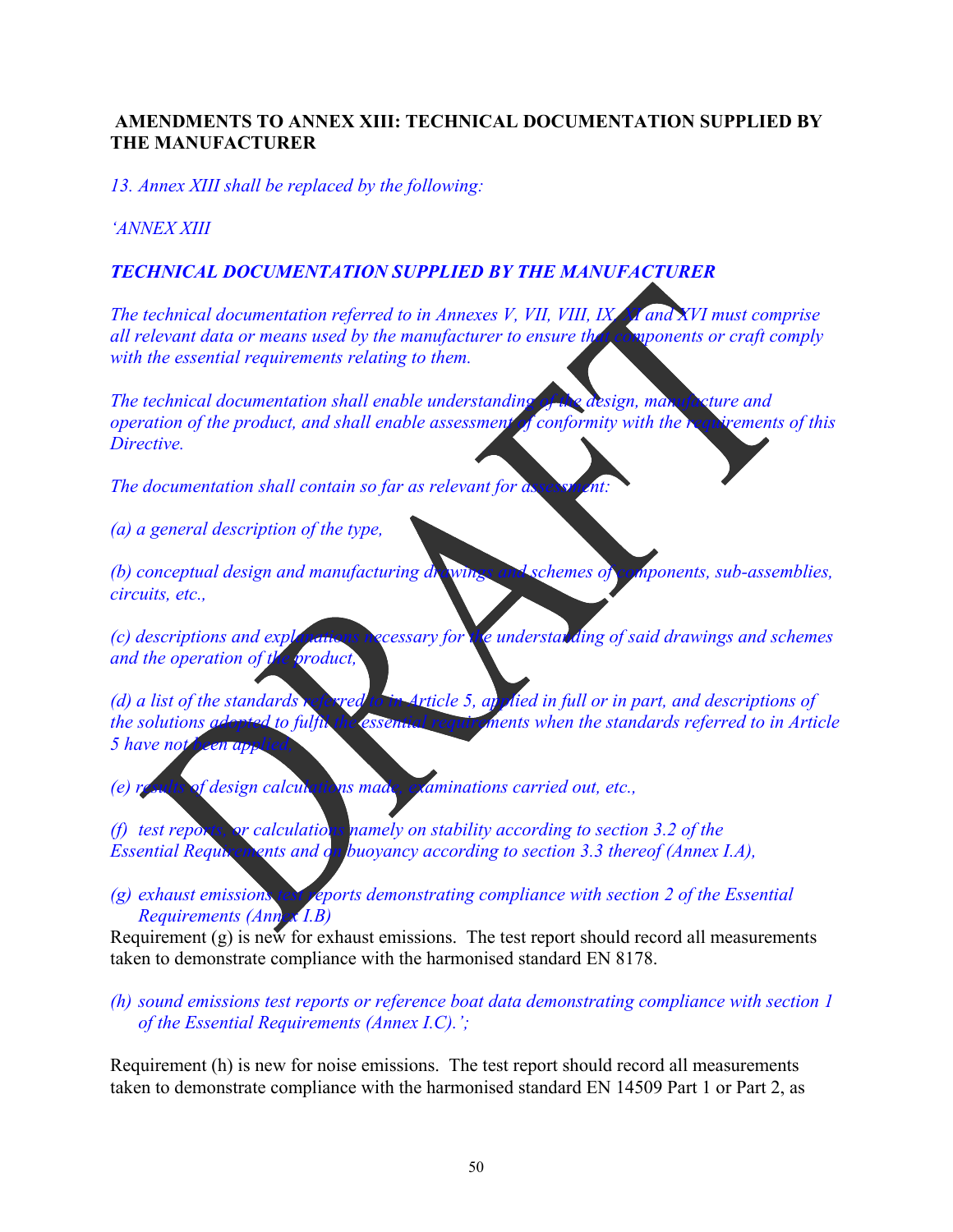appropriate, or the include the Froude number and power displacement ratio calculations (see comments on Annex I.C).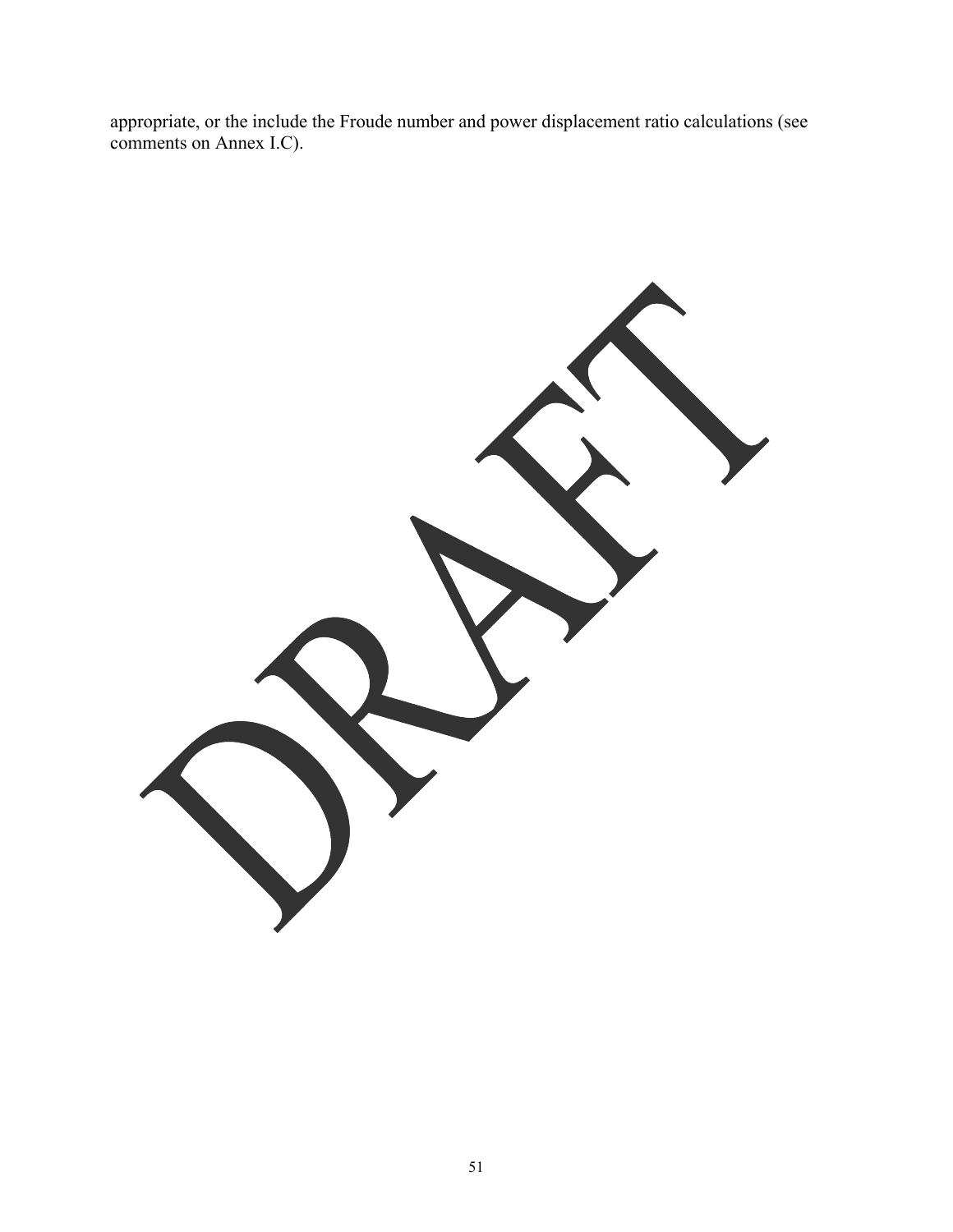# **AMENDMENTS TO ANNEX XIV: MINIMUM CRITERIA TO BE TAKEN INTO ACCOUNT BY MEMBER STATES FOR THE NOTIFICATION OF BODIES**

*14. point 1 of Annex XIV shall be replaced by the following:* 

*'1. The body, its director and the staff responsible for carrying out the verification tests shall not be the designer, manufacturer, supplier or installer of the products referred to in Article 1 which they inspect, nor the authorised representative of any of these parties. They shall not become either involved directly or as authorised representatives in the design, construction, marketing or maintenance of the said products. This does not preclude the possibility of exchanges of technical information between the manufacturer and the body.* 

*1a. A notified body must be independent and must not be controlled by the manufacturers or by suppliers.';* 

The amendment 1a adds requirements for independence of notified bodies.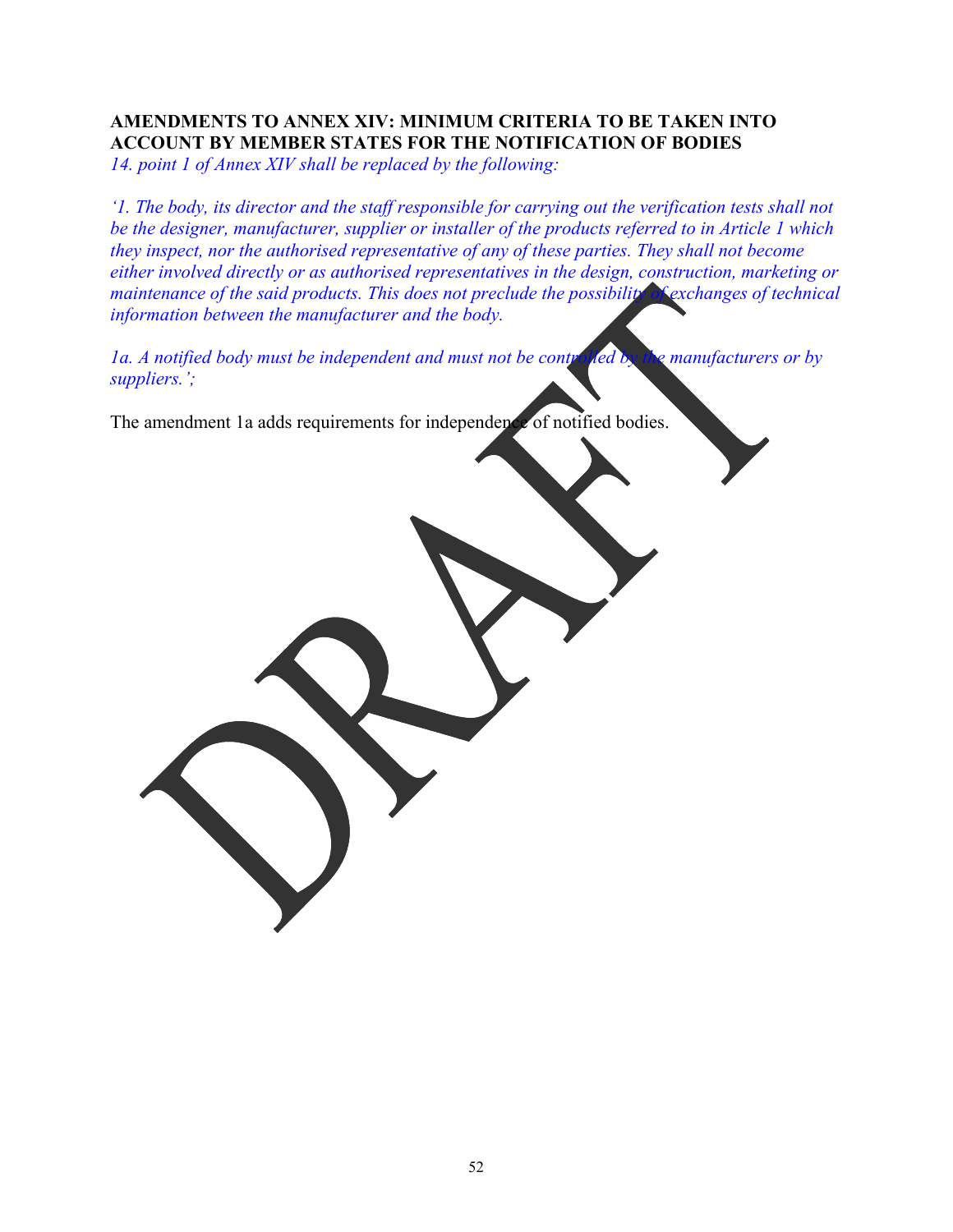#### **AMENDMENTS TO ANNEX XV: WRITTEN DECLARATION OF CONFORMITY**

*15. Annex XV shall be replaced by the following:* 

#### *Annex XV*

#### *Declaration of conformity*

*1. The written declaration of conformity to the provisions of the Directive must always accompany:* 

- *(a) the recreational craft and the personal watercraft and must be included with the owner's manual (Annex I.A section 2.5),*
- *(b) the components, as referred to in Annex II,*

*(c) propulsion engines and must be included with the owner's manual (Annex I.B.4).* 

The amendment adds requirements to supply a declaration of conformity with personal watercraft and all engines covered by this Directive.

*2. The written declaration of conformity shall include the following (\*):* 

*(a) name and address of the manufacturer or his authorised representative established in the Community (\*\*),* 

- *(b) description of the product defined in point 1*
- *(c) references to the relevant harmonised standards used, or references to the specifications in relation to which conformity is declared,*
- *(d) where appropriate, the references of the other Community Directives applied,*
- *(e) where appropriate, reference to the EC type-examination certificate issued by a notified body,*
- *(f) where appropriate, the name and address of the notified body,*
- *(g) identification of the person empowered to sign on behalf of the manufacturer or his authorised representative established within the Community.*
- *3. With regard to:*

*— inboard engines and stern drive propulsion engines without integral exhaust,* 

*— engines type-approved according to Directive 97/68/EC which are in compliance with stage II provided for in section 4.2.3 of Annex I of the latter Directive and,*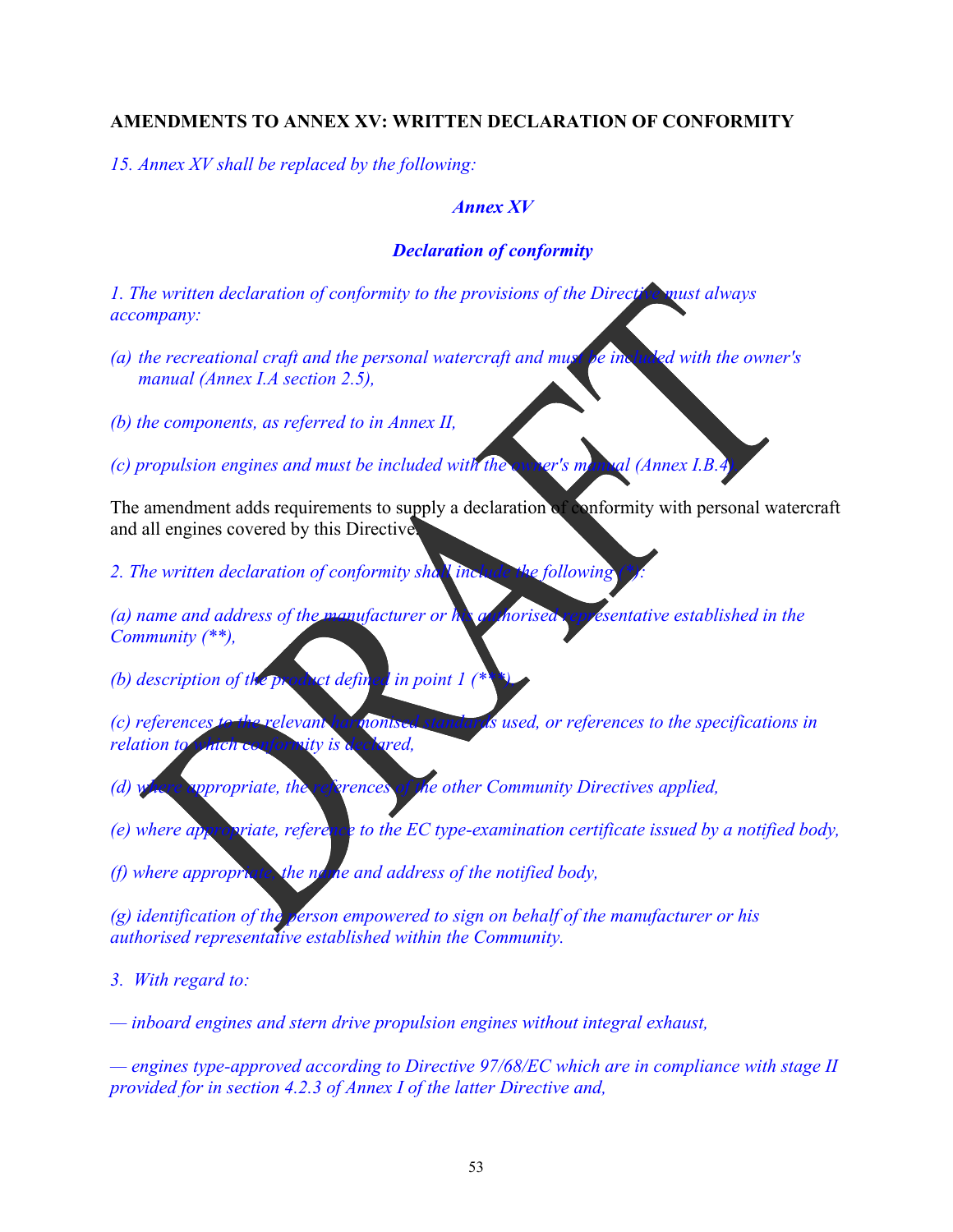*— engines type-approved according to Directive 88/77/EEC,* 

*the declaration of conformity shall include in addition to the information of point 2, a statement of the manufacturer that the engine will meet the exhaust emission requirements of this Directive, when installed in a recreational craft, in accordance with the manufacturer's supplied instructions and that this engine must not be put into service until the recreational craft into which it is to be installed has been declared in conformity, if so required, with the relevant provision of the Directive;* 

*(\*) Must be drawn up in the language(s) as provided for under section 2.5 of Annex I.A. (\*\*) Business name and full address; the authorised representative must also give the business name and address of the manufacturer. (\*\*\*) Description of the product make, type, serial number, where appropriate.'*

Inboard engines and stern drive engines without integral exhausts must be accompanied by a declaration of conformity including the above information. These engines are not CE marked with respect to this Directive, but labels may be affixed to the engine to provide information that the engine will comply with the exhaust gas emission requirements of this Directive if properly installed and maintained, provided that any such labels cannot be confused with CE marking. Affixing of such labels cannot be considered as a means of meeting the requirement for a statement by the manufacturer to be included in the declaration of conformity that the engine will meet the exhaust emission requirements.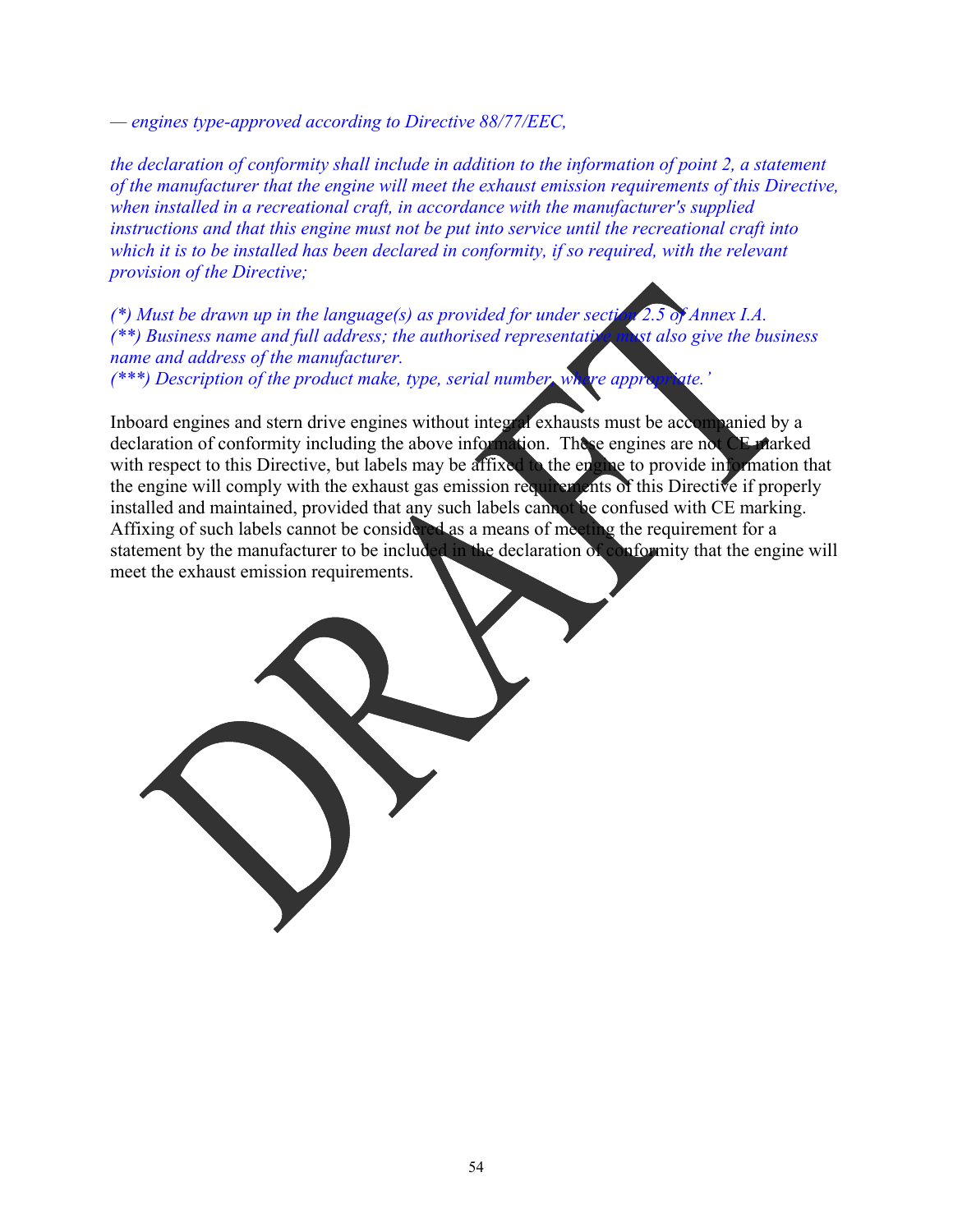## **NEW ANNEX XVI - PRODUCT QUALITY ASSURANCE (MODULE E)**

The following annex is new and provides an alternative product quality assurance module to supplement EC-type approval (Module B) when permitted by Article 8.

*16) the following Annexes shall be added:* 

## *"ANNEX XVI*

## **PRODUCT QUALITY ASSURANCE (MODUL**

- *1. This module describes the procedure whereby the manufacturer who satisfies the obligations of point 2 ensures and declares that the products concerned are in conformity with the type as described in the EC type-examination certificate and satisfy the requirements of the directive that apply to them. The manufacturer or his authorised representative established within the Community must affix the CE mark to each product and draw up a written declaration of conformity. The CE mark must be accompanied by the identification symbol of the notified body responsible for surveillance as specified in point 4.*
- 2. The manufacturer must operate an approved quality system for final product *inspection and testing as specified in point 3 and must be subject to surveillance as specified in point 4.*
- 3. Ouality sy
- *3.1.* The manufacturer must lodge an application for assessment of his quality system for *the products concerned, with a notified body of his choice.*

*The application must include:* 

*– all relevant information for the product category envisaged,* 

*– the quality system's documentation,* 

- *if applicable, the technical documentation of the approved type and a copy of the EC type-examination certificate.*
- *3.2. Under the quality system, each product must be examined and appropriate tests as set out in the relevant standard(s) referred to in Article 5 or equivalent tests shall be carried out in order to ensure its conformity with the relevant requirements of the directive. All the elements, requirements and provisions adopted by the manufacturer must be documented in a systematic and orderly manner in the form of written policies, procedures and instructions. This quality system documentation must ensure a common understanding of the quality programmes, plans, manuals and records.*

*It must contain in particular an adequate description of:*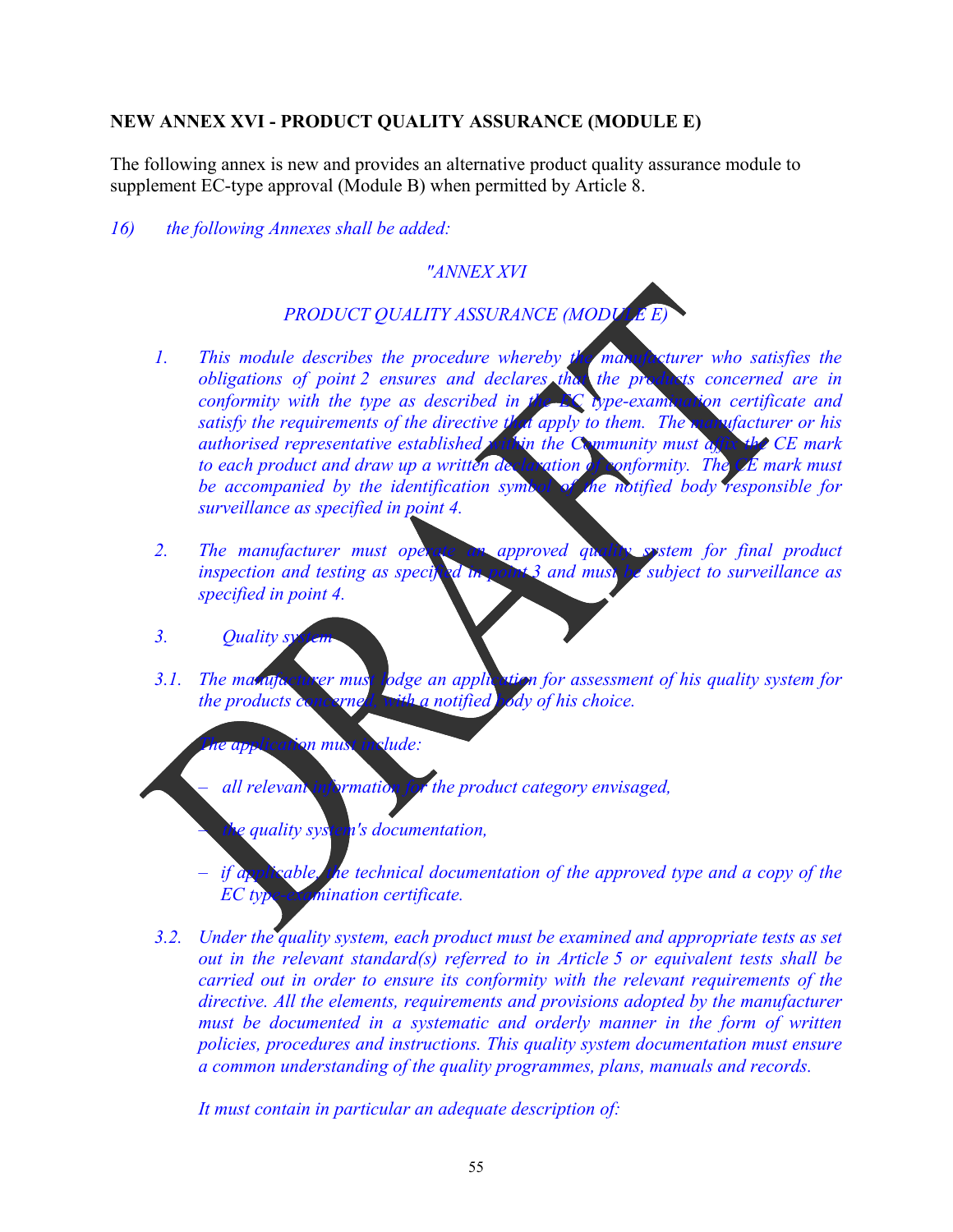- *the quality objectives and the organisational structure, responsibilities and powers of the management with regard to product quality,*
- *the examinations and tests that will be carried out after manufacture,*
- *the means to monitor the effective operation of the quality system,*
- *quality records, such as inspection reports and test data, calibration data, qualification reports of the personnel concerned, etc.*
- *3.3. The notified body must assess the quality system to determine whether it satisfies the requirements referred to in point 3.2.*

It presumes conformity with these requirements in respect of quality systems that *implement the relevant harmonised standard.* 

*The auditing team must have at least one member experienced as an assessor in the product technology concerned. The assessment procedure must include an assessment visit to the manufacturer's premises.* 

*The decision must be notified to the manufacturer. The notification must contain the conclusions of the examination and the reasoned assessment decision.* 

3.4. The manufacturer must undertake to fulfil the obligations arising from the quality *system as approved and to maintain it in an appropriate and efficient manner.* 

*The manufacturer or his authorised representative must keep the notified body which has approved the quality system informed of any intended updating of the quality system.* 

*The notified body must evaluate the modifications proposed and decide whether the modified quality system will still satisfy the requirements referred to in point 3.2 or Mer a re-assessment is required.* 

*It must notify its decision to the manufacturer. The notification must contain the conclusions of the examination and the reasoned assessment decision.* 

- *4. Surveillance under the responsibility of the notified body*
- *4.1. The purpose of surveillance is to make sure that the manufacturer duly fulfils the obligations arising out of the approved quality system.*
- *4.2. The manufacturer must allow the notified body entrance for inspection purposes to the locations of inspection, testing and storage and shall provide it with all necessary information, in particular:*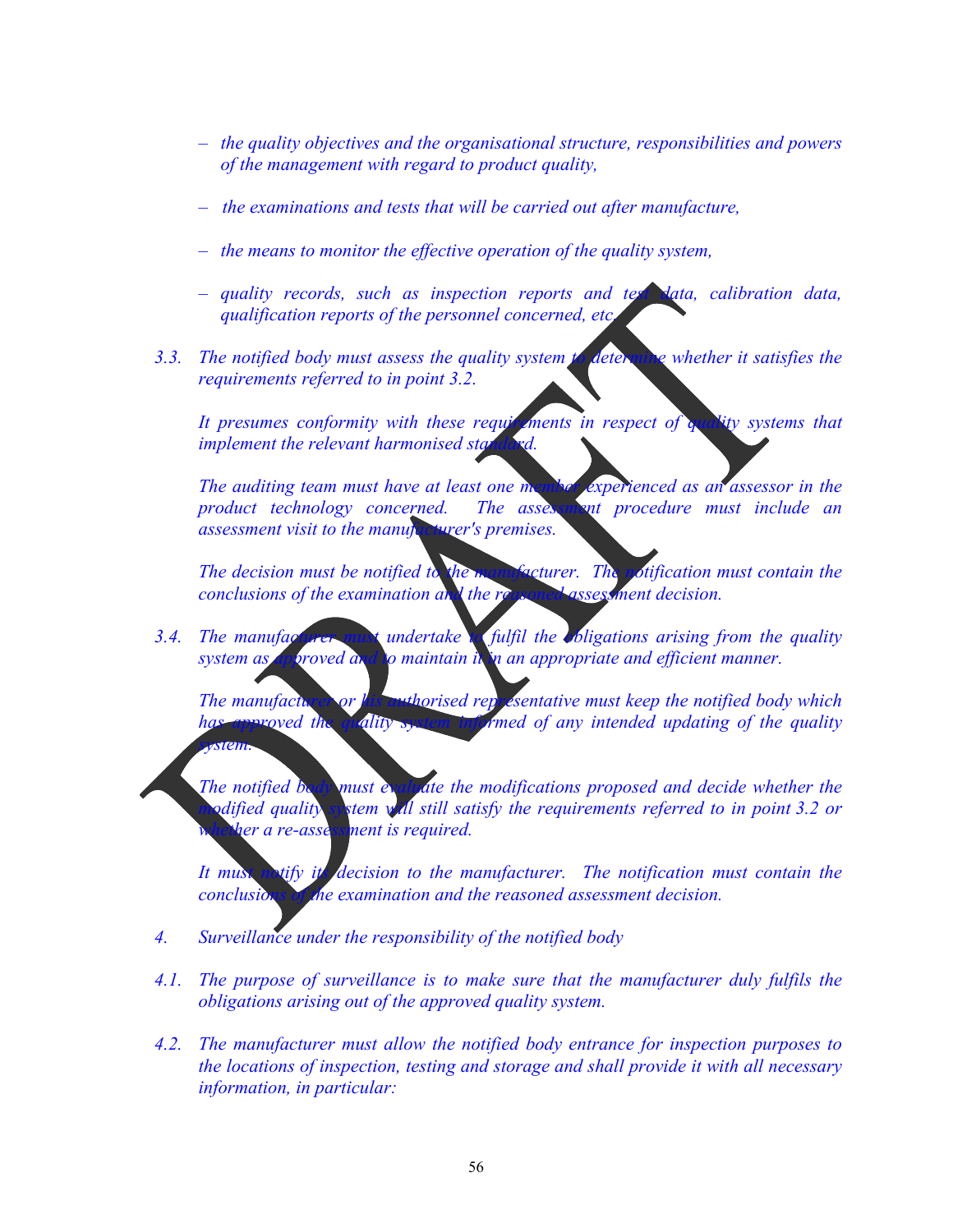- *the quality system documentation,*
- *the technical documentation,*
- *the quality records, such as inspection reports and test data, calibration data, qualification reports of the personnel concerned, etc.*
- *4.3. The notified body must periodically carry out audits to ensure that the manufacturer maintains and applies the quality system and must provide an audit report to the manufacturer.*
- *4.4. Additionally, the notified body may pay unexpected visits to the manufacturer. At the time of such visits, the notified body may carry out tests or have them carried out in*  order to check the proper functioning of the quality system where necessary; it must *provide the manufacturer with a visit report and, if a test has been carried out, with a test report.*
- *5. The manufacturer must, for a period ending at least 10 years after the last product has been manufactured, keep at the disposal of the national authorities:* 
	- *the documentation referred to in the third indent of the second subparagraph of point 3.1,*
	- *the updating referred to in the second subparagraph of point 3.4,*
	- *the decisions and reports from the rotified body which are referred to in the final subparagraph of point 3.4, points 4.3 and 4.4.*

*6. Each notified body must forward to the other notified bodies the relevant information concerning the quality system approvals issued and withdrawn.*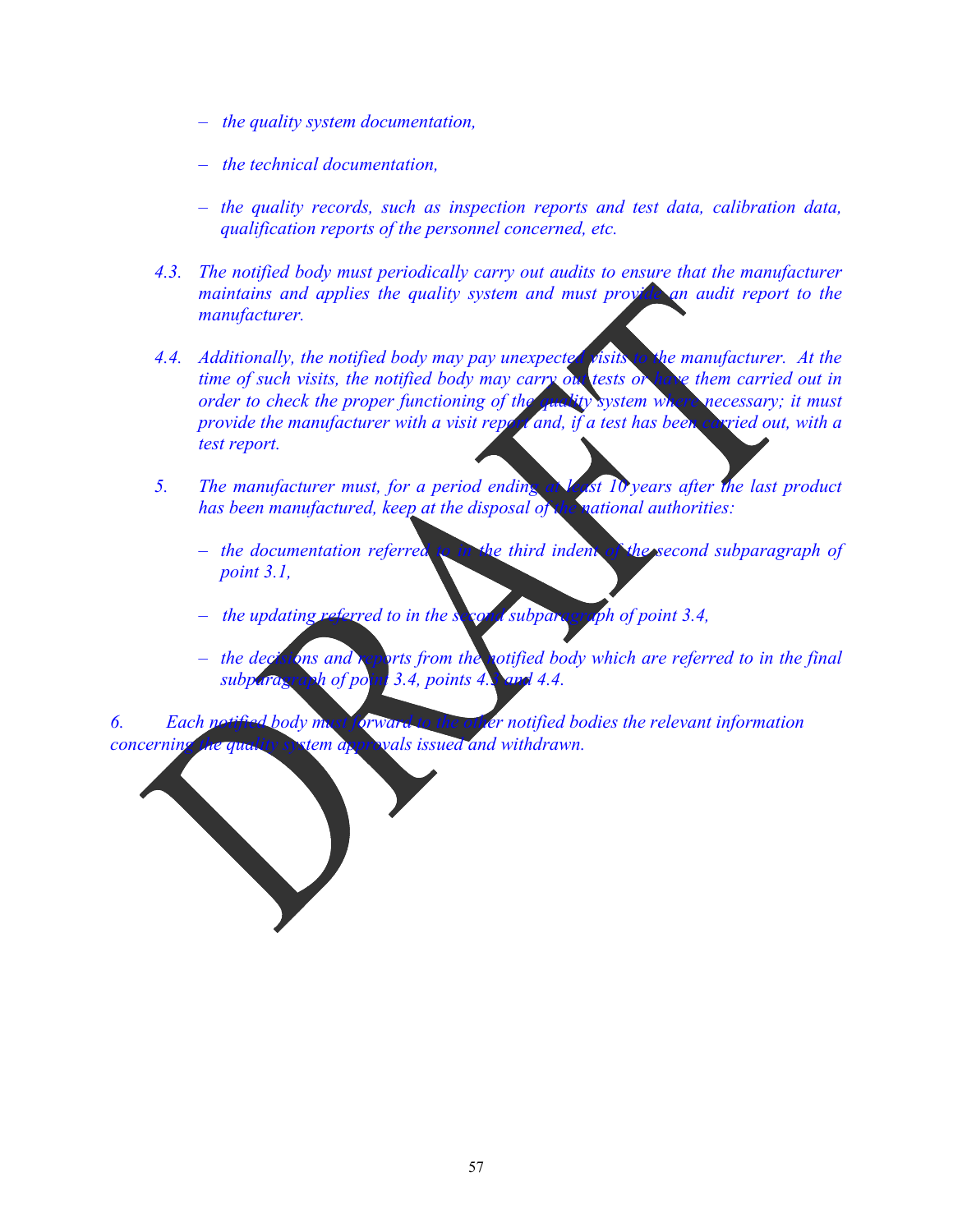## **NEW ANNEX XVII - CONFORMITY OF PRODUCTION ASSESSMENT FOR EXHAUST AND NOISE EMISSIONS**

The following annex has been added to provide details of the statistical method to be applied to engine samples selected for conformity assessment of exhaust or noise emissions.

## *ANNEX XVII*

#### **CONFORMITY OF PRODUCTION ASSESSME FOR EXHAUST AND NOISE EMISSION**

- *1. For verifying the conformity of an engine family, a sample of engines is taken from the series. The manufacturer shall decide the size (n) of the sample, in agreement with the notified body.*
- *2. The arithmetical mean X of the results obtained from the sample shall be calculated for each regulated component of the exhaust and noise emission. The production of the series shall be deemed to conform to the requirement* ("pass decision") if the following *series shall be deemed to conform to the requirements (where*  $\alpha$  *be degree shall be degree to conform to the requirements condition is met:*

 $X + k$  .  $S \leq L$ *S is standard deviation, where:*   $S^2 = \sum (x - X)^2 / (n - 1)$  $X =$  the arithmetical mean of the results *x*  $x =$  the individual results of the sample. *L = the appropriate limit value*   $n =$  the number of engines in the sample *k = statistical factor depending on n (see table)* 

|  | 0,973 | 0,48 | $0.21$   0,376   0,342   0,317   0,296   0,279 |  |  |
|--|-------|------|------------------------------------------------|--|--|
|  |       |      |                                                |  |  |
|  | 265   |      |                                                |  |  |

*If n* ≥ 20 then  $k = 0,860$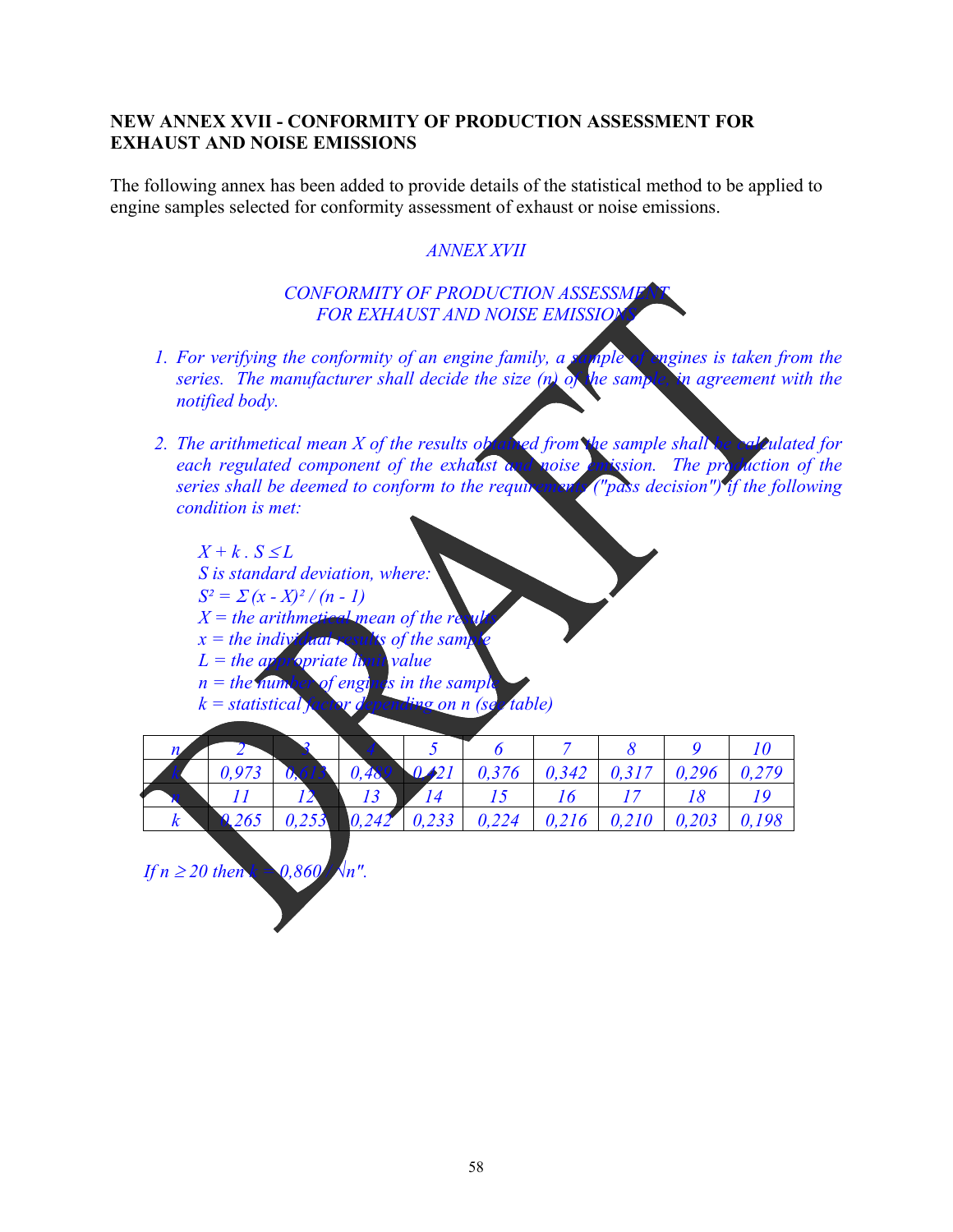# **CHAPTER 2: REVIEW CLAUSE AND FINAL PROVISIONS**

## **ARTICLE 2: REVIEW CLAUSE**

*By 31 December 2006 the Commission shall submit a report on the possibilities of further improving the environmental characteristics of engines and consider inter alia the need to revise the boat design categories. If deemed appropriate, in the light of this report, the Commission shall by 31 December 2007 submit appropriate proposals to the European Parliament and the Council. The Commission shall in the light of the experience gained take account of:* 

*(a) the need to further reduce emissions of air pollutants and noise in order to meet environment protection requirements;* 

- *(b) the possible benefits of a system for 'in-use complianglength*
- *(c) the availability of cost efficient techniques for controlling emissions;*
- *(d) the need to reduce evaporation and spill of fuel;*
- *(e) the possibility of agreeing on international standards for exhaust and noise emissions;*
- *(f) possible simplifications of the system for conformity assessment procedures.*

The initial stocktaking study in preparation for this report is being undertaken.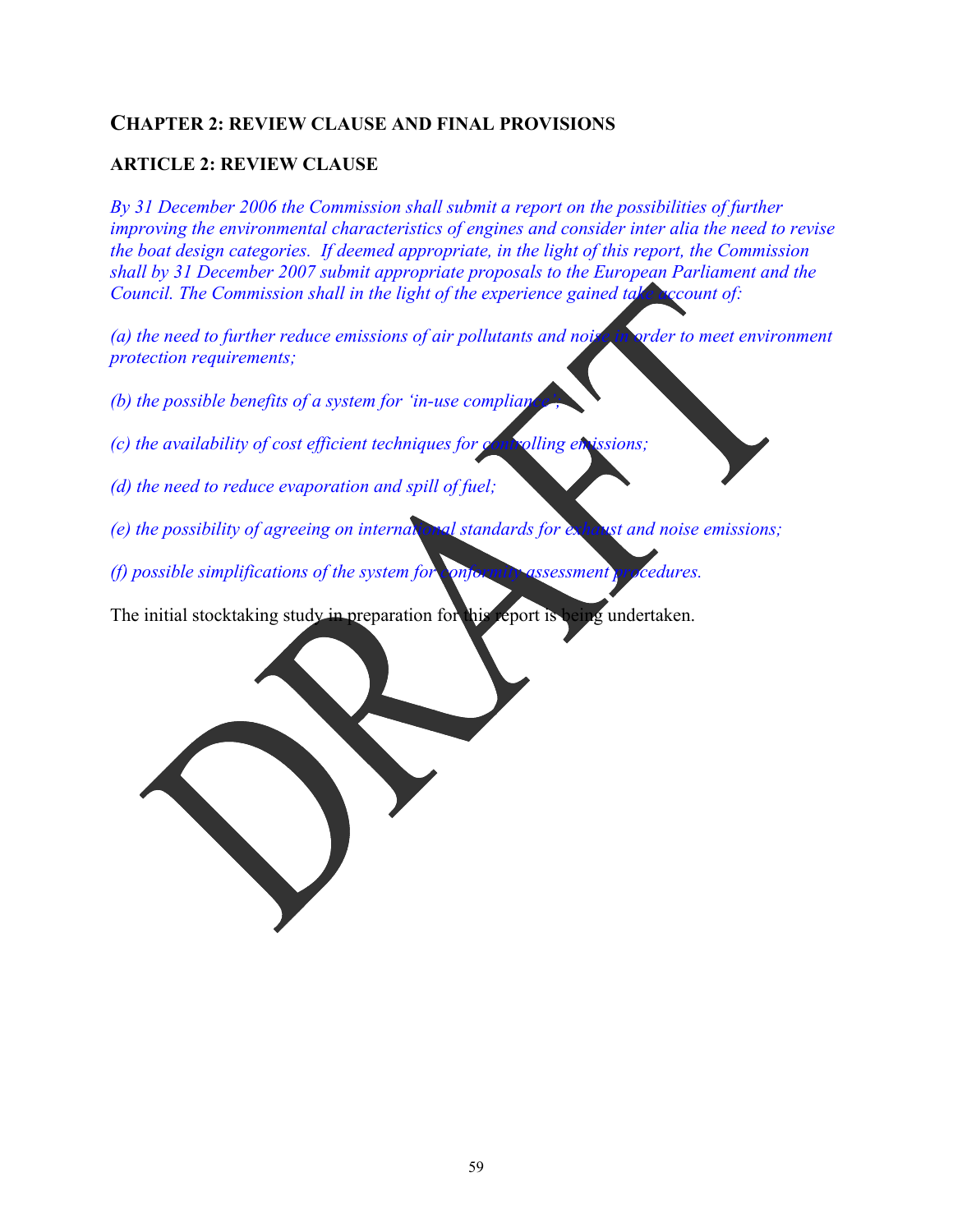## **ARTICLE 3: TRANSPOSITION, IMPLEMENTATION AND TRANSITIONAL ARRANGEMENTS**

*1. Member States shall adopt and publish the laws, regulations and administrative provisions necessary to comply with the requirements of this Directive by 30 June 2004. They shall immediately inform the Commission thereof.* 

*Member States shall apply such measures as from 1 January 2005* 

*2. Member States shall permit the placing on the market and/or putting into service of products which comply with the rules in force in their territory on the date of entry into force of this Directive, as follows:* 

*(a) until 31 December 2005 for the products falling under Article 1(1)(a);* 

*(b) until 31 December 2005 for compression ignition and four-stroke spark ignition engines; and,* 

*(c) until 31 December 2006 for two-stroke spark ignition* 

Article 3.1 specifies the deadlines by which the Member States have to transpose the provisions of the Directive into their national legislation (30 June 2004) and start applying them (as from 1<sup>st</sup>) January 2005).

Article 3.2 specifies the deadlines until which the following transitional provisions may apply. From 1<sup>st</sup> January 2005 until these deadlines products that do not comply with the provisions of the Directive may be placed on the market and/or put into service in the territory of a Member State provided that these products comply with the rules that were in force in that territory on the date of entry into force of the Directive (i.e. 26<sup>th</sup> August 2003). If a Member State did not have any rules in place on that date, a product can be placed on the market and/or put into service in the territory of that Member State until the applicable deadline, even if that product does not comply with the Directive. After these transitional deadlines no products may be placed on the market and/or put into service unless they do comply with the Directive.

*3. When Member States adopt the measures referred to in paragraph 1, they shall contain a reference to this* Directive or shall be accompanied by such reference on the occasion of their *official publication. The methods of making such reference shall be laid down by Member States.* 

*4. Member States shall communicate to the Commission the text of the provisions of national law which they adopt in the field governed by this Directive.*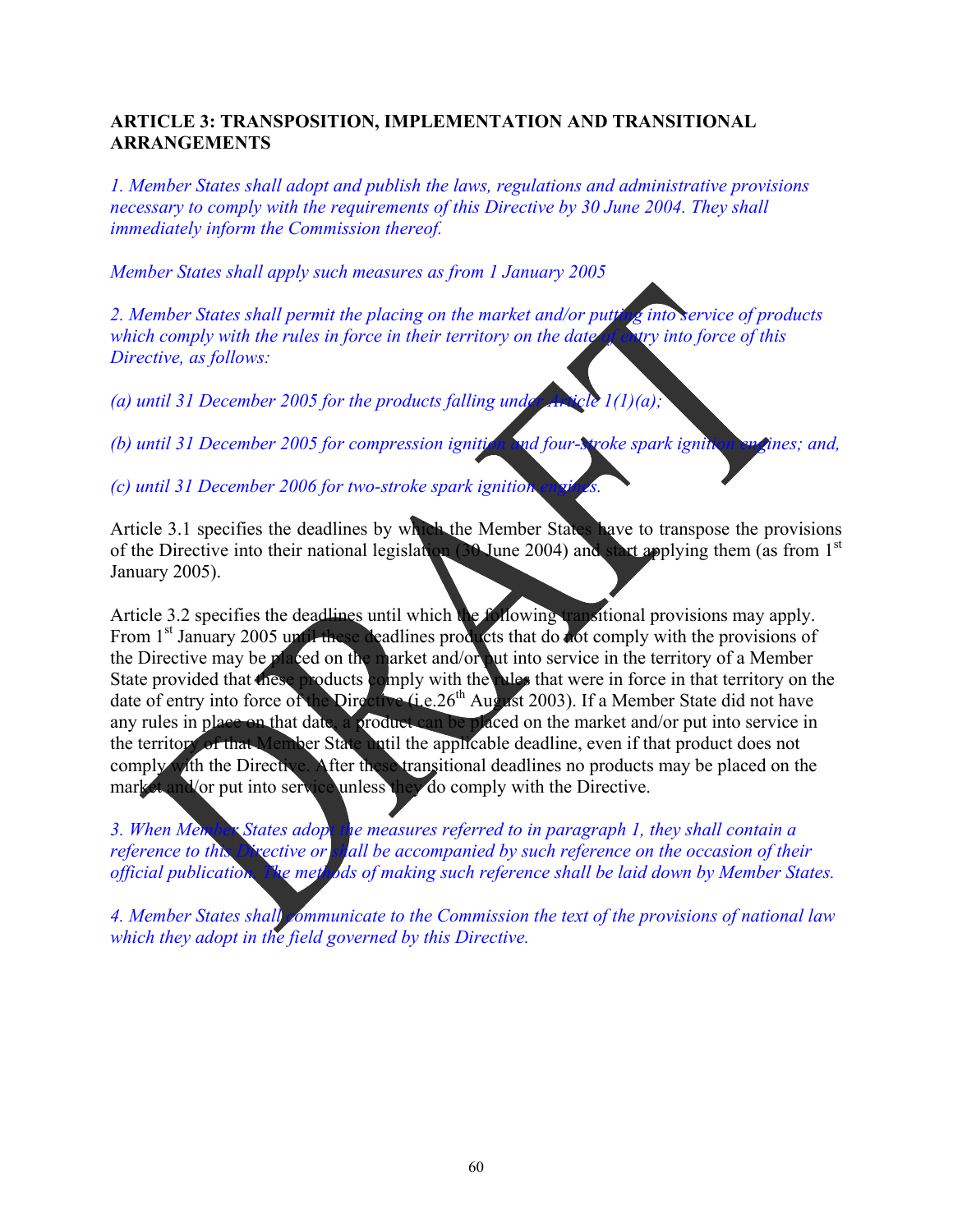# **ARTICLE 4: PENALTIES**

*Member States shall determine the penalties applicable to breaches of the national provisions adopted pursuant to this Directive. The penalties shall be effective, proportionate and dissuasive.* 

# **ARTICLE 5: ENTRY INTO FORCE**

*This Directive shall enter into force on the day of its publication in the Official Journal of the European Union.* 

The Directive has been published in the Official Journal N° L214 of 26 August 2003, pages 18 to 35.

#### **ARTICLE 6: ADDRESSEE**

*This Directive is addressed to the Member States.*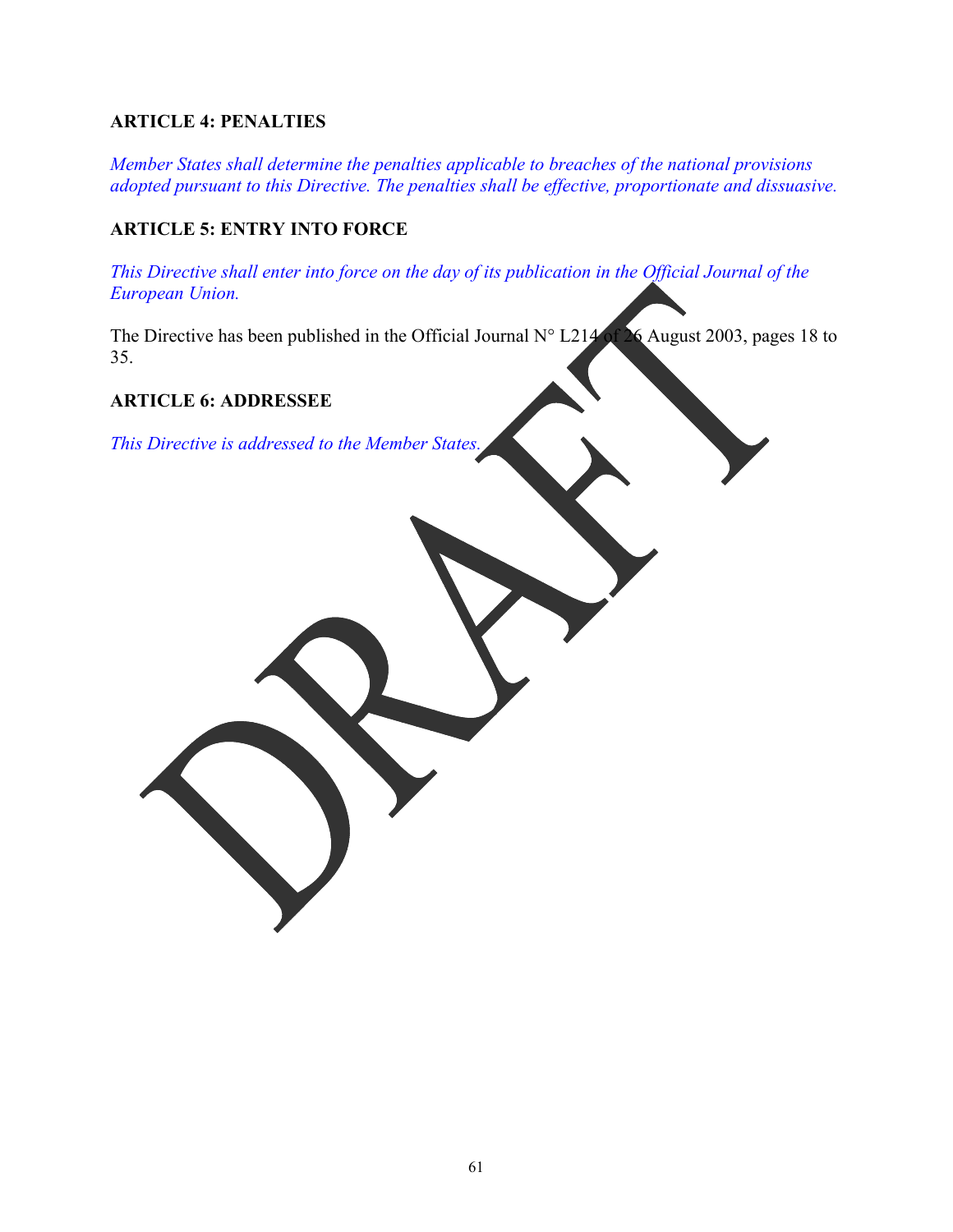# **APPENDIX 1: PREAMBLE AND JUSTIFICATIONS**

DIRECTIVE 2003/44/EC OF THE EUROPEAN PARLIAMENT AND OF THE COUNCIL of 16 June 2003 amending Directive 94/25/EC on the approximation of the laws, regulations and administrative provisions of the Member States relating to recreational craft

THE EUROPEAN PARLIAMENT AND THE COUNCIL OF THE EUROPEAN UNION, Having regard to the Treaty establishing the European Community, and in particular Article 95 thereof,

Having regard to the proposal from the Commission (1),

Having regard to the opinion of the European Economic and Social Committee (2),

Acting in accordance with the procedure laid down in Article 251 of the Treaty (3) in the light of the joint text approved by the Conciliation Committee on 9 April 2003,

Whereas:

(1) Developments since the adoption of Directive 94/25/EC of the European Parliament and of the Council of 16 June 1994 on the approximation of the laws, regulations and administrative provisions of the Member States relating to recreational craft (4) have made it necessary to amend that Directive.

The first recital states that developments since the adoption of Directive 94/25/EC relating to recreational craft have made it necessary to amend the Directive. The Commission was led to consider this amendment to include environmental aspects following the introduction of national legislation covering exhaust and sound emissions of recreational craft in several Member states. This was most notably seen in Germany, Switzerland, Austria and Sweden.

Member States, industry and users observed that separate national legislations on emissions might constitute an obstacle to the free movement of trade and fragment the internal market. EU harmonisation of emissions limits achieved by amendment of Directive 94/25/EC would ensure a fair and viable trading basis for the sale of recreational marine craft and engines throughout Europe.

(2) Directive 94/25/EC does not cover personal watercraft, while since its adoption some Member States have introduced laws, regulations and administrative provisions concerning such craft.

The second recital introduces personal watercraft into the scope, which are excluded from Directive 94/25/EC. This was necessary as some of the separate national legislations on emissions referred to above also covered personal watercraft.

(3) The propulsion engines on recreational craft and personal watercraft produce exhaust emissions of carbon monoxide (CO), hydrocarbons (HC), nitrogen oxides (NOx), noise emissions and particle emissions which affect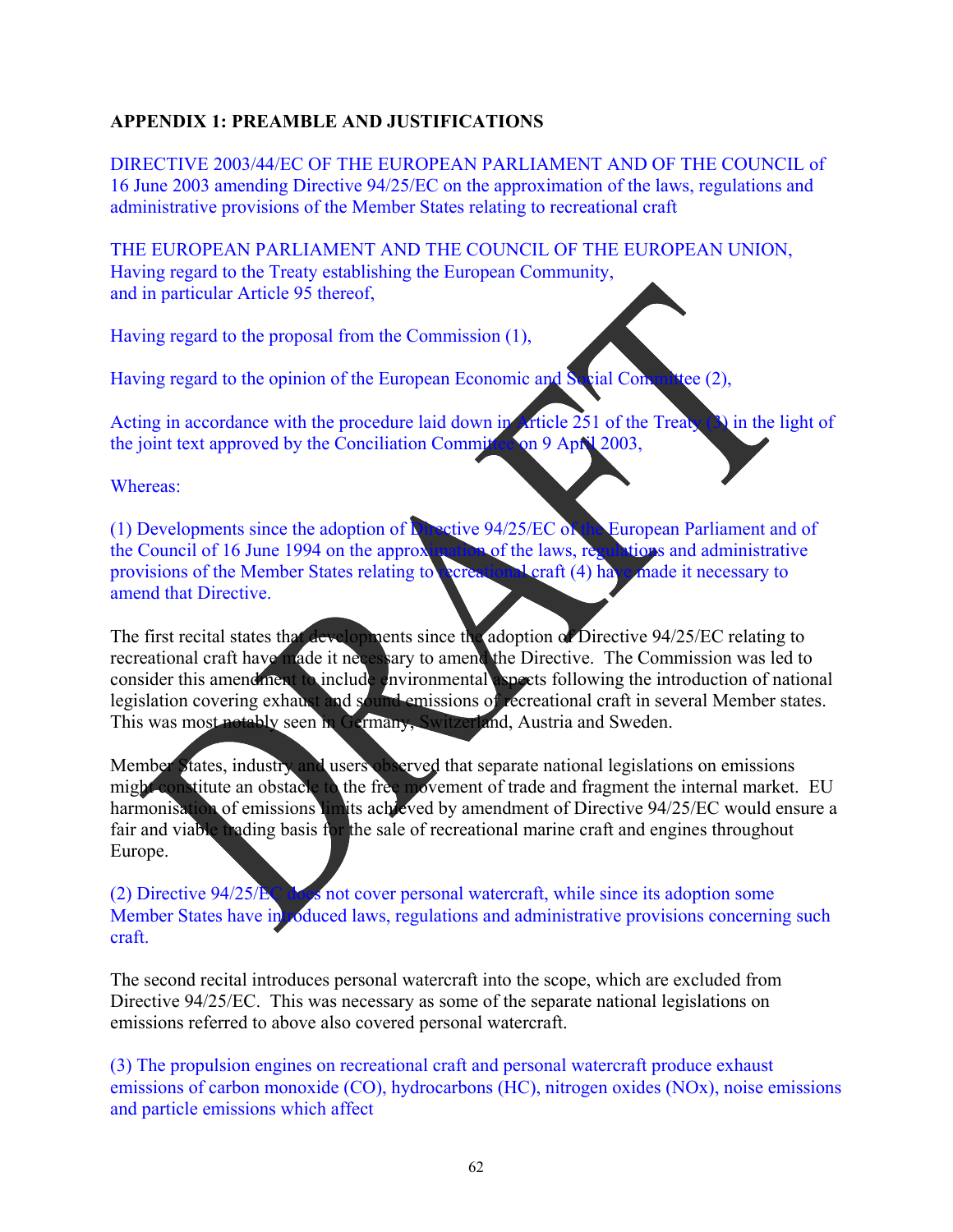The third recital identifies the elements of exhaust emissions, which together with noise emissions, may be harmful to both human health and the environment.

(4) Exhaust emissions produced by the engines of such recreational craft and personal watercraft and noise emissions produced by such craft are also not covered by Directive 94/25/EC.

The fourth recital notes that the exhaust and sound emissions produced by recreational craft and personal watercraft and their engines are not covered by Directive 94/25

(5) It is now necessary to integrate environmental protection requirements into the various Community activities in order to promote sustainable development. Such provisions, which are already the subject of the Council Resolution of 3 December 1992 concerning the relationship between industrial competitiveness and environmental protection (5), were taken up in the conclusions of the Industry Council of 29 April 1999.

The fifth recital states that in accordance with Council policy it is necessary to integrate environmental protection requirements into the various Community activities.

(6) Laws, regulations and administrative provisions are in force in some Member States limiting noise and exhaust emissions from recreational craft and engines in order to protect human health, the environment and, where appropriate, domestic animal health. Those measures differ and are likely to affect the free movement of such products and constitute barriers to trade within the Community.

The sixth recital notes that the national laws in force limiting noise and exhaust emissions from recreational craft and engines are likely to lead to barriers to trade within the Community.

(7) In the framework of Directive 98/34/EC of the European Parliament and of the Council of 22<br>June 1998/34/ing down a procedure for the provision of information in the field of technical procedure for the provision of information in the field of technical standards and regulations and of rules on Information Society services (6) Member States have<br>notified draft national regulations aimed at reducing noise and exhaust emissions from the ons aimed at reducing noise and exhaust emissions from the engines of recreational craft. Such technical regulations are considered, like the national provisions already in force, to be likely to affect the free movement of such products or to create obstacles to the proper functioning of the internal market. It is therefore necessary to draw up a binding Community instrument.

The seventh recital refers to notification of proposed national regulations limiting noise and exhaust emissions from the engines of recreational craft as further justification for drawing up Community regulations.

(8) The harmonisation of national laws is the only way to abolish such barriers to trade and unfair competition found in the internal market. The objective of limiting noise and exhaust emissions cannot be satisfactorily met by the Member States individually. The measures provided for in this Directive lay down only the essential requirements for the free movement of recreational craft, personal watercraft and all the types of engines to which this Directive applies.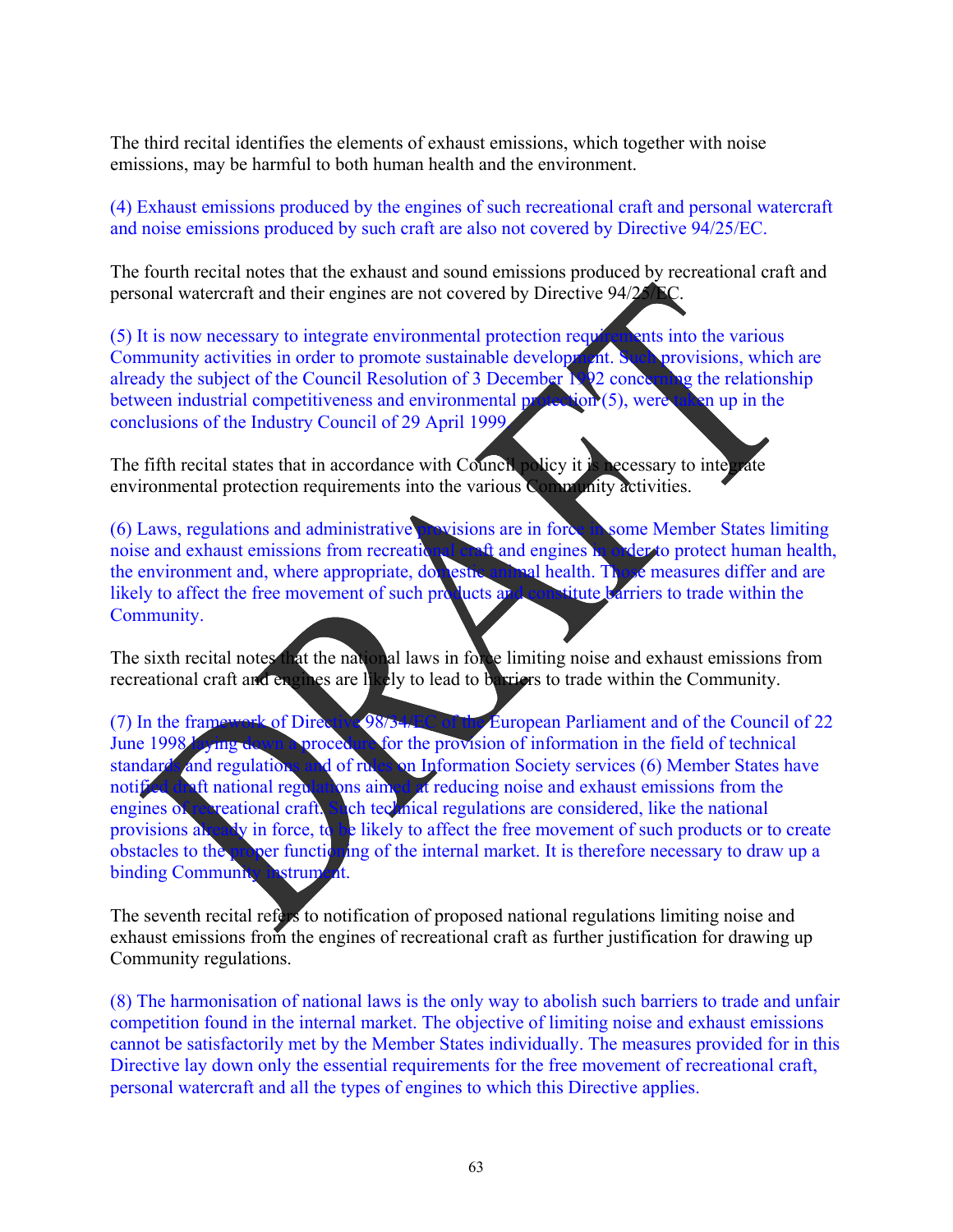The eight recital justifies harmonisation by means of the Directive, the transpositions of which replace the former national provisions, on the grounds that this is the only way in which to remove the barriers to trade.

(9) These measures are in accordance with the principles set out in the Council Resolution of 7 May 1985 on a new approach to technical harmonisation and standards (7), with reference being made to harmonised European standards.

This paragraph brings the Directive under the "new approach" with reference to harmonised standards.

The provisions on exhaust and noise emissions laid down in this Directive should apply to all engines, whether inboard, outboard or stern drive with or without integral exhaust, and to personal watercraft in order to ensure optimum effectiveness in the protection of human health and the environment. Engines undergoing major modifications should be included as regards exhaust emissions. Craft with stern drive engines without integral exhausts or inboard propulsion engine installations undergoing major craft conversion should be included as regards noise<br>emissions when placed on the Community market within five years following conversion. emissions when placed on the Community market within

This paragraph stipulates that the new exhaust and noise emissions will apply to inboard, outboard or stern drive engines of recreational craft and to personal watercraft in order to ensure protection of human health and the environment.

It also states that the provisions will extend to the modification of engines for exhaust emissions and conversion of recreational craft with inboard propulsion engines or stern drive engines without integral exhausts. The extent of modifications permitted without invoking these provisions is defined in the Directive and the latter provision on craft conversion applies only if the craft is placed on the market within five years of the conversion.

(11) Conformity with the essential requirements for emissions from the engines concerned is essential to protect human health and the environment. Maximum authorised levels should be laid down for exhaust emissions of carbon monoxide (CO), hydrocarbons (HC), nitrogen oxide (NOx) xhaust emissions of carbon monoxide (CO), hydrocarbons (HC), nitrogen oxide (NOx) and particulate pollutants. As far as noise emissions are concerned, the maximum levels should be broken down as a function of the power of such engines and the number and type of engines on board. These measures should be consistent with all other measures to reduce engine emissions in order to protect *uman beings and the environment*.

The eleventh recital specifies the exhaust emission gases that are limited by the Directive and that the noise limits depend on the power of the engines and the number and type of engines on board.

(12) Member States should consider introducing national support measures to encourage the use of synthetic biodegradable lubrication oils to reduce water pollution by recreational craft. The introduction of measures at Community level should be considered during the review of this Directive.

Recital 12 requests that Member States should encourage the use of synthetic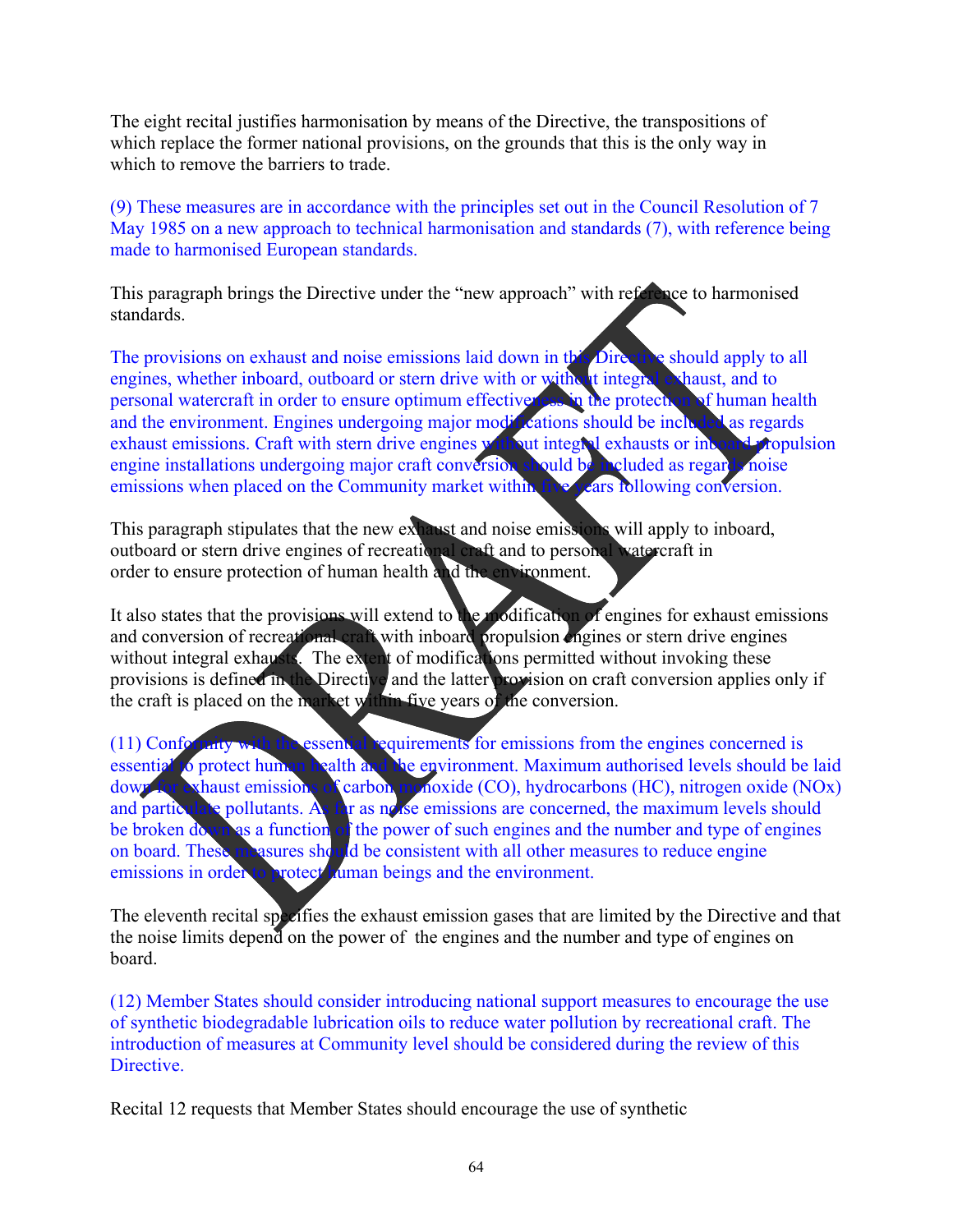biodegradable lubrication oils for marine engines to further reduce the possibility of water pollution resulting from oil spillage.

(13) For the two types of emission in question, the data certifying their conformity should always accompany the recreational craft, personal watercraft or engine.

Recital 13 requires that technical documentation certifying conformity with the emission limits shall be kept with the product.

(14) Harmonised European standards, in particular as regards the measurement of levels and test methods, make it easier to demonstrate conformity with the essential requirements, also in the case of emissions from the recreational craft and personal water raft covered by this Directive.

The fourteenth recital refers to the role of harmonised standards to facilitate the task of proving compliance with the essential requirements, and indicates the need for harmonised standards to cover emissions from the recreational craft and personal watercraft (and design and construction of personal watercraft).

(15) In view of the nature of the risks involved, it is necessary to adopt conformity assessment procedures to ensure the necessary level of protection. The manufacturer or his authorised representative or, if they do not fulfil their obligations, the person placing the product on the market and/or putting it into service, should ensure that the products covered by this Directive market and/or putting it into service, should ensure the comply with relevant essential requirements, when they are placed on the market and/or put into service. Adequate procedures should be laid down which provide a choice between procedures with equivalent stringency. Those procedures should comply with Council Decision 93/465/EEC of 22 July 1993 concerning the modules for the various phases of the conformity assessment procedures and the rules for the affixing and use of the CE conformity marking which are intended to be used in technical harmonisation Directives (1).

The fifteenth recital justifies the adoption of different procedures for the assessment of compliance with the essential requirements depending on the level of risk inherent in the craft. The amendments to the Directive increase the number of options available for conformity assessment.

(16) As far as exhaust emissions are concerned, all types of engines, including personal watercraft and other similar powered craft, should bear the CE mark affixed by the manufacturer or his authorised representative within the Community, except inboard engines and stern drive engines without integral exhaust, engines type-approved according to stage II of Directive engines without integral exhaust, engines type-approved according to stage II of Directive 97/68/EC (2) and engines type-approved according to Directive 88/77/EEC (3) which should be accompanied by the manufacturer's declaration of conformity. As far as noise emissions are concerned, only outboard engines and stern drive engines with integral exhaust must bear the CE mark affixed by the manufacturer or his authorised representative or the person placing the product on the market and/or putting it into service within the Community. For noise emissions and for all types of engines, except outboard engines and of stern drive engines with integral exhaust, the CE mark affixed on the craft demonstrates conformity with the relevant essential requirements.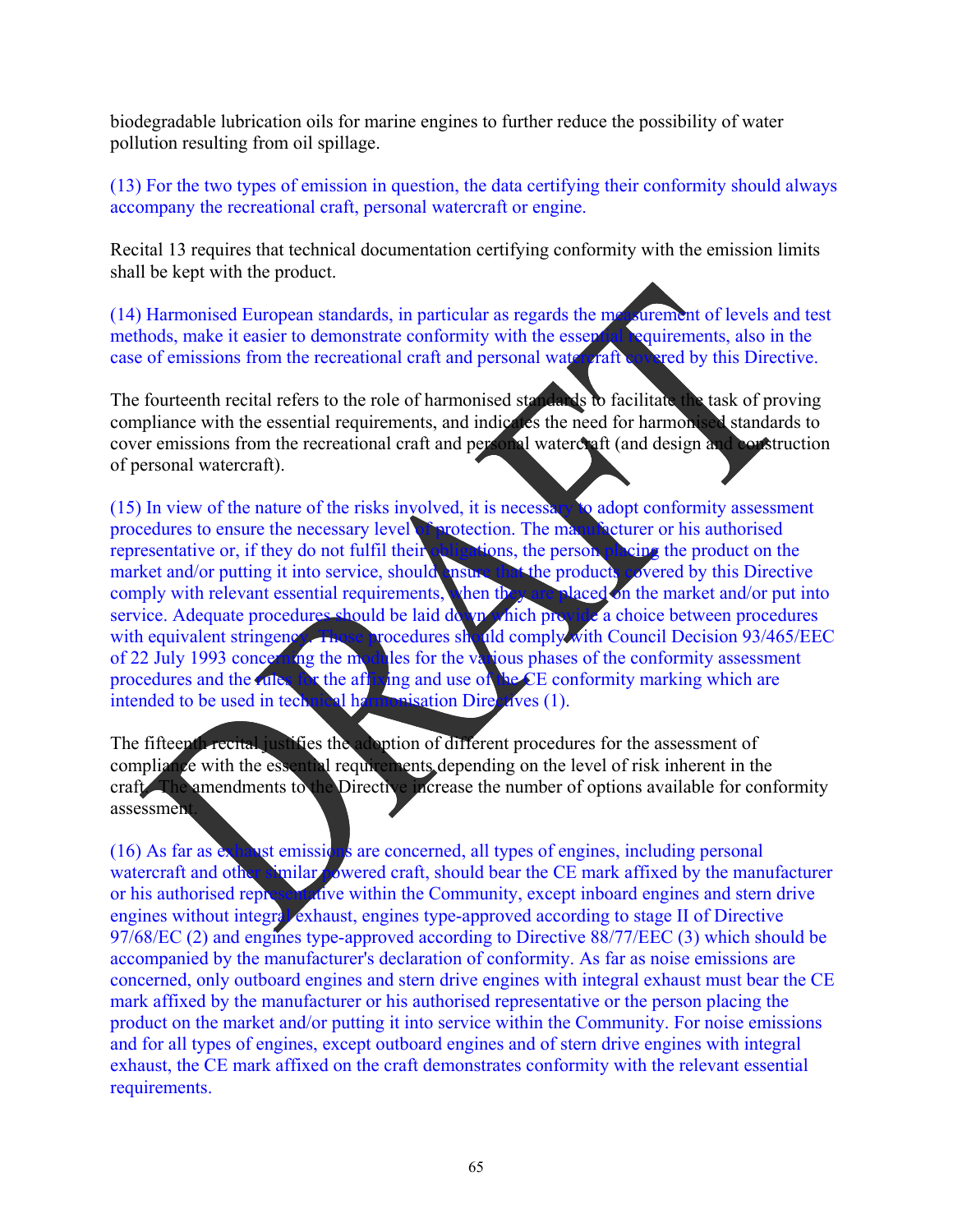Recital 16 extends the requirement for CE marking under this Directive to personal watercraft, outboard engines and stern drive engines with integral exhaust.

(17) Directive 94/25/EC should be amended also to take account of manufacturing needs, which require a greater choice of certification procedures.

The amendments to the Directive increase the number of options available for conformity assessment.

(18) For the sake of legal certainty and to ensure the safe use of recreational craft, it is necessary to clarify a number of technical issues relating to the essential construction requirements of recreational craft concerning the boat design categories, the maximum recommended load, the craft identification number, the fuel tanks, the fire fighting equipment and the discharge prevention.

Recital 18 refers to amendments made by this Directive to some existing essential requirements of Directive 94/25/EC, mainly for clarification, as deemed necessary in the light of experience gained since implementation of Directive 94/25/EC.

(19) The Commission should closely monitor the evolution of engine technology and the need to meet future environmental protection requirements in order to examine the possibility of further reducing emission limit values for noise and exhaust emissions.

Recital 19 requires the Commission to monitor developments in engine technology. From this follows the requirement that the Commission will report to the European parliament and the Council within two years on possible amendment to the emission requirements and possible inuse compliance testing of engines. In addition the Commission should introduce a Regulatory Committee to adapt certain provisions of the Directive in the light of technical progress.

(20) In order to facilitate the application of measures concerning the efficient functioning of legislation, the procedure establishing a close co-operation between the Commission and Member<br>States in the framework of a Committee should be maintained and reinforced. States in the framework of a Committee should be maintained and reinforced.

Recital 20 refers to the use of a committee as referred to in the comment to Recital 19

(21) The measures necessary for the implementation of this Directive should be adopted in accordance with Council Decision 1999/468/EC of 28 June 1999 laying down the procedures for the exercise of implementing powers conferred on the Commission (1).

(22) It is necessary to provide for a transitional arrangement enabling certain products complying with the national rules in force on the date of entry into force of this Directive to be placed on the market and/or put into service,

The final recital explains the need for the transitional arrangement provided for in Article 13.

HAVE ADOPTED THIS DIRECTIVE: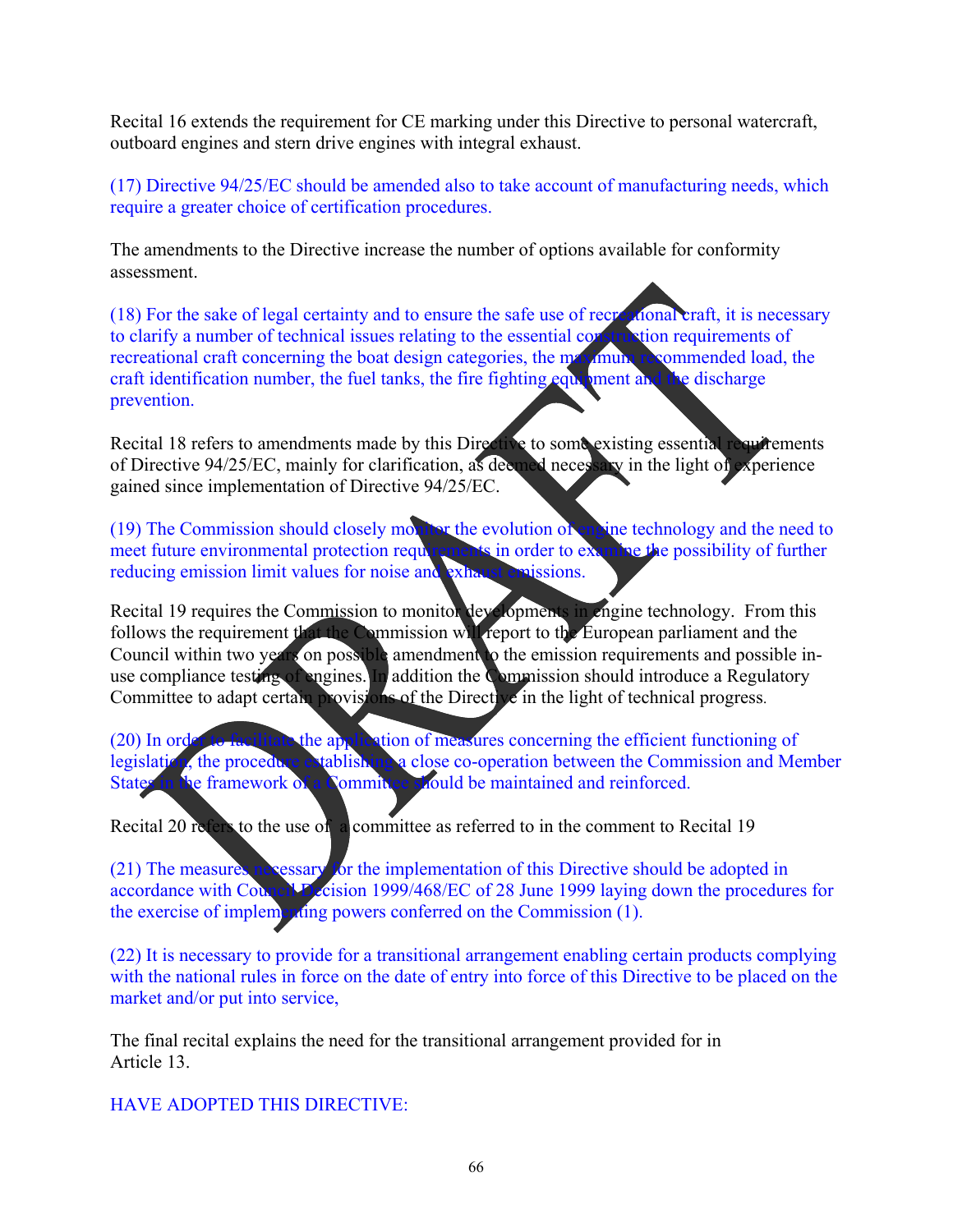(1) OJ C 62 E, 27.2.2001, p. 139 and OJ C 51 E, 26.2.2002, p. 339.

(2) OJ C 155, 29.5.2001, p. 1.

(3) Opinion of the European Parliament of 5 July 2001 (OJ C 65 E, 14.3.2002, p. 310), Council Common Position of 22 April 2002 (OJ C 170 E, 16.7.2002, p. 1) and Decision of the European Parliament of 26 September 2002 (not yet published in the Official Journal). European Parliament Decision of 14 May 2003 and Council Decision of 19 May 2003.

(4) OJ L 164, 30.6.1994, p. 15.

(5) OJ C 331, 16.12.1992, p. 5.

(6) OJ L 204, 21.7.1998, p. 37. Directive as amended by Directive 98/48/EC (OJ L 217, 5.8.1998, p. 18).

(7) OJ C 136, 4.6.1985, p. 1.

(1) OJ L 220, 30.8.1993, p. 23.

(2) OJ L 59, 27.2.1998, p. 1. Directive as amended by Commission Directive 2001/63/EC (OJ L 227, 23.8.2001, p. 41).

(3) OJ L 36, 9.2.1988, p. 33. Directive as last amended by Commission Directive 2001/27/EC,  $(OJ L 107, 18.4.2001, p.$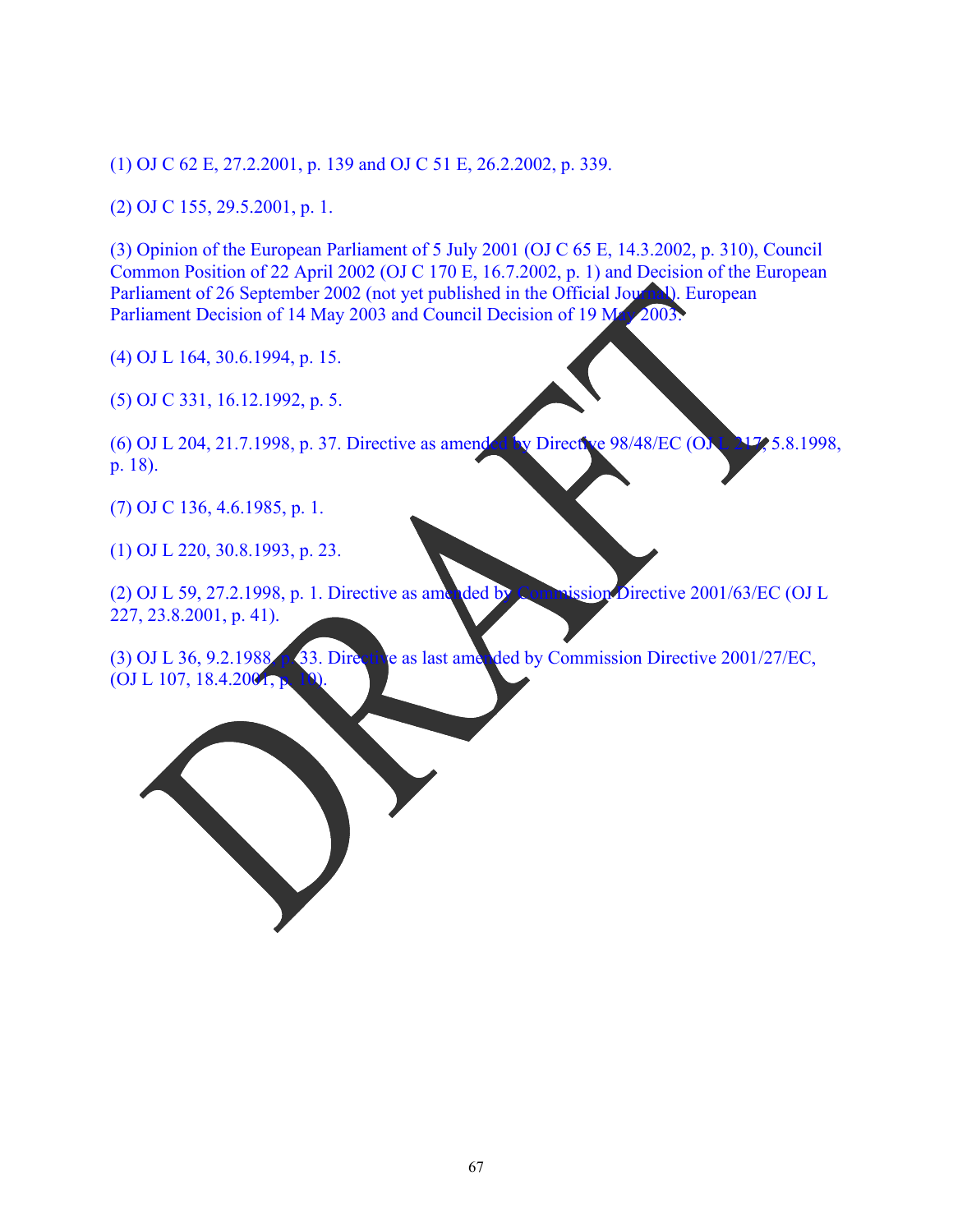# **APPENDIX 2: TEXT OF DIRECTIVE 2003/44/EC AMENDING 94/25/EC**

*Add text of Directive 2003/44/EC or text of Directive 94/25/EC amended by 2003/44/EC* 

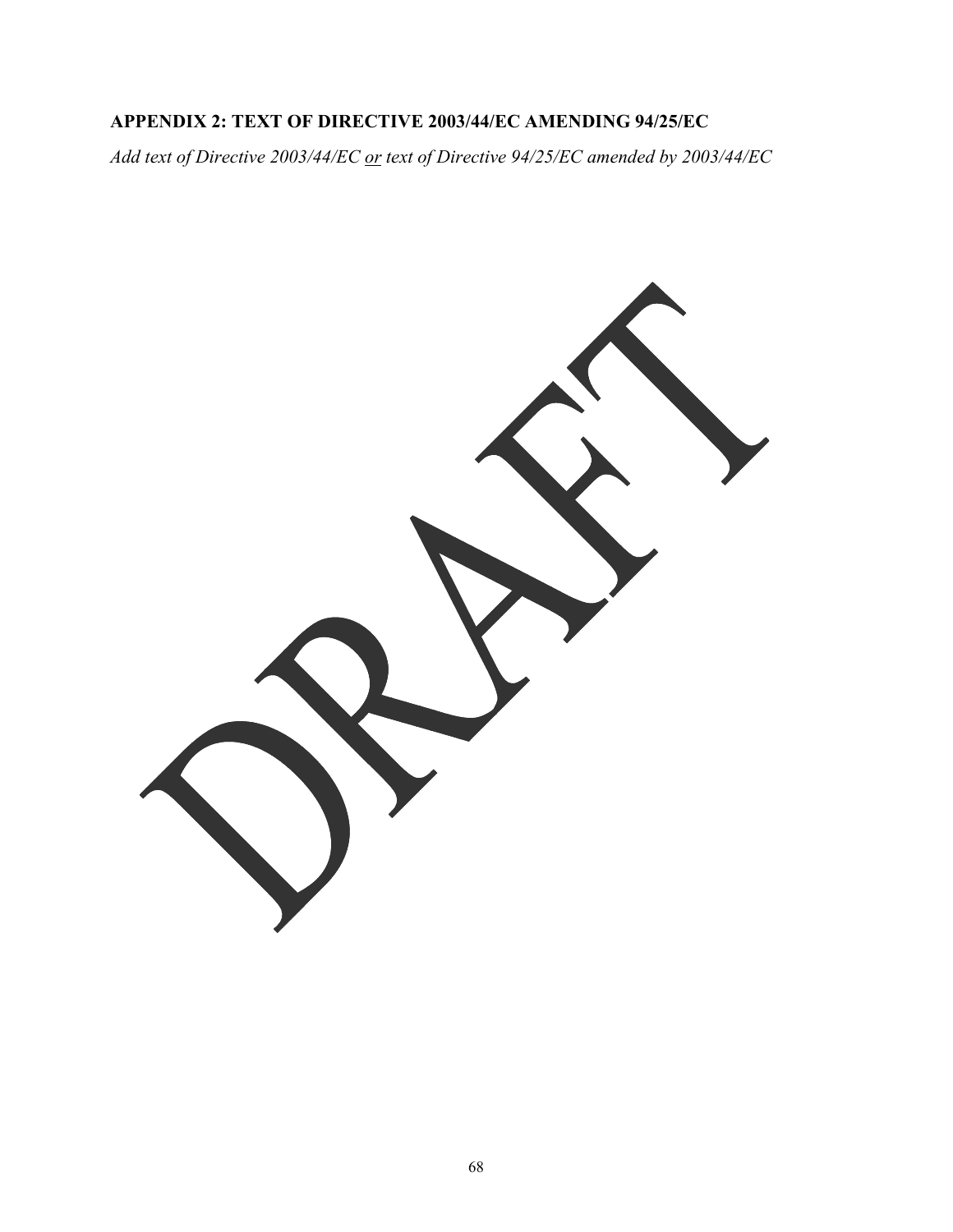# **APPENDIX 3: STANDARDS HARMONISED UNDER DIRECTIVE 94/25/EC AMENDED BY 2003/44/EC**

(Status on *Date* 2004)

Note: The information contained in this list is a compilation of the references of standards which have been published in the Official Journal of the European Union. Although the list has been updated before publication of the application guide, it may not stay complete over time. For updates on publication of harmonised standards in the Official Journal, please consult the Commission's website at following URL:

http://europa.eu.int/comm/enterprise/newapproach/standardization/harmstds/reflist/reccraft.html

This list does not have any legal validity; in accordance with article 5 of the Directive only publication in the Official Journal produces legal effect for the standards to be considered as harmonised.

 (\*) Date from which compliance with the national standard adopted pursuant to the adoption of this harmonised standard enables to invoke, subject to the provisions of article 5 of the Directive, a presumption of compliance with the essential requirements the national standard covers.

*Add latest list of harmonised standards – to be provided and will be updated immediately before publication of Guide.*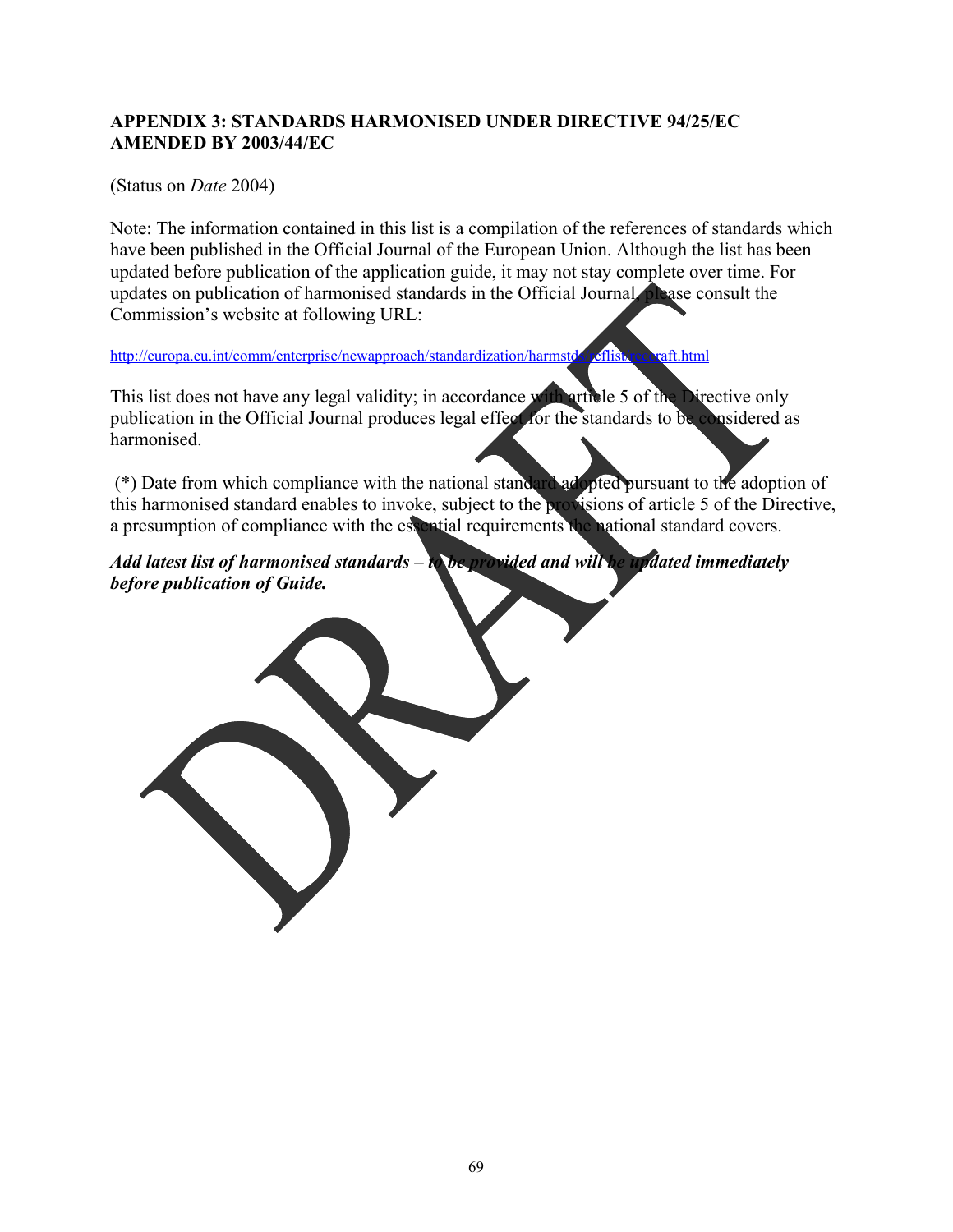# **APPENDIX 4: ENGINE FAMILY AND PARENT ENGINES**

The following notes on parameters of an engine family and selection of parent engines are taken from Directive 97/68/EC relating to the engine emissions of non-road mobile machinery with regard to type approval.

#### "6. **PARAMETERS DEFINING THE ENGINE FAMILY**

The engine family may be defined by basic design parameters which must be common to engines within the family. In some cases there may be interaction of parameters. These effects must also be taken into consideration to ensure that only engines with similar exhaust emission characteristics are included within an engine family.

In order that engines may be considered to belong to the same envine family, the following list of basic parameters must be common:

#### 6.1 **Combustion cycle:**

- 2 cycle
- 4 cycle

#### 6.2 **Cooling medium:**

- air
- water
- oil

#### 6.3 **Individual cylinder displacement:**

- $-$  engines to be within a total spread
- number of cylinders for engines with after-treatment device

## 6.4 **Method of air aspiration**

- naturally aspirated
- pressure charged

# 6.5 **Combustion chamber type/design:**

- pre-chamber
- swirl chamber
- open chamber

# 6.6 **Valve and porting - configuration, size and number:**

- cylinder head
- cylinder wall
- crankcase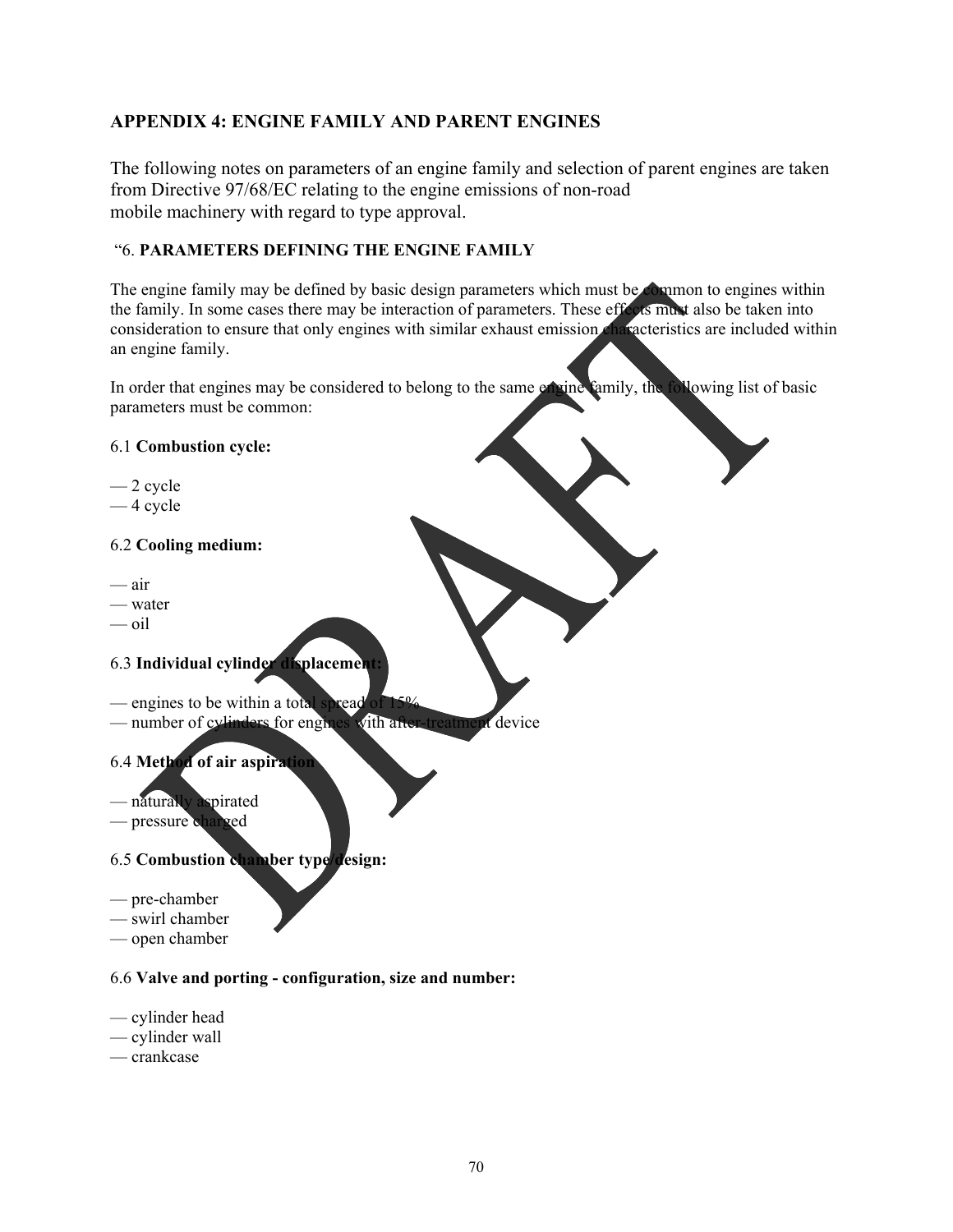#### 6.7 **Fuel system**

- pump-line injector
- in-line pump
- distributor pump
- single element
- unit injector

#### 6.8 **Miscellaneous features**

- exhaust gas recirculation
- water injection/emulsion
- air injection
- charge cooling system

#### 6.9 **Exhaust after-treatment**

- oxidation catalyst
- reduction catalyst
- thermal reactor
- particulates trap

# 7. **CHOICE OF THE PARENT ENGINE**

7.1 The parent engine of the family shall be selected using the primary criteria of the highest fuel delivery per stroke at the declared maximum torque speed. In the event that two or more engines share this primary criteria, the parent engine shall be selected using the secondary criteria of highest fuel delivery per stroke at rated speed. Under certain circumstances, the approval authority may conclude that the worst case emission rate of the family can best be

characterised by testing a second engine. Thus, the approval authority may select an additional engine for test based upon features which indicate that it may have the highest emission levels of the engines within that family.

7.2 If engines within the family incorporate other variable features which could be considered to affect exhaust emissions, these features must also be identified and taken into account in the selection of the parent engine.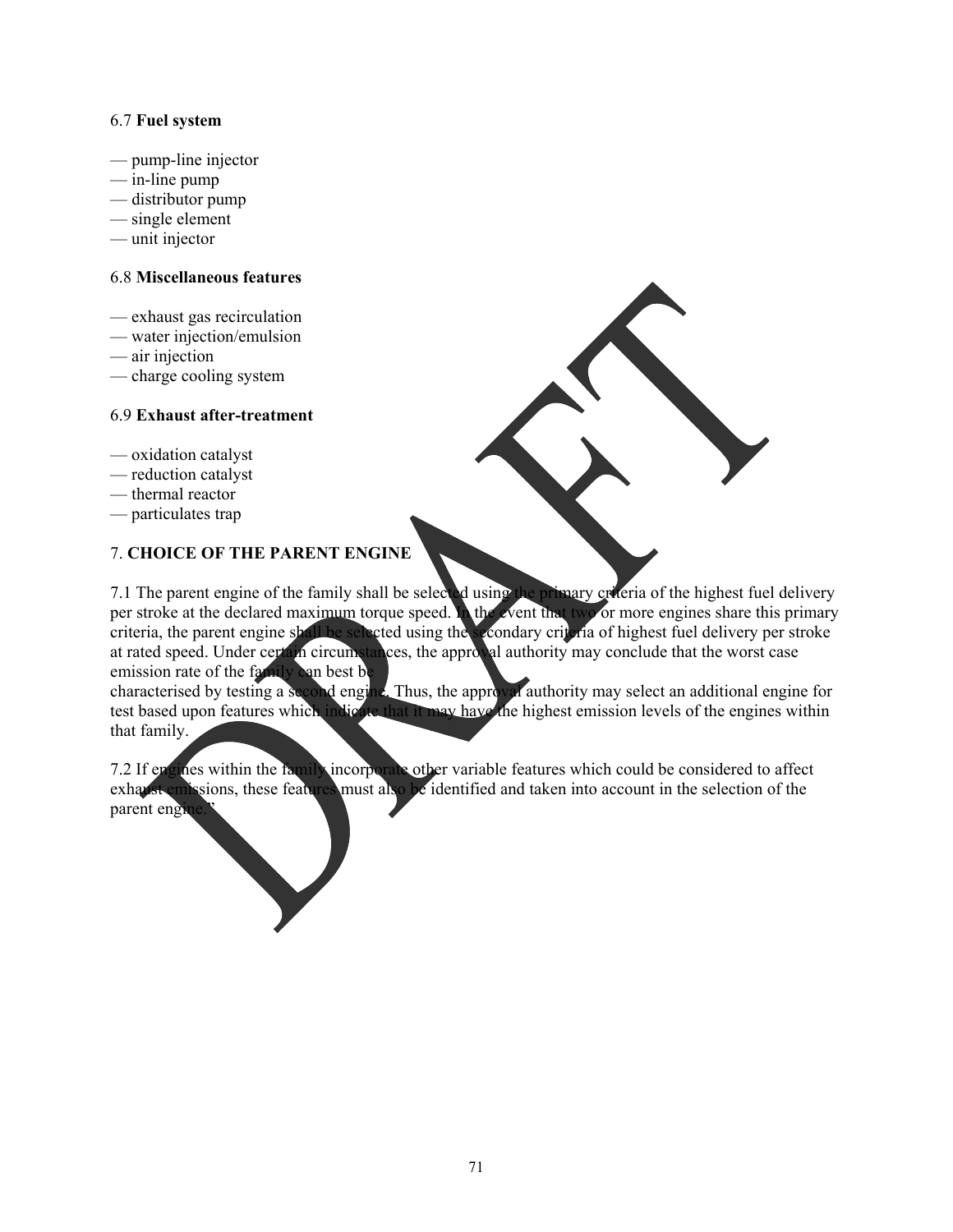## **APPENDIX 5: SPECIFICATIONS OF REFERENCE FUELS**

## 1. TECHNICAL DATA OF THE REFERENCE FUEL TO BE USED FOR TESTING VEHICLES EQUIPPED WITH POSITIVE-IGNITION ENGINES

## *Fuel type*: **UNLEADED PETROL**

| Parameter                   | Unit                 | Limits $(1)$             |                  | <b>Test Method</b>                | <b>Publication</b> |
|-----------------------------|----------------------|--------------------------|------------------|-----------------------------------|--------------------|
|                             |                      |                          | Minimum Maximum  |                                   |                    |
| Research octane number, RON |                      | 95,0                     |                  | EN 251                            | 1993               |
| Motor octane number, MON    |                      | 85,0                     |                  | EN 25163                          | 1993               |
| Density at 15 'CN           | kg/m <sup>3</sup>    | 748                      | 762              | 503675                            | 1995               |
| Reid vapour pressure        | kPa                  | 56,0                     | 60,0             | $\mathbf{E}$ N 12                 | 1993               |
| Distillation:               |                      |                          |                  |                                   |                    |
| - initial boiling point     | $\overline{C}$       | 24                       | Ю                | <b>EN-ISO 3405</b>                | 988                |
| - evaporated at 100 °C      | $\%$ v/v             | 49,0                     | 57,0             | <b>EN-ISO 3405</b>                | 1988               |
| - evaporated at 150 °C      | $\%$ V/V             | 81,0                     | $\overline{1,0}$ | <b>EN ISO 3405</b>                | 1988               |
| - final boiling point       | $\overline{C}$       | 190                      | 21 <sup>2</sup>  | <b>FV-ISO 3405</b>                | 1998               |
| Residue                     | $\frac{0}{0}$        |                          | 2                | $EN-ISO3405$                      | $199\%$            |
| Hydrocarbon analysis:       |                      |                          |                  |                                   |                    |
| - olefins                   | $\frac{1}{2}$ v/v    |                          | 10               | <b>ASTMD1319</b>                  | 1995               |
| - aromatics (3)             | $\frac{0}{\sqrt{V}}$ | 28.0                     | 40,0             | <b>ASTMD 1319</b>                 | 1995               |
| - benzene                   | $\%v/v$              |                          | 1,0              | pr. $\mathbf{E} \mathbf{N}$ 12/77 | $[1998]$ $(2)$     |
| - saturates                 | $\frac{0}{\sqrt{V}}$ |                          | balance          | <b>ASTM D1319</b>                 | 1995               |
| Carbon/hydrogen ratio       |                      | report                   | report           |                                   |                    |
| Oxidation stability (4)     | min.                 | 480                      |                  | <b>EN-ISO 7536</b>                | 1996               |
| Oxygen content (5)          | m/m                  | $\overline{a}$           | 2,3              | <b>EN 1601</b>                    | [1997] (2)         |
| Existent gum                | $m_2/ml$             | $\overline{\phantom{a}}$ | 0,04             | <b>EN-ISO 6246</b>                | [1997] (2)         |
| Sulphur content (6)         | $\alpha$ /kg         |                          | 100              | pr. EN-ISO/DIS<br>14596           | [1998] (2)         |
| Copper corrosion at 50 °C   |                      |                          | 1                | <b>EN-ISO 2160</b>                | 1995               |
| Lead content                | g/l                  |                          | 0,005            | <b>EN 237</b>                     | 1996               |
| Phosphorus content          | g/                   |                          | 0,0013           | ASTMD 3231                        | 1994               |

- *1.* The values quoted in the specification are "true values". In establishment of their limit values the terms of ISO 4259 "Petroleum products Determination and application of precision data in relation to methods of test" have been applied and in fixing a minimum value, a minimum difference of 2R above zero has been taken into account; in fixing a maximum and minimum value, the minimum difference is  $4R (R =$  reproducibility).
- Notwithstanding this measure, which is necessary for statistical reasons, the manufacturer of fuels should nevertheless aim at a zero value where the stipulated maximum value is 2R and at the mean value in the case of quotations of maximum and minimum limits. Should it be necessary to clarify the question as to whether a fuel meets the requirements of the specifications, the terms of ISO 4259 should be applied.
- *2.* The month of publication will be completed in due course.
- 3. The reference fuel used to approve a vehicle against the limit values set out in row B of the table in section 5.3.1.4 of Annex I to this Directive shall have a maximum aromatics content of 35% v/v. The Commission wilt as soon as possible, but no later than 31 December 1999, bring forward a modification to this Annex reflecting the market average for fuel aromatics content in respect of the fuel defined in Annex III of Directive *98/70/EC.*
- 4. The fuel may contain oxidation inhibitors and metal deactivators normally used to stabilise refinery gasoline streams, but detergent/dispersive additives and solvent oils must nor be added
- **5.** The actual oxygen content of the fuel for the Type I and IV tests shall be reported. In addition the maximum oxygen content of the reference fuel used to approve a vehicle against the limit values set out in row B of the table in section 5.1.3.4 of the Annex I to this Directive shall be 2,3 %. The Commission will as soon as possible,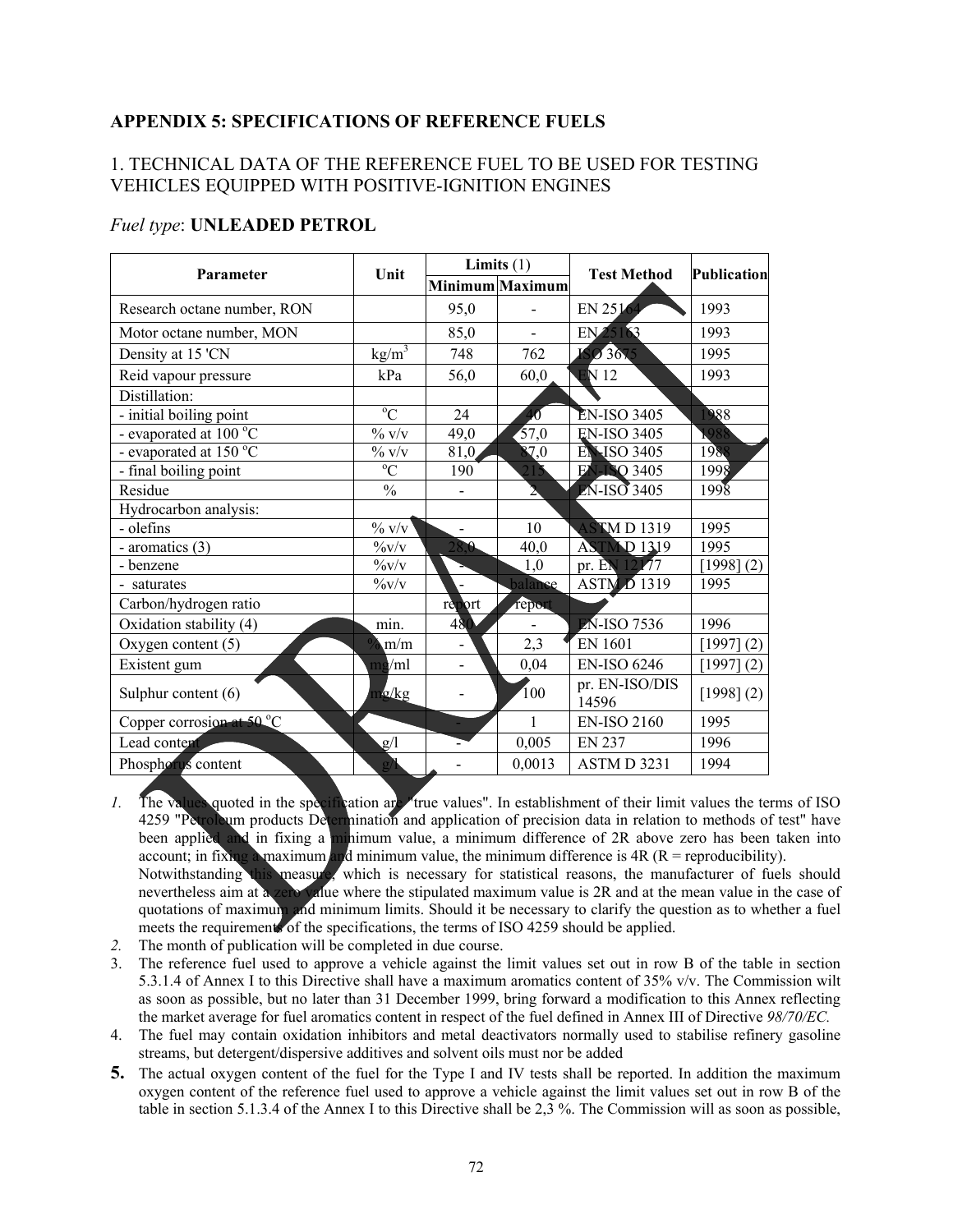but no later than 31 December 1999, bring forward a modification to this Annex reflecting the market average for fuel oxygen content of the fuel defined in Annex III of Directive 98/70/EC.

**6.** The actual sulphur content of the fuel used for the Type I test shall be reported. In addition the reference fuel used to approve a vehicle against the limit values set out in row B of the table in section 5.1.3.4 of Annex I to this Directive shall have a maximum sulphur content of 5O ppm. The Commission will as soon as possible, but no later than 31 December 1999, bring forward a modification to this Annex reflecting the market average for fuel sulphur content in respect of the fuel

## 2. TECHNICAL DATA OF THE REFERENCE FUEL TO BE USED FOR TESTING VEHICLES EQUIPPED WITH A DIESEL ENGINE

| Parameter                                                              | Unit            | Limits (I) |                          | <b>Test Method</b>   | <b>Publication</b> |  |
|------------------------------------------------------------------------|-----------------|------------|--------------------------|----------------------|--------------------|--|
|                                                                        |                 | Min        | <b>Max</b>               |                      |                    |  |
| Cetane number (2)                                                      |                 | 52,0       | $\overline{A}$ ,0        | <b>EN-ISO 5165</b>   | 1998(3)            |  |
| Density at 15 °C                                                       | kg/m3           | 833        | 837                      | <b>EN-ISO 3675</b>   | 1995               |  |
| Distillation                                                           |                 |            |                          |                      |                    |  |
| $-50\%$ point                                                          | $\rm ^{\circ}C$ | 245        |                          | <b>EN-ISO 3405</b>   | 1988               |  |
| - 95% point                                                            | "C              | 345        | 350                      | <b>EN-ISO 3405</b>   | 1988               |  |
| - final boiling point                                                  | $\rm ^{\circ}C$ |            | 370                      | <b>EN-ISO 3405</b>   | 1988               |  |
| Flash point                                                            | $\rm ^{\circ}C$ |            |                          | EN 22719.            | 1993               |  |
| <b>CFPP</b>                                                            | "C              |            | $-5$                     | EN <sup>1</sup>      | 1981               |  |
| Viscosity at 40 "C                                                     | mm2/s           | 2,5        | 3.5                      | <b>EN4SO 3104</b>    | 1996               |  |
| Polycyclic aromatic hydrocarbons                                       | $%$ m/m         | B          | 6,0                      | $\mathbb{P}$ 391     | 1995               |  |
| Sulphur content (4)                                                    | mg/kg           |            | 300                      | pr. EN-ISO/DIS       | 1998(3)            |  |
|                                                                        |                 |            |                          | 14596                |                    |  |
| Copper corrosion                                                       |                 |            |                          | <b>EN-ISO 2160</b>   | 1995               |  |
| Conradson carbon residue $(10\%$ DR)                                   | $\%$ m/m        |            | 0,2                      | <b>EN-ISO 10370</b>  | 1995               |  |
| Ash content                                                            | $\%$ m/m        |            | 0,01                     | <b>EN-ISO 6245</b>   | 1995               |  |
| Water content                                                          | $\mu$ m/m       |            | 0,05                     | <b>EN-ISO 12937</b>  | [1998] (3)         |  |
| Neutralisation (stron acid) number                                     | mg KOH/g        |            | 0,02                     | <b>ASTM D 974-95</b> | 1998(3)            |  |
| Oxidation stability (5)                                                | mg/dp           |            | 0,025                    | <b>EN-ISO 12205</b>  | 1996               |  |
| New and better method for<br>polycyclic aromatics under<br>development | $\%m/m$         |            | $\overline{\phantom{0}}$ | EN 12916             | (1997)(3)          |  |

#### *Fuel type:* **DIESEL FUEL**

- 1. The values quoted in the specification are "true values". In establishment of their limit values the terms of JSO 4259 "Petroleum products Determination and application of precision data in relation to methods of test" have been applied and in fixing a minimum value, a minimum difference of 2R above zero bas been taken into account; in fixing a maximum and minimum value, the minimum difference is  $4R$  ( $R$  =reproducibility) Notwithstanding this measure, which is necessary for statistical reasons, the manufacturer of fuels should nevertheless aim at a zero value where the stipulated maximum value is 2R and at the mean value in the case of quotations of maximum and minimum limits. Should it be necessary to clarify the question as to whether a fuel meets the requirements of the specifications, the terms of \SO 4259 should be applied.
- 2. The range for cetane number is not in accordance with the requirement of a minimum range of 4R. However, in the case of a dispute between fuel supplier and fuel user, the terms in ISO 4259 may be used to resolve such disputes provided replicate measurements, of sufficient number to archive the necessary precision, are made in preference to single determinations.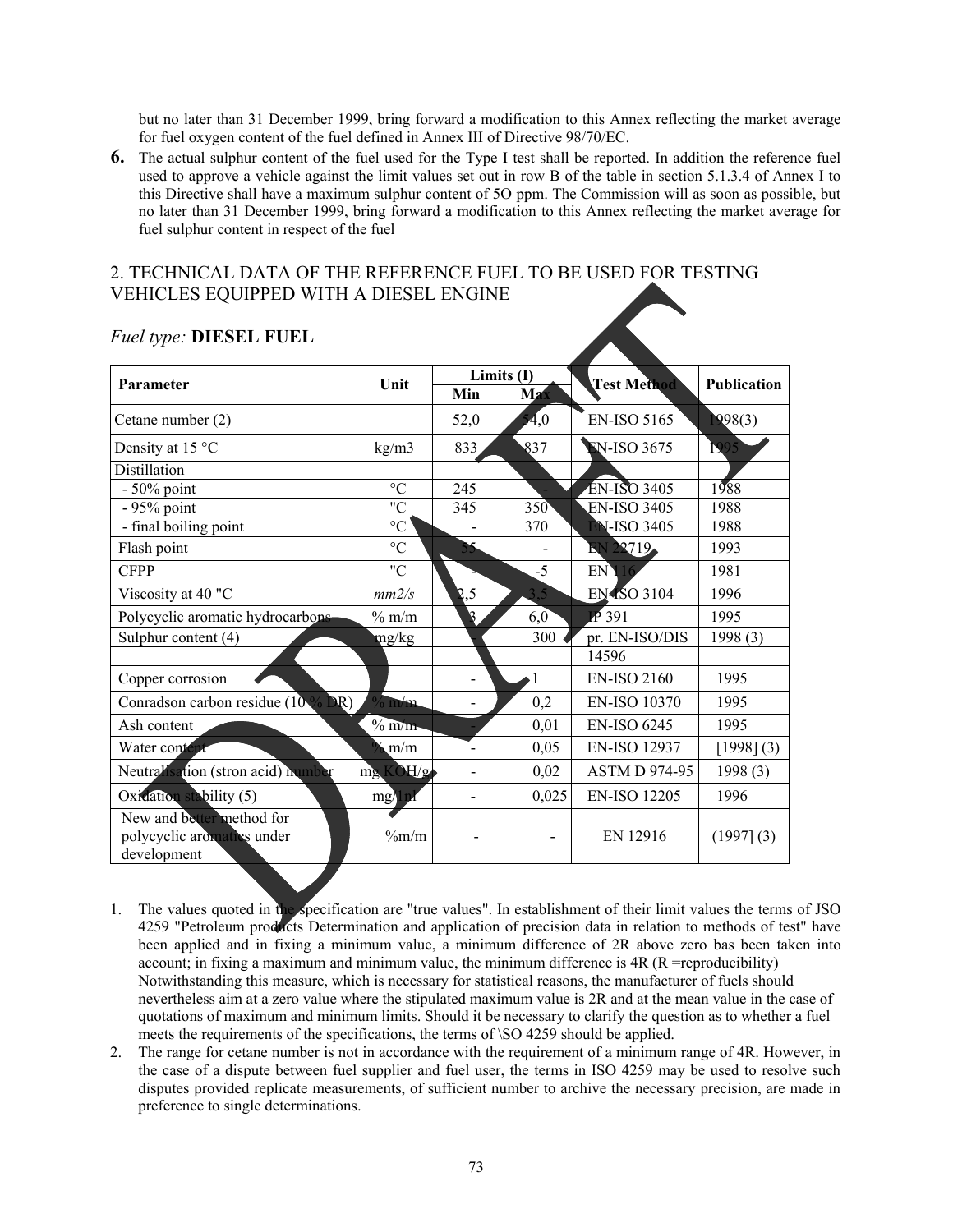- 3. The month of publication will be completed in due course.
- 4. The actual sulphur content of the fuel used for the Type J test shall be reported. In addition the reference fuel used to approve a vehicle against the limit values set out in row B of the table in section 5.1.3.4 of Annex I to this Directive shall have a maximum sulphur content of 50 ppm. The Commission will as soon as possible, but no later than 31 December 1999, bring forward a modification to this Annex reflecting the market average for fuel sulphur content in respect of the fuel defined in Annex III of Directive *98/70/EC.*
- 5. Even though oxidation stability is controlled, it is likely that shelf life will be limited. Advice should be sought from the supplier as to storage conditions and life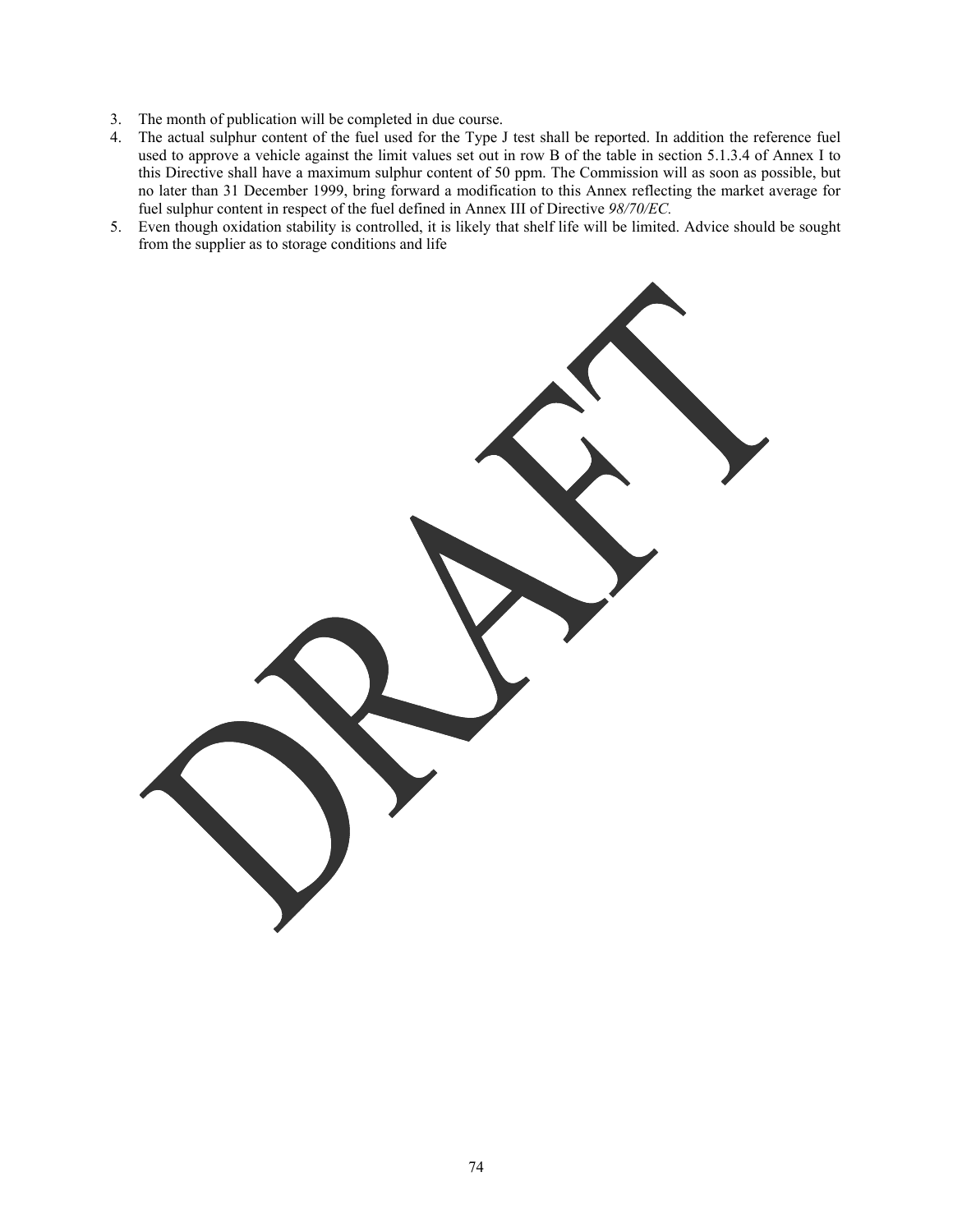# **APPENDIX 6: NOTIFIED BODIES**

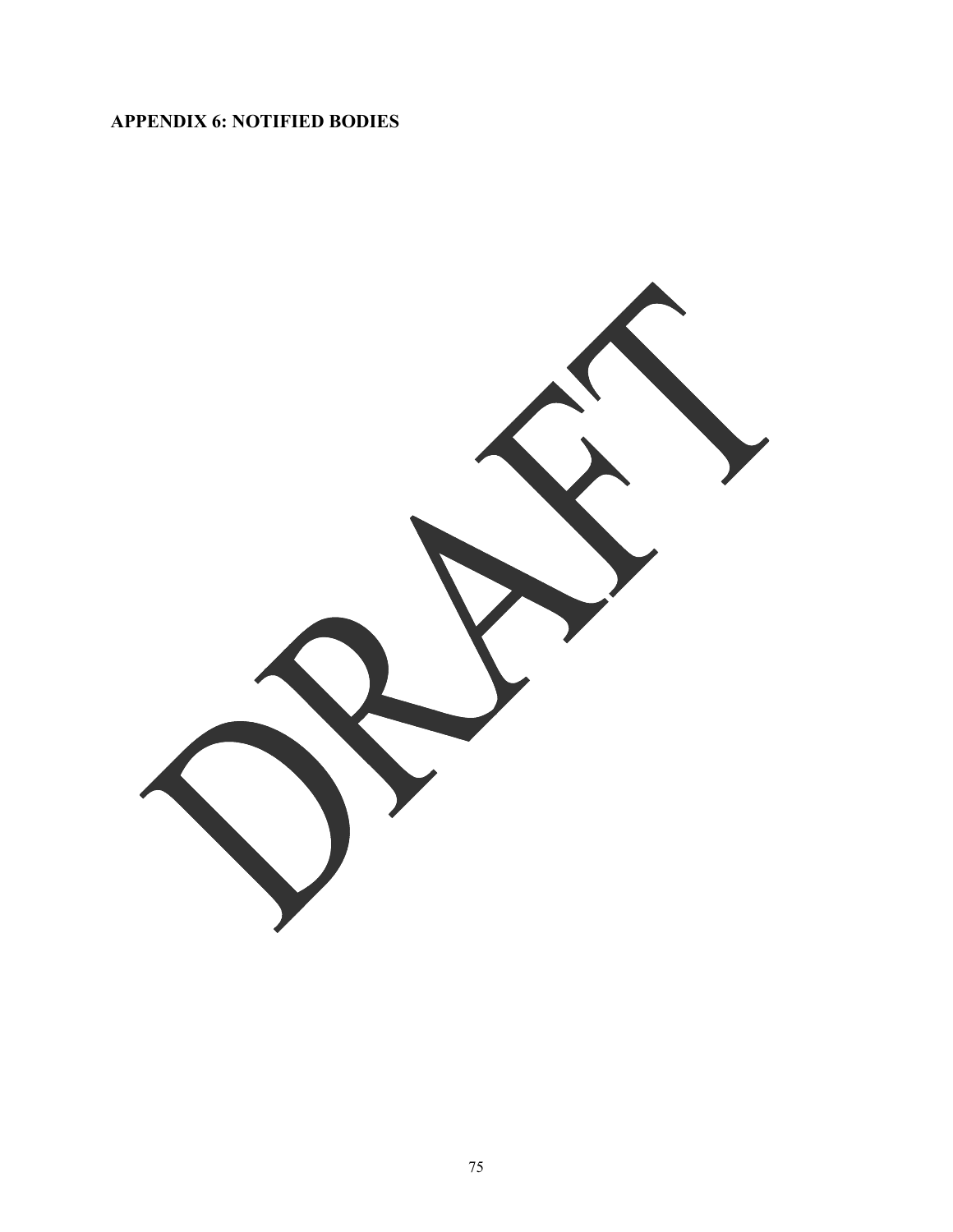## **APPENDIX 7: USEFUL ADDRESSES**

**1. EUROPEAN COMMISSION SERVICES**  *1.1. DG ENTR/E/5: AEROSPACE, DEFENCE, RAIL & MARITIME INDUSTRIES* 

#### *Name*

(Head of Unit) DG ENTR/E/5 – AN88 6/55 200, rue de la Loi B- 1049 Brussels Tel.: +32 2 295 66 01 Fax : +32 2 296 70 14 E-mail: *name*@cec.eu.int

Mr. Johan Renders Principal Administrator DG ENTR/E/5 – AN88 6/35 200, rue de la Loi B- 1049 Brussels Tel.: +32 2 296.99.62 Fax : +32 2 296 70 14 E-mail: Johan.Renders@cec.eu.int

Website:

http://europa.eu.int/comm/enterprise/maritime/maritime\_regulatory/rc\_switchboard.htm

*1.2 DG ENTR/G/1:REGULATORY CO-ORDINATION AND SIMPLIFICATION, MUTUAL RECOGNITIO* 

Mrs. Colette Cotter (Head of Unit) DG ENTR/G/1 – SC15 3/103 200, rue de la Loi B- 1049 Brussels Tel.: +32 2 295 96.68/295 62.96 Fax : +32 2 295 97.84 /295.38.77 E-mail: Colette.Cotter@cec.eu.int

*1.3 DGENTR/G/2: STANDARDISATION* 

Mr. Norbert Anselmann (Head of Unit) DG ENTR/G/2 – SC15 2/9 200, rue de la Loi B- 1049 Brussels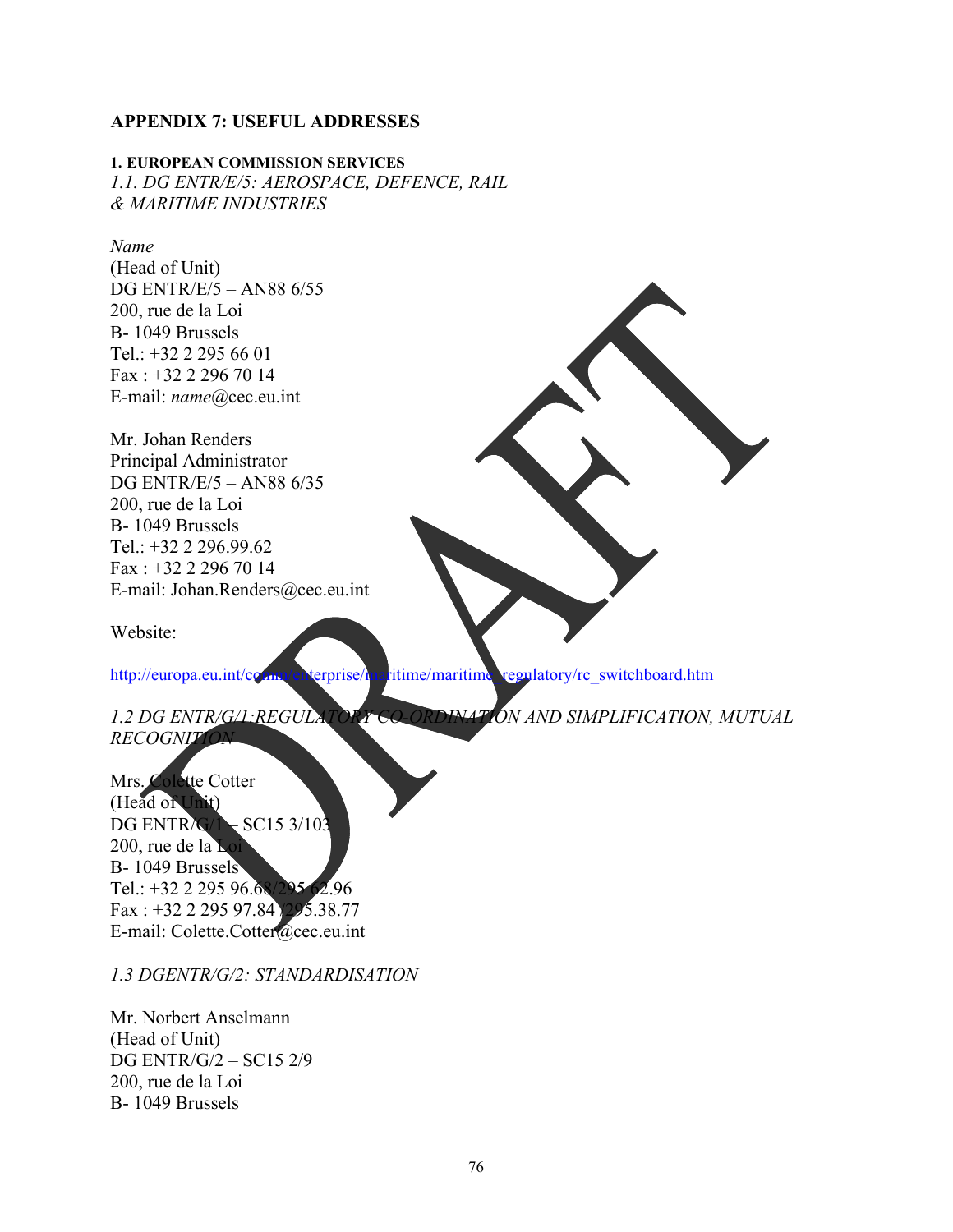Tel.: +32 2 299.56.72/295 46 50 Fax : +32 2 296 70 19 E-mail: Norbert.Anselman@cec.eu.int

#### **2. MEMBER STATES**

#### **Austria:**

1. Legal administration and market surveillance authority Mr. Wolfgang Lentsch Bundesministerium für Wirtschaft und Arbeit/ Federal Ministry for Economy and Labour A-1011 Wien, Stubenring 1 Tel.: +43(0).1.71100.5831 Fax: +43(0).1.7142718 e-mail: wolfgang.lentsch@bmwa.gv.at

2. Technical unit Mr. Bernhard Bieringer Bundesministerium für Verkehr, Innovation und Technologie / Oberste Schifffahrtsbehörde Federal Ministry for Transport, Innovation and Technology / Supreme Shipping Authority A-1030 Wien, Radetzkystraße 2 Tel.: +43(0).1.71162.5904 Fax: +43(0).1.71162.5999 e-mail: bernhard.bieringer@bmvit.gv.at

#### **Belgium:**

Vanderstraeten Werner Expert in Navigation Federal Public Service Mobility and Tra Directorate General for Sea Transpo Shipping Inspectorate - Yachting Perronstraat 6 B-8400 Oostende Tel. 0032 (0)59 339504 Fax. 0032 (0)59 330729 E-mail w.vanderstraeten@mobilit.fgov.be

## **Denmark:**

Website: www.dma.dk

## **Finland:**

e-mail: boating@fma.fi

#### **France:**

Mr. Denis Clerin/ Mr. Jean-Pierre Saunier Ministère chargé de la mer Direction du Transport Maritime, des ports et du littoral Bureau de la plaisance et des activités nautiques 22 rue Monge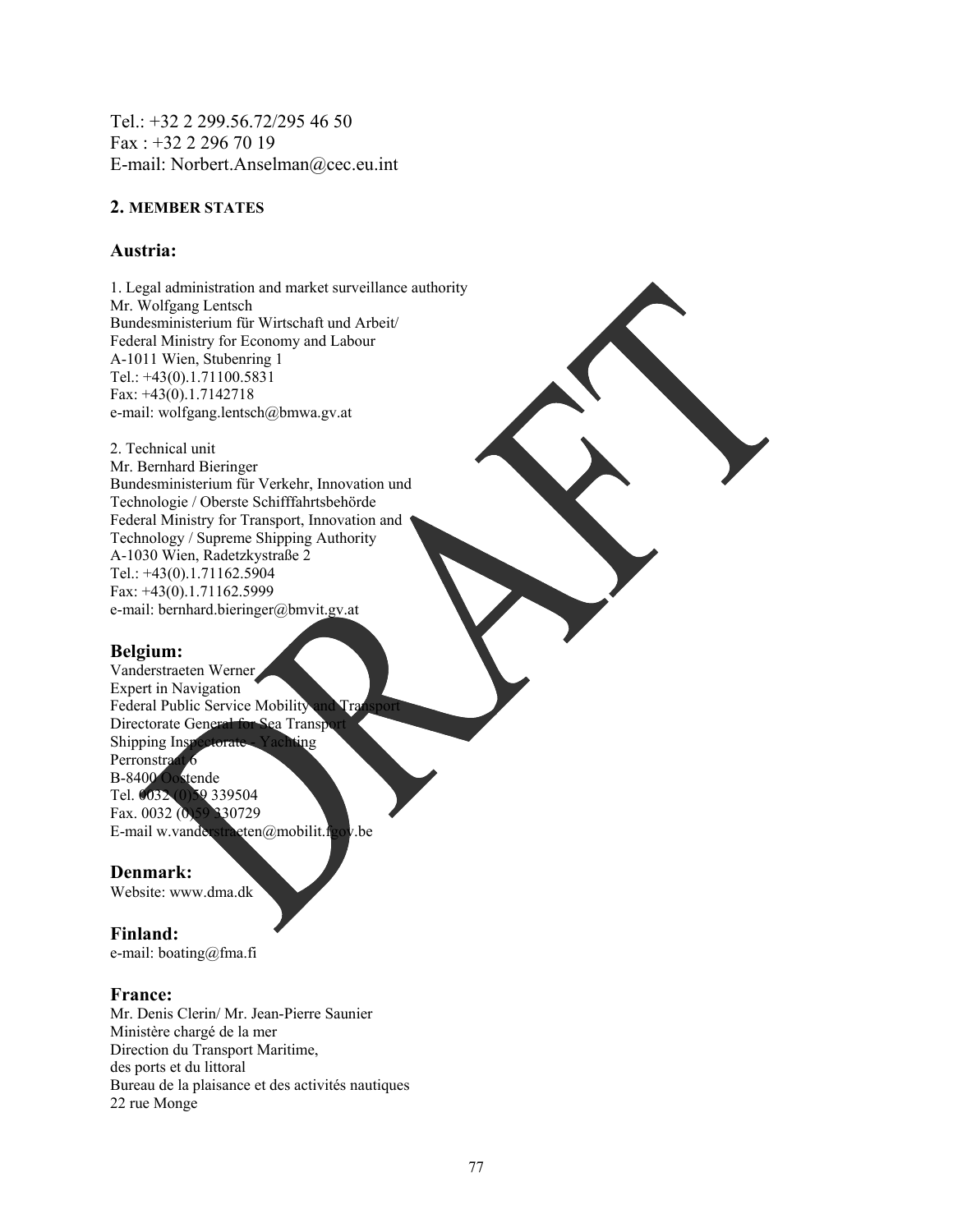F-75005 Paris Tél: Clérin: +33.1.40.81.72.71 Tél: Saunier: +33.1.40.81.72.78 Fax: +32.1.40.81.71.87 e-mail: denis.clerin@equipement.gouv.fr jean-pierre.saunier@equipement.gouv.fr

#### **Germany:**

**Greece:** 

**Ireland:** 

**Italy:** 

**Luxemburg:** 

#### **Netherlands:**

Inspectorate Transport and Water Management P.O. Box 8634 NL-3009 AP Rotterdam THE NETHERLANDS Tél: +31 10 266 8483 Fax: +31 10 202 2616 E-mail: Paul.Kunst@ivw.nl

## **Portugal:**

Mrs Fernanda Capelo Ministério da Economia Direcção Geral da Indústria Campus do Lumiar- Edifício O Estrada do Paço do Lumiar 1649-03 LISBOA - PORTUGA Tel (00351) 217102180 Fax(00351) 217102114 É-mail:fernanda.capelo@dgi.min-economia.p

## **Spain:**

## **Sweden:**

Sjöfartsverket Sjöfartsinspektionen SE-601 78 Norrköping e-mail: inspektion@sjofartsverket.se

## **United Kingdom:**

Website: www.dti.gov.uk/strd/recreat.htm

## **3. RECREATIONAL SECTORAL GROUP (RSG)**

Technical Secretariat, c/o BALance Technology Consulting GmbH